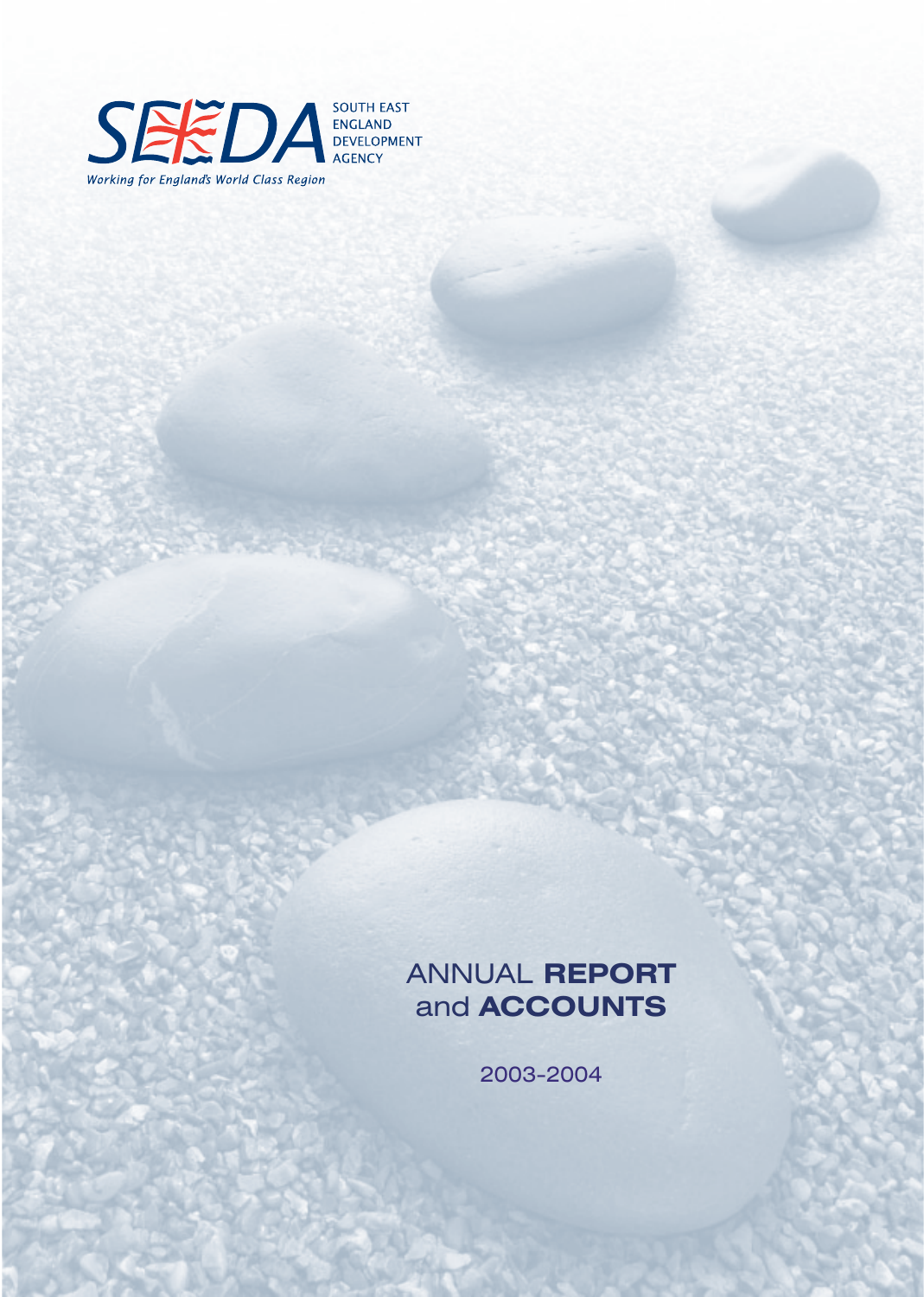## **CONTENTS**

| <b>PART ONE - ANNUAL REPORT</b><br>3                   |                                                                                                                                                                                                                                                                                                                                                                            |                                        |  |  |
|--------------------------------------------------------|----------------------------------------------------------------------------------------------------------------------------------------------------------------------------------------------------------------------------------------------------------------------------------------------------------------------------------------------------------------------------|----------------------------------------|--|--|
| $\overline{4}$<br>Mission, Objectives, Role and Values |                                                                                                                                                                                                                                                                                                                                                                            |                                        |  |  |
| $\mathbf{1}$ .                                         | <b>Chairman's Introduction</b>                                                                                                                                                                                                                                                                                                                                             | 6                                      |  |  |
| 2.                                                     | 9<br><b>Chief Executive's Review</b>                                                                                                                                                                                                                                                                                                                                       |                                        |  |  |
| 3.                                                     | <b>Business Review</b><br>13                                                                                                                                                                                                                                                                                                                                               |                                        |  |  |
| 3.1                                                    | <b>Strategic Economic Leadership &amp; Influencing</b><br>3.1.1<br>Regional Economic Leadership: influencing policy and strategy<br>Regional Economic Leadership: developing partnership to deliver results<br>3.1.2<br>Regional Economic Leadership: promoting best practice<br>3.1.3<br>Regional Economic Leadership: focusing on sub-regional local priorities<br>3.1.4 | 13<br>14<br>17<br>22<br>25             |  |  |
| 3.2                                                    | Delivering to Support the Objectives of the Regional Economic Strategy<br><b>Competitive Businesses</b><br>3.2.1<br>3.2.2<br>Successful People<br>3.2.3 Vibrant Communities<br>3.2.4 Effective Infrastructure<br>3.2.5 Sustainable Use of Natural Resources<br>3.2.6<br>Working with the South East England Regional Assembly                                              | 32<br>33<br>38<br>43<br>48<br>50<br>53 |  |  |
| 3.3.                                                   | <b>Financial Review</b><br>54                                                                                                                                                                                                                                                                                                                                              |                                        |  |  |
| 4.                                                     | <b>Board and Corporate Structure</b>                                                                                                                                                                                                                                                                                                                                       | 56                                     |  |  |
| 4.1                                                    | Chairman<br>56                                                                                                                                                                                                                                                                                                                                                             |                                        |  |  |
| 4.2                                                    | <b>The SEEDA Board</b><br>57                                                                                                                                                                                                                                                                                                                                               |                                        |  |  |
| 4.3                                                    | <b>The SEEDA Board Committees</b><br>58                                                                                                                                                                                                                                                                                                                                    |                                        |  |  |
| 4.4                                                    | 59<br><b>The SEEDA Advisory Council</b>                                                                                                                                                                                                                                                                                                                                    |                                        |  |  |
| 4.5                                                    | <b>The SEEDA Executive</b><br>60                                                                                                                                                                                                                                                                                                                                           |                                        |  |  |
| 4.6                                                    | <b>SEEDA's Human Resources and Service Standards</b><br>61                                                                                                                                                                                                                                                                                                                 |                                        |  |  |
| 4.7                                                    | <b>Risk Management</b><br>63                                                                                                                                                                                                                                                                                                                                               |                                        |  |  |
| 4.8                                                    | <b>Subsidiary Companies</b><br>64                                                                                                                                                                                                                                                                                                                                          |                                        |  |  |
| 5.                                                     | <b>Summary of Outputs</b>                                                                                                                                                                                                                                                                                                                                                  | 65                                     |  |  |
| <b>PART TWO - ANNUAL ACCOUNTS</b><br>67                |                                                                                                                                                                                                                                                                                                                                                                            |                                        |  |  |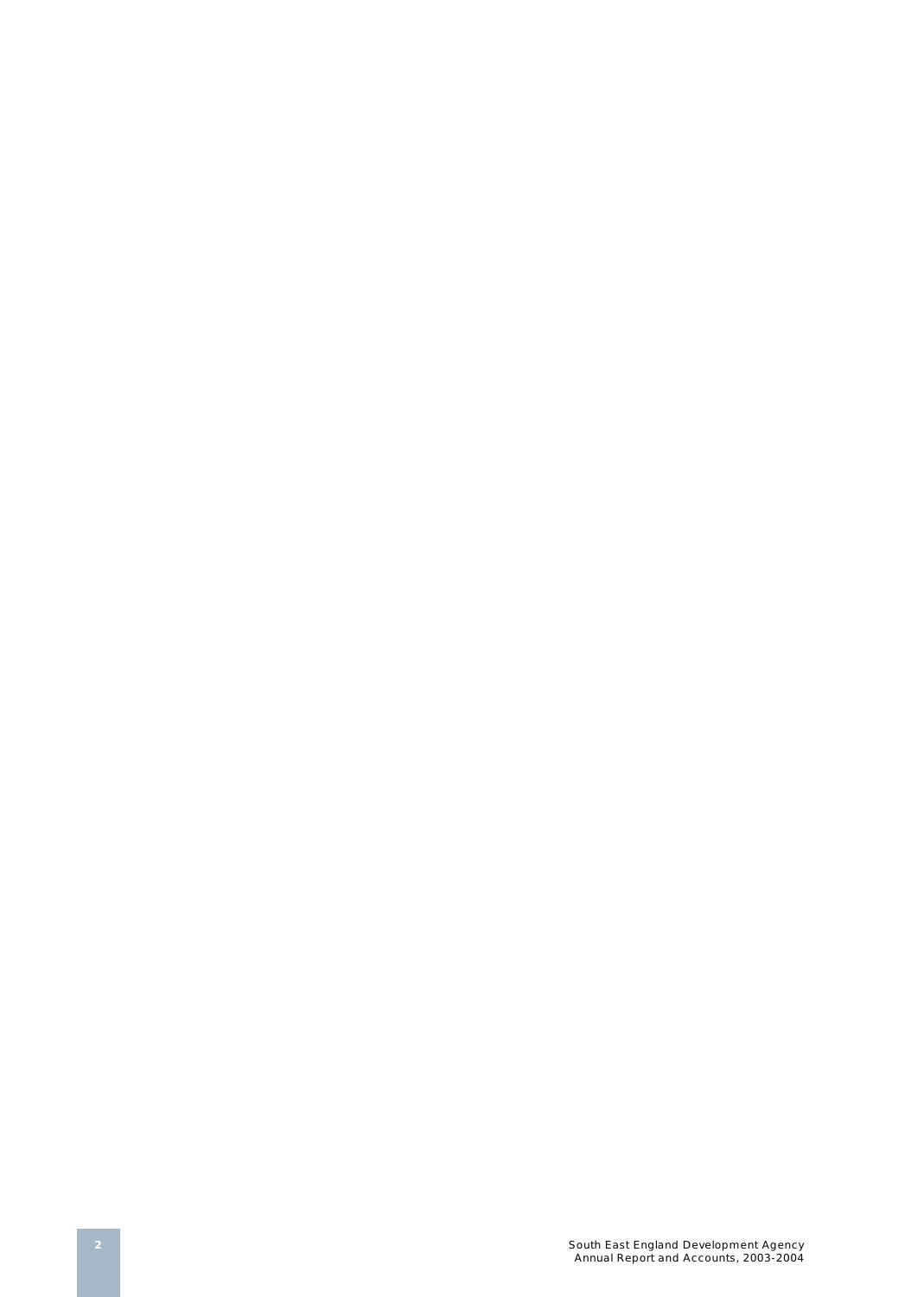

## DEVELOPMENT

### **PART ONE**

### **ANNUAL REPORT**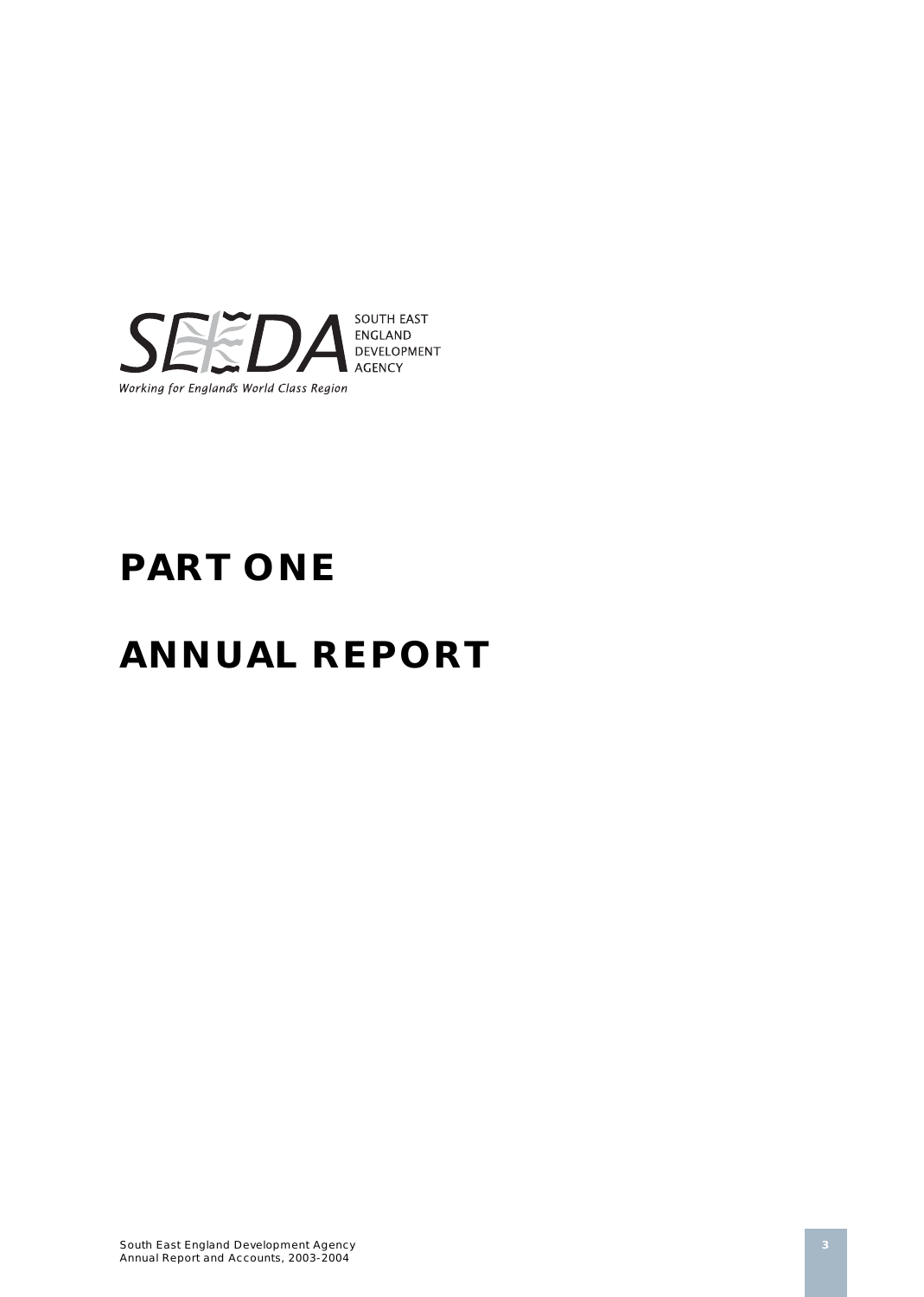## **MISSION, OBJECTIVES, ROLE AND VALUES**

#### **MISSION**

SEEDA's mission is to work with its partners to make the South East of England a world class region, achieving sustainable development and enhanced quality of life, as measured by:

- Economic prosperity;
- Environmental quality; and
- Social inclusion ensuring opportunities and meaningful employment for all.

#### **OBJECTIVES**

SEEDA's five statutory objectives under the Regional Development Agencies Act 1998 are:

- To further economic development and regeneration;
- To promote business efficiency, investment and competitiveness;
- To promote employment;
- To enhance the development and application of skills; and
- To contribute to the achievement of sustainable development in the United Kingdom.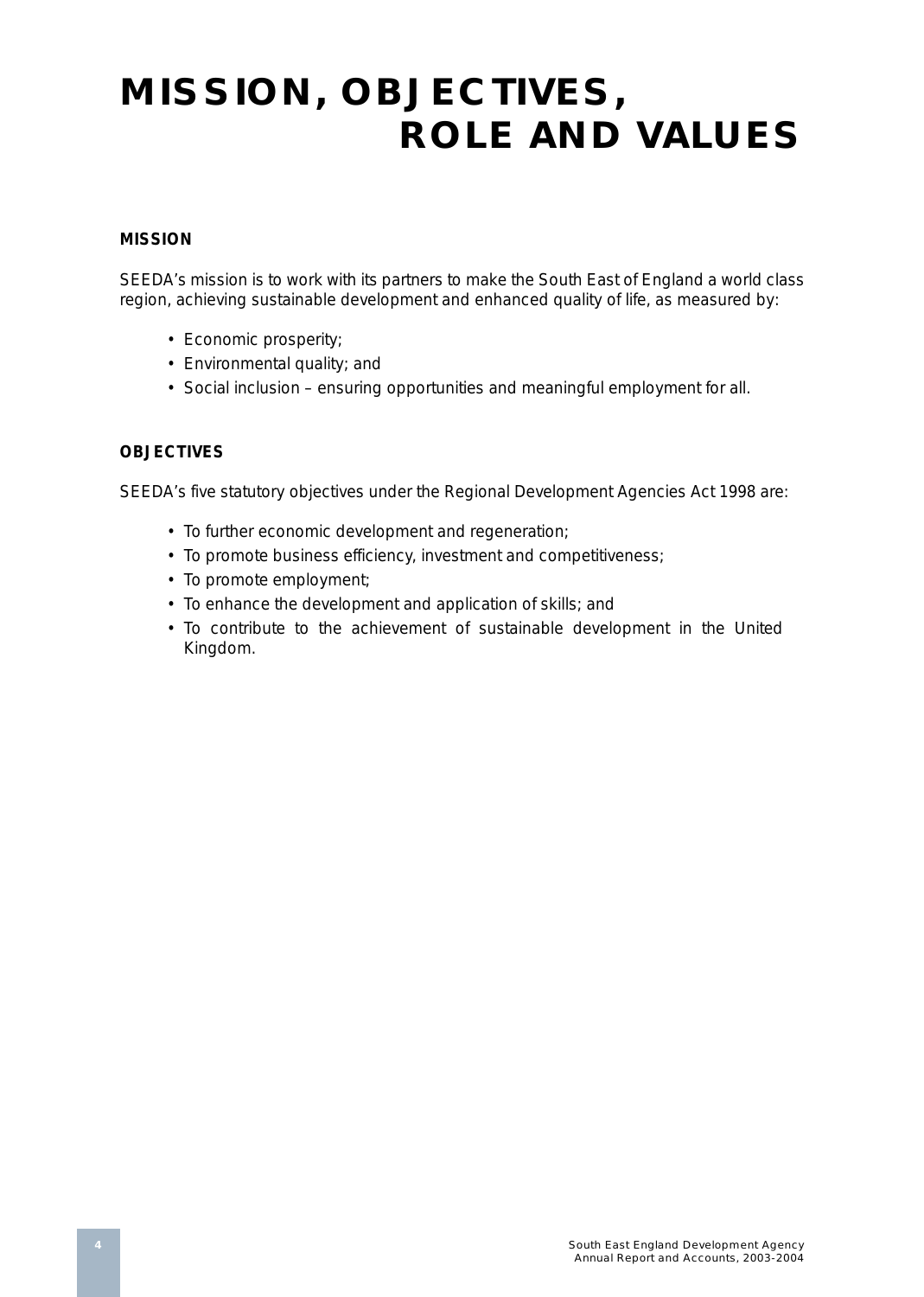#### **ROLE**

SEEDA seeks to meet these objectives in the South East by working with partners

- To help businesses to create wealth;
- To ensure that all parts of the region perform to their full potential.

To do this we aim to:

- Remove barriers to higher and sustainable levels of growth and prosperity;
- Develop a skilled workforce capable of meeting the needs of the regional economy both now and in the future;
- Promote networks at local, sub-regional, regional and national levels, and internationally with the key knowledge-based economies across the world;

and in achieving this to ensure also

- That the benefits of increasing prosperity are socially inclusive;
- That we develop sustainable and strategic regeneration and community-led development;
- That increased prosperity and environmental quality go hand in hand; and
- That we maximise the contribution that the region makes to the national economy.

#### **VALUES**

SEEDA's values are to:

- Focus on our customers and partners understanding and responding to their needs;
- Respect and empower our colleagues harnessing their strengths and experience and valuing their diversity;
- Learn continually using every opportunity to acquire new skills, knowledge and experience and share it with others;
- Communicate effectively sharing information and knowledge to the wider benefit of SEEDA and the region;
- Take responsibility innovating and taking initiative within our areas of competence;
- Minimise bureaucracy achieving high performance whilst maintaining probity; and
- Create an enjoyable work environment achieving a reasonable balance between work and home life.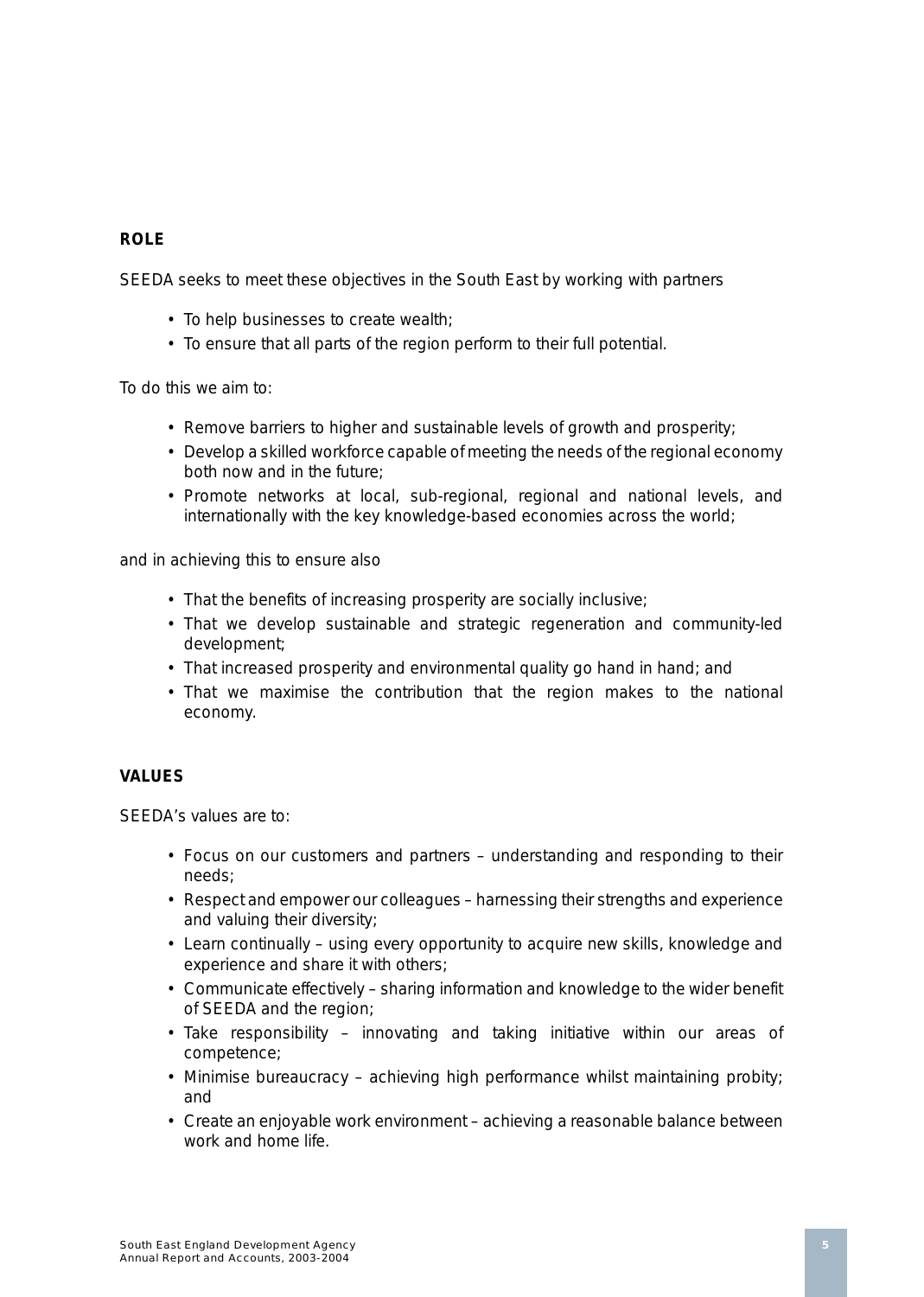# **CHAIRMAN'S** INTRODUCTION *1***CHAIRMAN'S** INTRODUCTION

This Report sets out the many achievements of SEEDA and its regional partners, both private and public sector, during the year and how we have worked towards our objective of retaining our international competitiveness while maintaining the quality of life in the region. It goes without saying that we cannot make progress towards that objective without working in partnership with the many organisations, businesses and communities in the region and I will return to this theme later in my review.

I said last year that SEEDA must become more businesslike in its approach to delivering sustainable economic improvement in the performance of the region. This Report sets out many of the actions we have taken in changing our systems, devolving delivery to the best appropriate level and influencing Government when it sets performance measures for SEEDA. For instance, we need to make sure that the targets and outcomes achieved with SEEDA funding more closely align with Government Departments' public service agreements and reflect business performance in the region.

I have been particularly struck by the opportunities to work closely with South East business in driving forward the economic development of the region. It goes without saying that SEEDA needs to understand the concerns of business if it is to operate effectively. Only if we have an exact understanding of the challenges business face and of the business opportunities to be secured can we ensure that the support we offer, for example through our sector/cluster, workforce development and Enterprise Hubs/Gateways initiatives, is designed in the best possible way.

We also need to capture the needs, concerns and contributions of business and ensure that these are both reflected in the Regional Economic Strategy (RES) and SEEDA's own programmes and those of its regional/local partners, and transmitted to central government to influence policy and investment at that level.

But there are opportunities for business too in closer engagement with the work of developing the region. I strongly believe that a responsible business, engaged with its community, gains a competitive edge. I hear from business every day, for example, that problems such as the shortage of workforce skills, crime or housing shortages are affecting their bottom line. But there is a much better chance of solving these problems if business can work together on them, with SEEDA's help.

#### **Supporting the Region's Businesses**

After five years of operation we have a number of mature programmes which are helping to bring businesses together in the region as well as improve their overall efficiency. I have already touched on the success of our Enterprise Hubs. This major initiative has had a huge impact on businesses across the region. As I write this introduction, we have opened no less than 18 Hubs in strategic locations across the region, bringing essential support to young businesses and helping to boost their survival rates. This is just two Hubs short of our planned total of 20. Alongside our six Enterprise Gateways, these locations are providing intensive support for some 190 new start-up and growth businesses as well as networking support for another 1,300 firms. I am looking forward to seeing this total grow to an estimated 2,700 by 2008 – 35 per cent of small, knowledge-based companies in the region.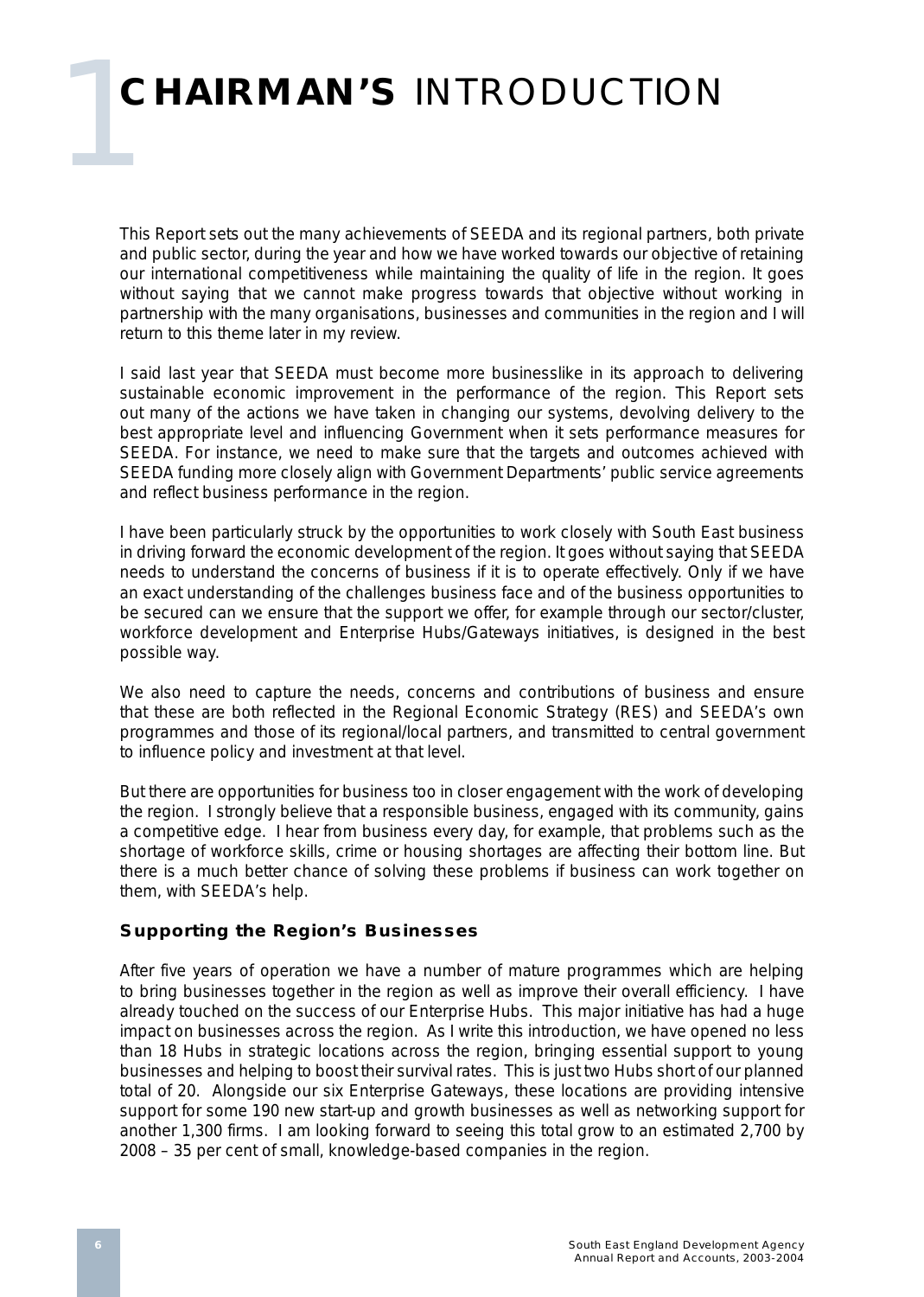Combine this flagship programme with our nine sector groups, 17 Clusters, 11 networks and our team of Investor Development Managers (IDMs), and SEEDA's work as a catalyst to bring the region's businesses together is having an impact on some 8,000 organisations of different sizes throughout the region.

Investment by overseas companies continues to play a major role in the region's economy. This is recognised through our Global Regions Programme which has led to an increase in the number of international businesses locating in the South East, as well as increasing profitable international business activity by companies which already have a presence here.

SEEDA's activities therefore already engage a high number of businesses in the region and this number will greatly increase as we take on responsibility for the Business Links who have contact with some 80,000 companies a year and provide more intensive support for some 7,000-8,000.

Our strategic influence is also being felt strongly in a number of ways. We already work with businesses, business partnerships and business membership organisations, such as the CBI, IOD, FSB and the Chambers of Commerce, to ensure that the business voice is heard, not just at SEEDA but also in Local and National Government. And we are of course a businessled organisation, with Board Members who bring considerable experience of commerce and industry to the table. Their interest and bearing on our major initiatives is proving invaluable to the ongoing success of many areas of our wide-ranging agenda. Through our Advisory Council, which includes 30 leading business people from the South East, we are able to address key strategic issues and identify new areas that we can influence to the benefit of the region's businesses and their continuing competitiveness on the global stage.

The importance of science and innovation for the future success of the region is something that my colleagues and I are focusing on in 2004. It is essential for businesses to innovate and we are already putting in place a number of initiatives to ensure that the region's companies of all types and sizes are able to benefit from the huge academic and research resource we have in the 26 higher and further education establishments in the South East. For instance, one of our direct actions from the Innovation Review, which was published in December 2003, has been the establishment of a regional science council. The South East Science, Engineering and Technology Advisory Council (SESETAC) brings together leading industrialists, some of international renown, and Vice Chancellors in an influential group to inform SEEDA's and the region's approach to science and technology. The importance of the Council will grow as it sets the strategic framework for the roll-out in the region of the Government's Technology Strategy and the 10-Year Science Strategy.

But we can do more. I want to strengthen business participation in the SEEDA fora such as those already mentioned, but also in other Board Committees looking at Infrastructure, Rural and Sustainability issues. Businesses must believe that SEEDA has influence and uses this on their behalf, and that they have themselves been given a genuine opportunity to influence the Government. And I want to learn from other regions and adopt their best ideas. For example the North West Business Leadership Team and the "500 Business Champions" in the East Midlands.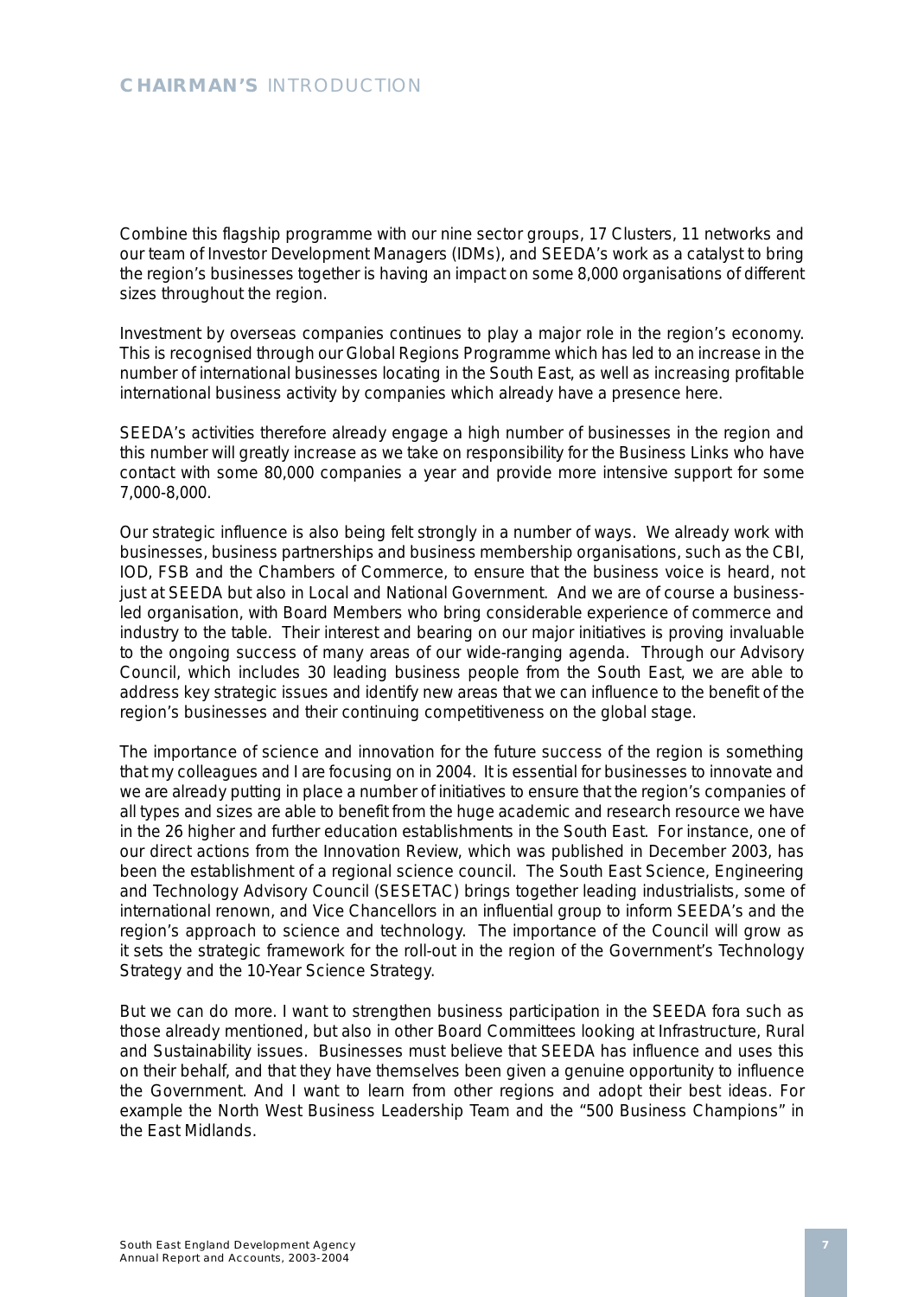#### **Addressing Regional Needs and Opportunities**

Larger corporates in the South East do not necessarily associate with the region. They may well identify and support their local community, but above that level tend to see the UK or even Europe as the business region within which they operate. Looking to the future, we need to encourage the larger corporates to associate with SEEDA and the region. We need to bring them together to contribute collectively to the delivery of regional or sub-regional initiatives on the lines of what we have seen in the USA (in Greater Washington, for example, large businesses, together with public sector partners, have been collectively responsible for promoting and funding major public-realm initiatives, including two convention centres).

In describing all this activity, however, one issue is at the forefront of my thinking – that of responsible business. The success of SEEDA's Annual Sustainable Business Awards for the South East clearly demonstrates that productivity and profitability are not the only measures of a firms' success. All the winners of the Awards share one theme - they perform well in terms of environmental management and social responsibility. I want SEEDA to encourage this sort of responsibility and awareness in businesses, big and small. "Treating the world as if we intended to stay."

I also want to establish an inner circle of high profile business leaders and reach their wider peer group through them. I believe that in this way we can involve businesses in the regional agenda, tackling together the issues of regeneration, infrastructure, education and other big issues in the South East that contribute to making money.

#### **In Summary**

SEEDA has achieved much, not just in 2003-2004, but also in the five years since it was founded. Between 1999 and 2003, our business strategy has enabled the formation of more than 350 companies and has also contributed to the creation or safeguarding of more than 30,000 jobs across the region. Almost 8,000 of these jobs came through SEEDA's success in attracting 124 companies from overseas. To this end, in 2003 SEEDA was also independently judged top inward investment agency worldwide out of 72 national and regional promotion agencies.

Our successes for 2003-2004 will boost these figures to an even greater level, but I don't want us to rest on our laurels, which is why I am focusing in on getting ever closer to business in our new financial year to support the Regional Economic Strategy.

In a country that is beginning to think that business can make a difference, I am sure that in the South East, 'Business is Our Difference'.

fam & Brathpout

**James E Brathwaite CBE** Chairman July 2004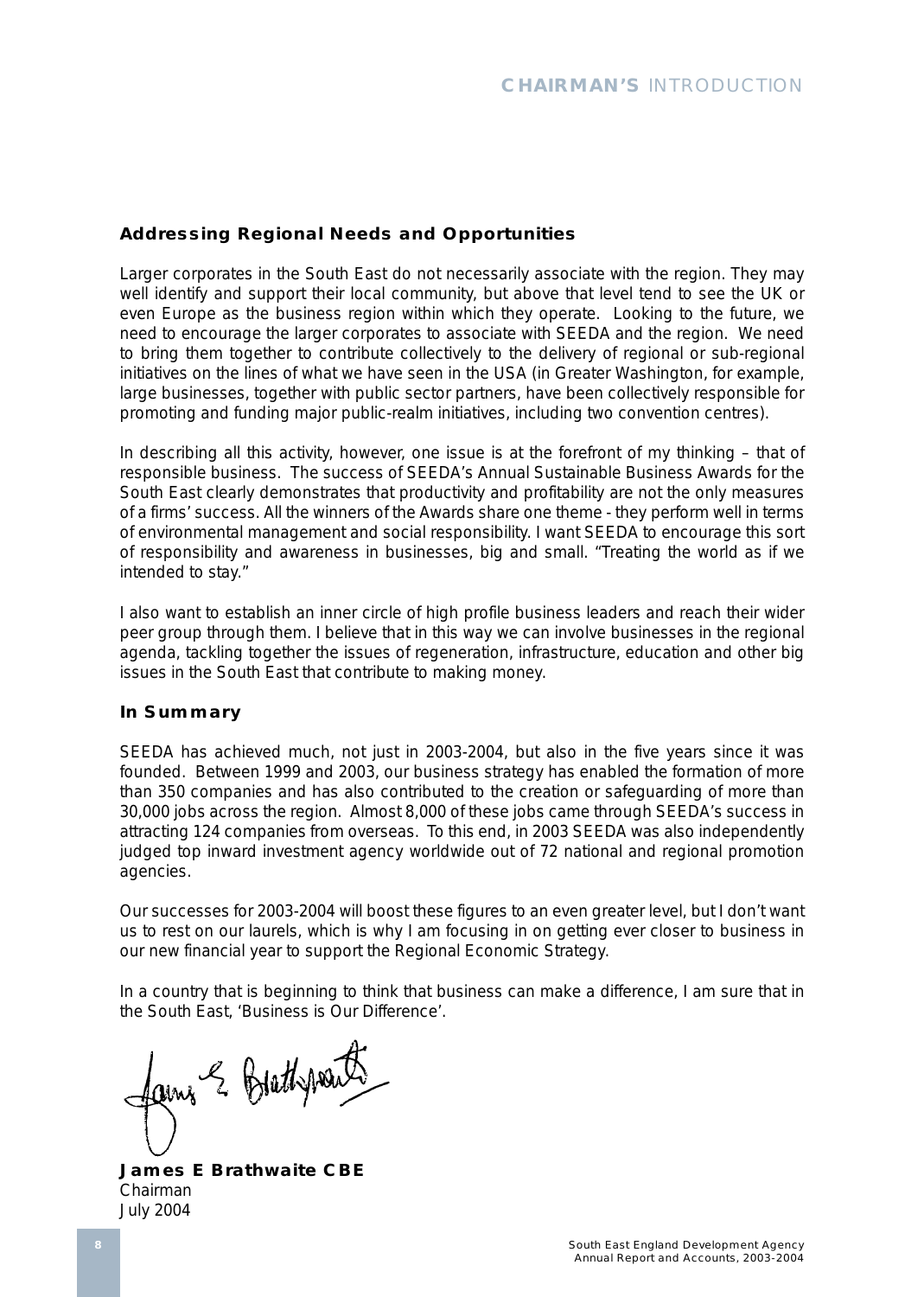

SEEDA's objective is to invest in the success of the South East of England as a world class region. To achieve the most from the potential of the whole region requires us to invest in areas of success, and to ensure that the opportunities created by this success can be enjoyed by everyone in the South East. We support businesses and communities across the region to achieve their very best. In my first six months at SEEDA I have seen demonstrated over and over again the extent to which sustainable economic growth and sustainable communities are inter-dependent, and mutually reinforcing.

World class businesses need world class skills – certainly high-tech researchers but also top quality crafts and tradespeople, innovative and flexible leaders, managers, frontline support staff and a responsive supply chain of related companies feeding both producers and purchasers with innovative ideas.

People choose to work where their families can enjoy a high quality of life and their partners and children aim for future success.

The Growth Areas and south coastal towns, rural market towns and villages, the most affluent parts of the region and the most disadvantaged, all depend for their vitality on the skills and aspirations of their residents. We all want to live in vibrant communities and not just commuter towns feeding the big city. High quality homes, transport and public spaces are the necessary infrastructure for attractive neighbourhoods but are not sufficient in themselves. Successful people make communities alive and attractive.

#### **Results in 2003 – 2004**

So how has SEEDA contributed over the last year to the sustainable development of the South East? Through the five work streams of the Regional Economic Strategy (RES), we have

- helped some 25,000 businesses to be more competitive, and provided learning opportunities to nearly 55,000 people to be more successful;
- made real progress in community development in the Growth Areas and in our priority regeneration areas, such as the education-led redevelopment of Hastings and Bexhill;
- delivered 67 hectares of brownfield land to the market and acquired major sites for future redevelopment,
- brought regional emphasis to national transport and housing strategies, and
- continued to give a strong lead in developing sustainable uses of natural resources across the region.

It is this record of excellence on which we will build, and which has led the Government to delegate new responsibilities to the Regional Development Agencies (RDAs), notably for the Business Link services from 1 April 2005, and following the Haskins' Review of support for the rural sector, for some services previously provided by the Countryside Agency. We also expect, with our new Science and Industry Council, SESETAC, to play a major part in the Government's 10-Year Science and Innovation Strategy and have already contributed advice to the first research grants made under the new National Technology Strategy.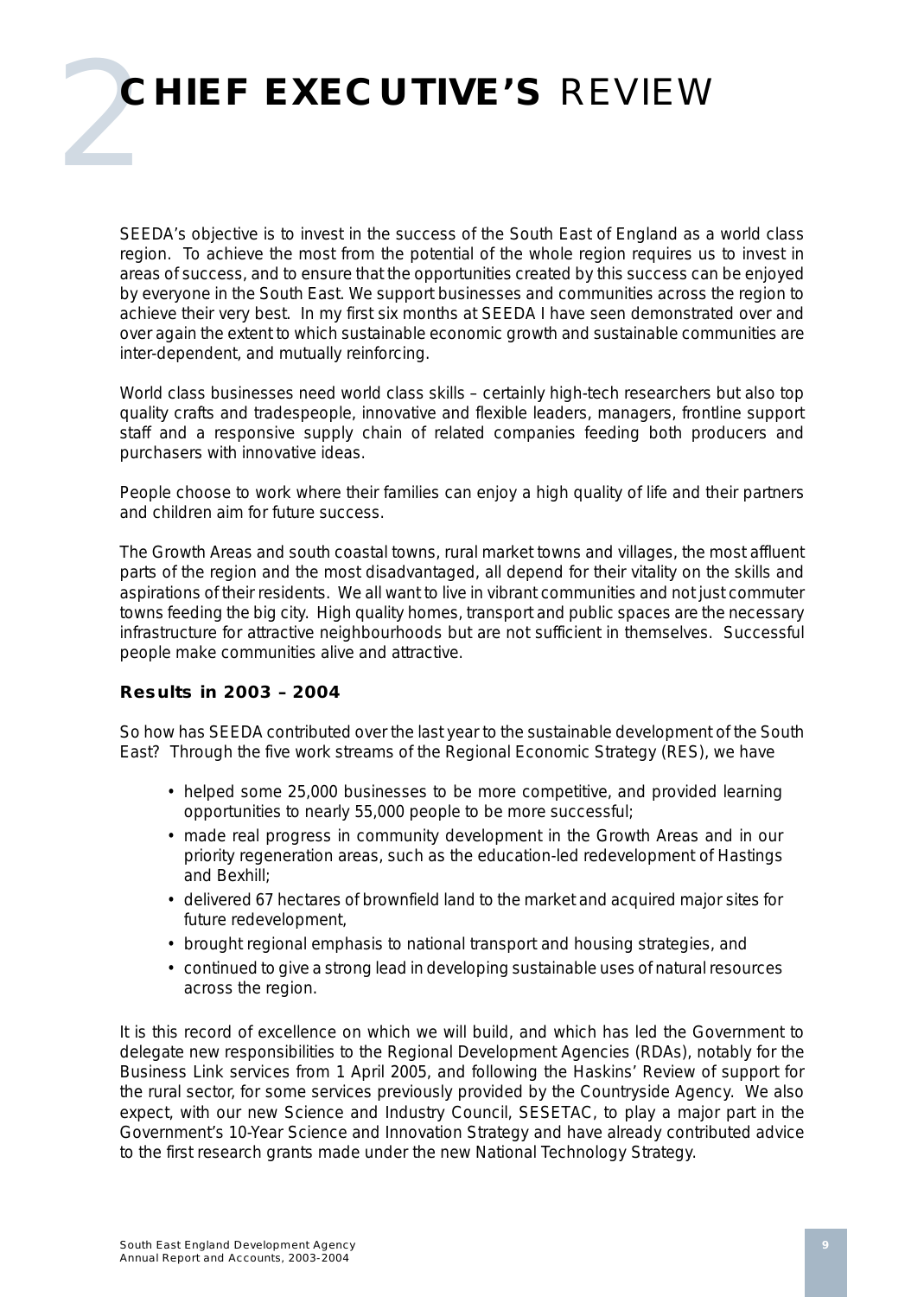2004 has also brought a new employer-driven approach to skills and a closer relationship with the new regional structure of the Learning and Skills Council (LSC). This is now the basis for a much stronger partnership between the LSCs, the Business Links and Jobcentre Plus to bring employers and trainees together to deliver the action plan being developed by the new Regional and Local Skills for Productivity Alliances. The foundation for this work rests in the seven strategic objectives defined in the South East Framework for Regional Employment and Skills Action - FRESA - (Action South East) submitted to Government as our response to the National Skills Strategy in December 2003.

#### **Delivery to Innovate and Drive Best Practice**

This had been a very successful year for the delivery of SEEDA programmes, with the great majority of our targets met and often substantially exceeded. The full summary of our outputs can be found at page 53 of the Report. As illustrated below, our targets last year were much more demanding and our performance better than the previous year in our key performance areas.



**Comparison of Performance** 

Target 2002-2003 = 100

I am particularly pleased that there was a massive take up of SEEDA's programmes to support business through specialist advice and involvement in networks, by more than twice as many businesses as in the previous year. The number of people taking advantage of learning opportunities supported by SEEDA also rose by a substantial 20 per cent. I have been very impressed by the imagination and enthusiasm for schemes such as our Computer Club for Girls (CC4G) initiative, which both addresses a potential 'digital divide' and has already encouraged girls to think of working in the IT industry. We now anticipate that this exciting programme piloted in the South East will be funded by DfES for a national roll-out.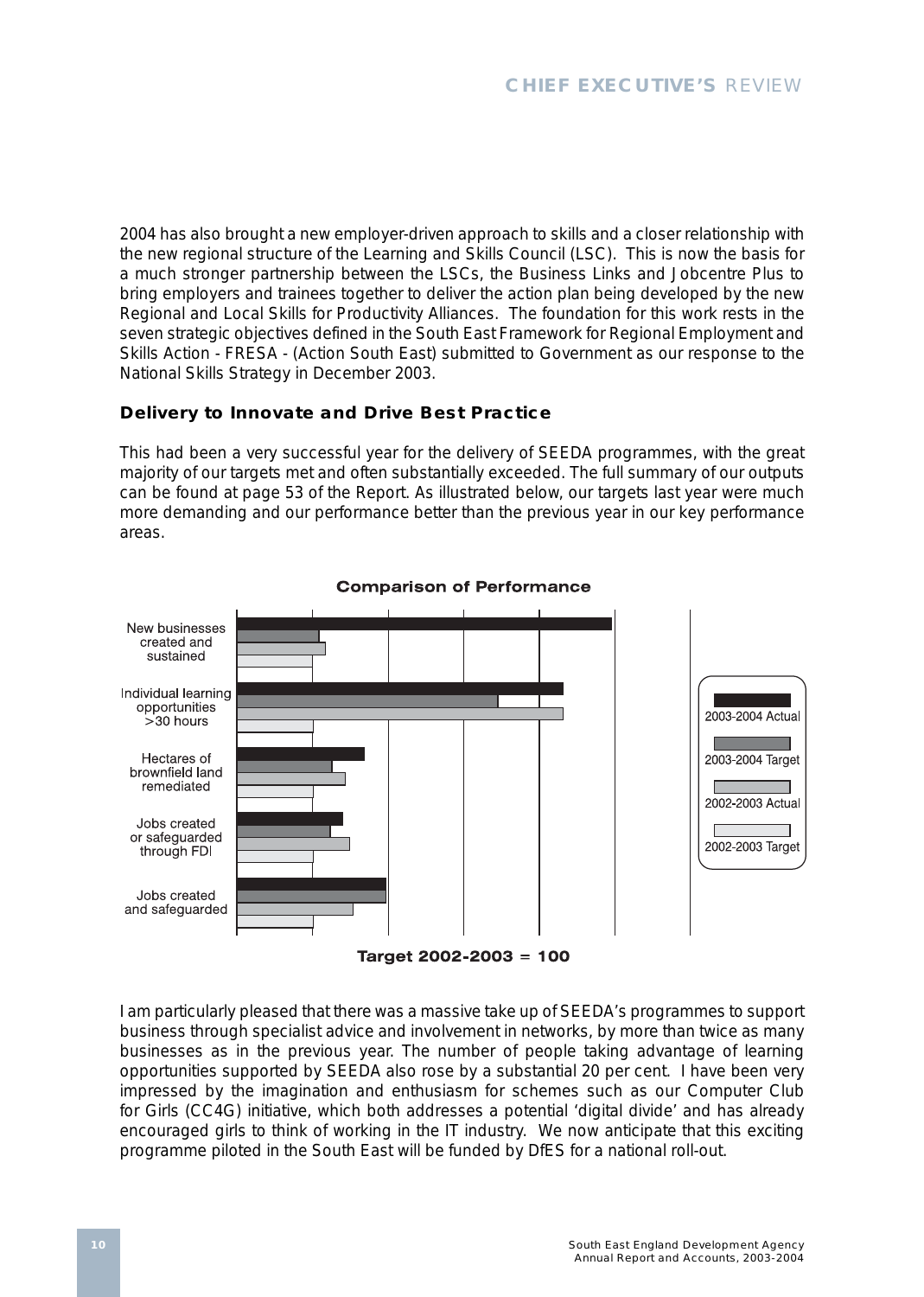This is a great example of SEEDA's use of its own resources to pilot our activities and programmes at the leading edge of good practice, producing exemplars that encourage and leverage others. We look for best practice internationally as well as nationally and we do not stand still, continuing to learn from our experience and extend the reach of our initiatives. Three areas, in different parts of SEEDA's business, demonstrate our approach:

- PLACES SEEDA's work in regeneration promotes growth and development that delivers attractive, enjoyable and lively places of character in which people want to live and work. SEEDA's flagship projects and programmes in design and sustainability provide a sound basis for the South East Regional Centre of Excellence, one of a network stimulated by the Office of the Deputy Prime Minister (OPDM).
- PEOPLE Enabling skills development which can be delivered in the workplace is critical in a region with very high employment rates. We are now evaluating and disseminating the best practice arising from our three years of supporting workplace basic skills development, and we are promoting this across the National Health Service. New workplace-based pilots address other areas of skills needed, such as management and leadership.
- JOBS In a region where 97% of companies employ less than 50 people, our 18 flagship Enterprise Hubs are an invaluable network of knowledge and expertise to support the growth of 'gazelle' businesses – those who have the potential to become the important wealth creators and employers of the future. The Hubs are also increasingly important enablers of the high-tech clusters that are key to the region's future economic success.

#### **Building on Our Capacities**

The three top priorities highlighted in the RES are transport, learning and skills. These would come high up communities' lists too, alongside safety and public spaces. I have long admired SEEDA's commitment to high quality of design and attention to character; environmental sustainability alongside economic growth. I feel privileged to inherit from Anthony Dunnett an organisation whose people are highly skilled and motivated towards delivery of this agenda. He has grown SEEDA to maturity and it is my task to identify which of our many programmes and projects will bring most benefit to the region in future.

The region is large and diverse. We must recognise this in the way we work: a sub-regional perspective is essential. The Regional Economic Strategy was strongly influenced by priorities developed sub-regionally and locally, with the region's 11 Economic Partnerships playing a leading role in the consultation and development process. Building on that, SEEDA put fully into place in April 2003 four Area Teams. Each is led by an Area Director who is a member of SEEDA's senior Executive Team, has a close understanding of all SEEDA's activities in his or her sub-region, and works with all our partners and stakeholders to maximise the value that SEEDA can offer to their aspirations and objectives.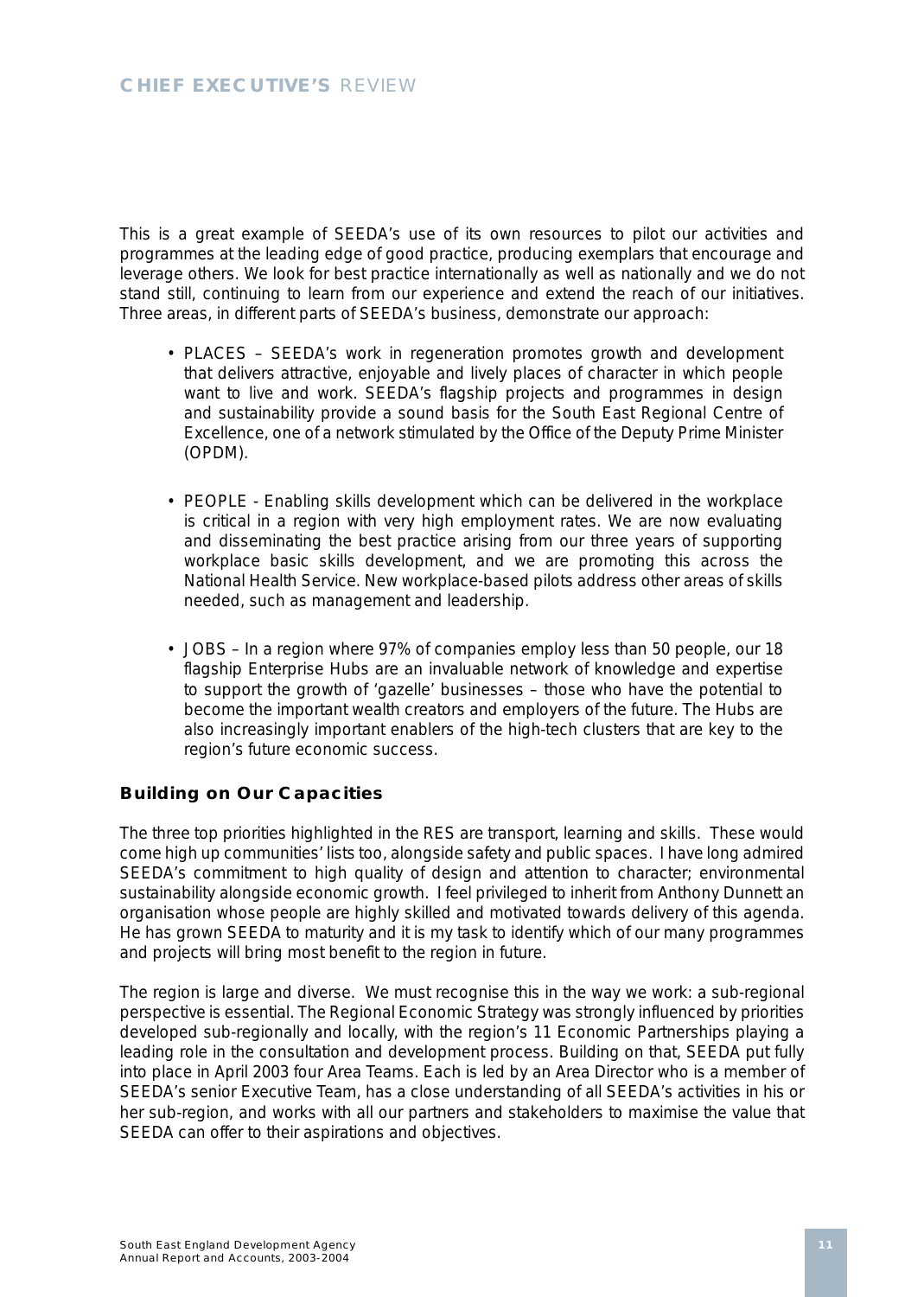For the region's 10 Priority Regeneration Areas, this engagement has focused on the development of Area Investment Frameworks and Partnerships. Through these all the investment that will come into an area can be focused and prioritised with clear agreed objectives to secure lasting, sustainable benefit.

A challenging budget round at the beginning of 2004 demonstrated how many projects and programmes could be justified and would be valued by our partners if we had greater resources. Through our new area structures and frameworks we aim to direct these initiatives increasingly through our partners; to shape and build on best practice; and to use our influence on national policies to provide the best frameworks for regional and local action.

Our staff survey, carried out in February 2004, showed that 72% of staff find their jobs satisfying and that over 80% feel trusted and empowered to deliver and to innovate for the benefit of the region. I am greatly encouraged by this, and grateful for the positive enthusiasm of our staff in a year that has been tremendously demanding and pressured for them all. Even more importantly, our partners and stakeholders have given us very positive feedback to the changes in SEEDA introduced at the start of the year, particularly the development of the role of the Area Teams.

As we look forward to the outcome of the 2004 Spending Review, we expect that the role of the RDAs will grow in delivery of Government programmes increasingly devolved to regions. I believe that our response to these demands will build on sound foundations, and I look forward to working with all our partners to ensure that all parts of the region have the opportunity to deliver to their potential for truly sustainable economic growth and community development.

Rue Alexander.

**Pam Alexander** Chief Executive July 2004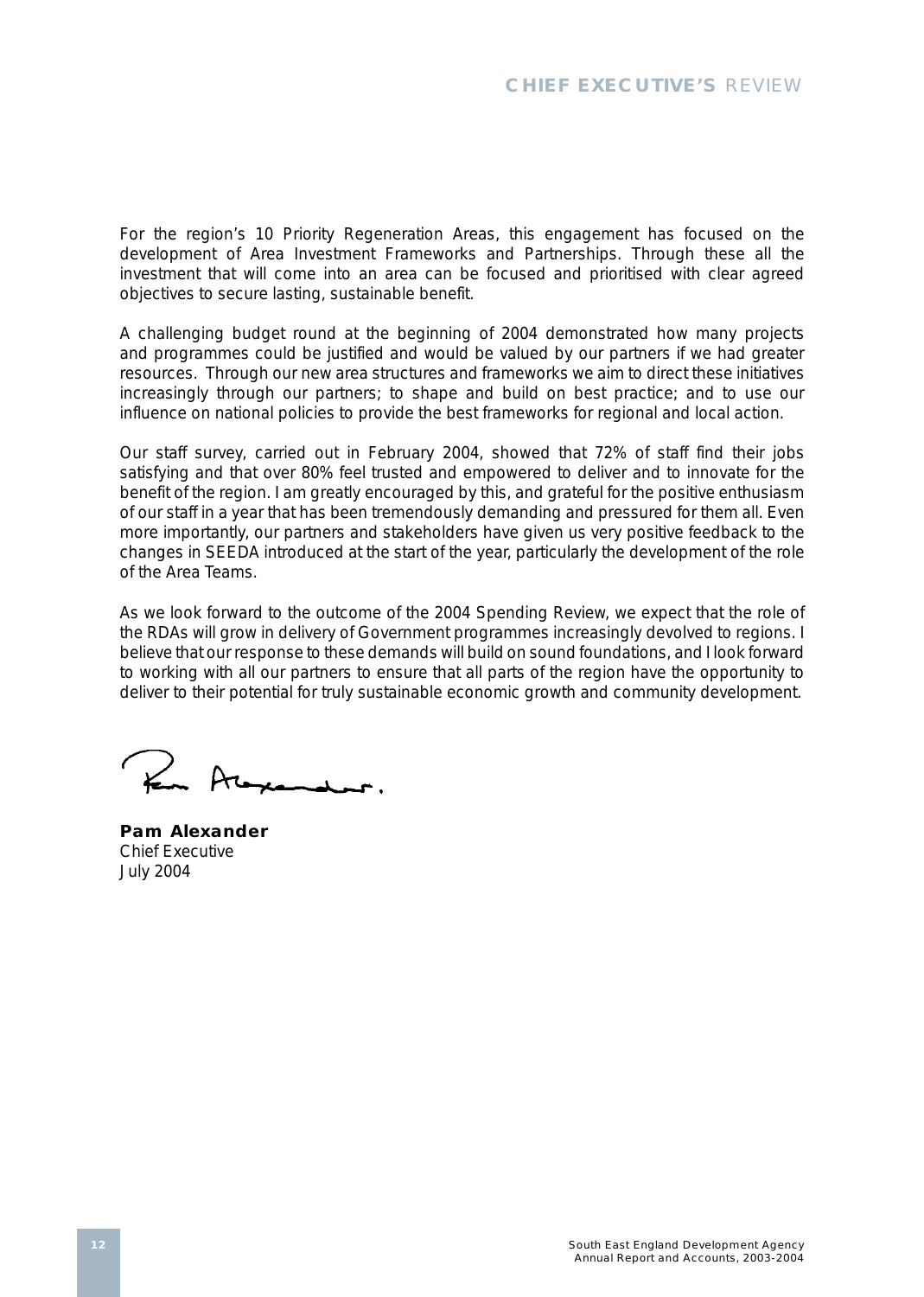

#### **3.1 Strategic Economic Leadership and Influencing**

SEEDA is a strategic development agency. As required by its statutory purposes, it has taken the lead in developing the Regional Economic Strategy (RES) for the South East. Achieving the objectives of the RES requires action by many partners, as well as an appropriate response from national policies and programmes to the region's needs.

SEEDA's contribution to delivering the RES comes as much from its success in exerting strategic leadership and influencing partners and policies as it does from its own directly delivered programmes.

This part of the Report sets out SEEDA's contribution through:

- Influencing policy and strategy, regionally and nationally;
- Developing partnership at the regional level to deliver results;
- Promoting best practice;
- Focusing partnership for delivery at the sub-regional and local level.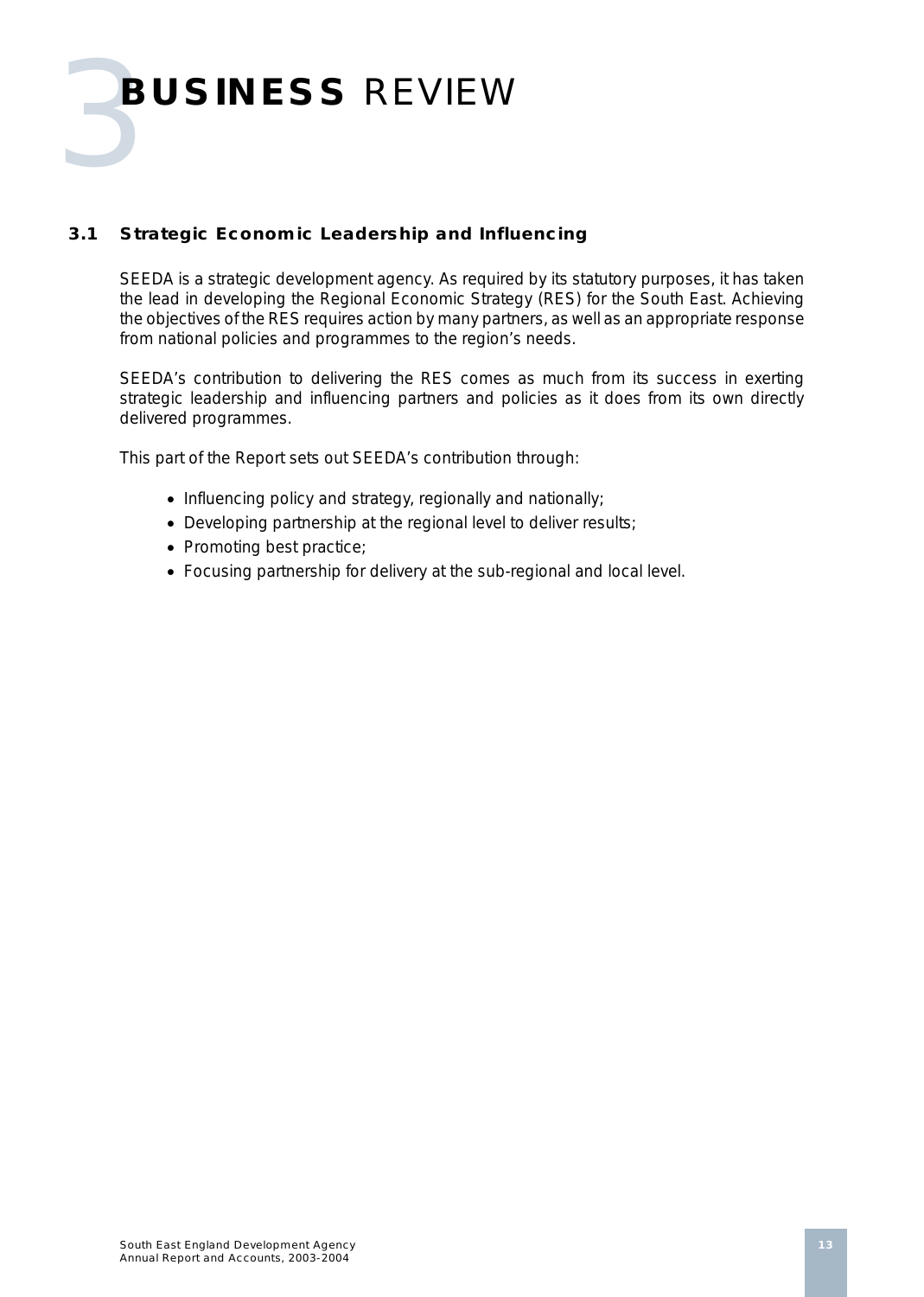#### **3.1.1 Regional Economic Leadership: influencing policy and strategy**

An important opportunity to influence Government policies in the interests of the region was the invitation to all regions from the Treasury to submit their priorities as part of the Spending Review 2004. SEEDA worked closely with the South East England Regional Assembly, Government Office for the South East (GOSE) and other partners to produce the South East Regional Emphasis Document (RED).

The document describes the key challenges facing the region and makes specific proposals to tackle them. It identifies areas of policy that need more emphasis and where funding could be delivered in a more efficient way, with the emphasis on the need for investment and action to enhance infrastructure and public services, skills, innovation and enterprise. The Treasury is requiring Government Departments to take the RED proposals into account when developing their Spending Review proposals for the period 2004–2007.

#### **Transport**

Key to the future success and growth of the region is meeting transport needs, for which SEEDA's budget and capacity for direct delivery are limited. The focus of our activity is therefore to develop effective means to influence policy and investment decisions.

Examples of this include:

- SEEDA's response to the Future of Aviation submitted jointly with the other RDAs, substantiated the economic need and justification for further aviation capacity at Heathrow, Gatwick, Stansted and Luton, balanced with the case for a regionally diversified service supporting regional airports. It also provided a carefully researched economic justification to balance environmental issues, and SEEDA was reassured to see these matters reflected in the White Paper.
- As a direct action resulting from the joint RDA Aviation response, which substantiates the need for better surface access to airports in the UK, SEEDA supported the development of the business case for the Airtrack scheme, establishing a rail link between the region and Heathrow Terminal 5.
- The joint RDA study 'Surface Infrastructure of National Economic Importance' (SINEI) has drawn to a conclusion, and has been presented to Ministers and to a broad spectrum of transport organisations and operators. SINEI provides a set of economic, national and regional criteria to assist the prioritisation of infrastructure investment of national significance. The study was well received, and the Department of Transport has taken over the next stage of refining these assessment criteria.
- The South East is one of two pilot regions looking at the creation of a Regional Transport Board, to co-ordinate and prioritise planning of transport infrastructure as proposed in the region's Regional Emphasis Document (RED) submitted to the Treasury.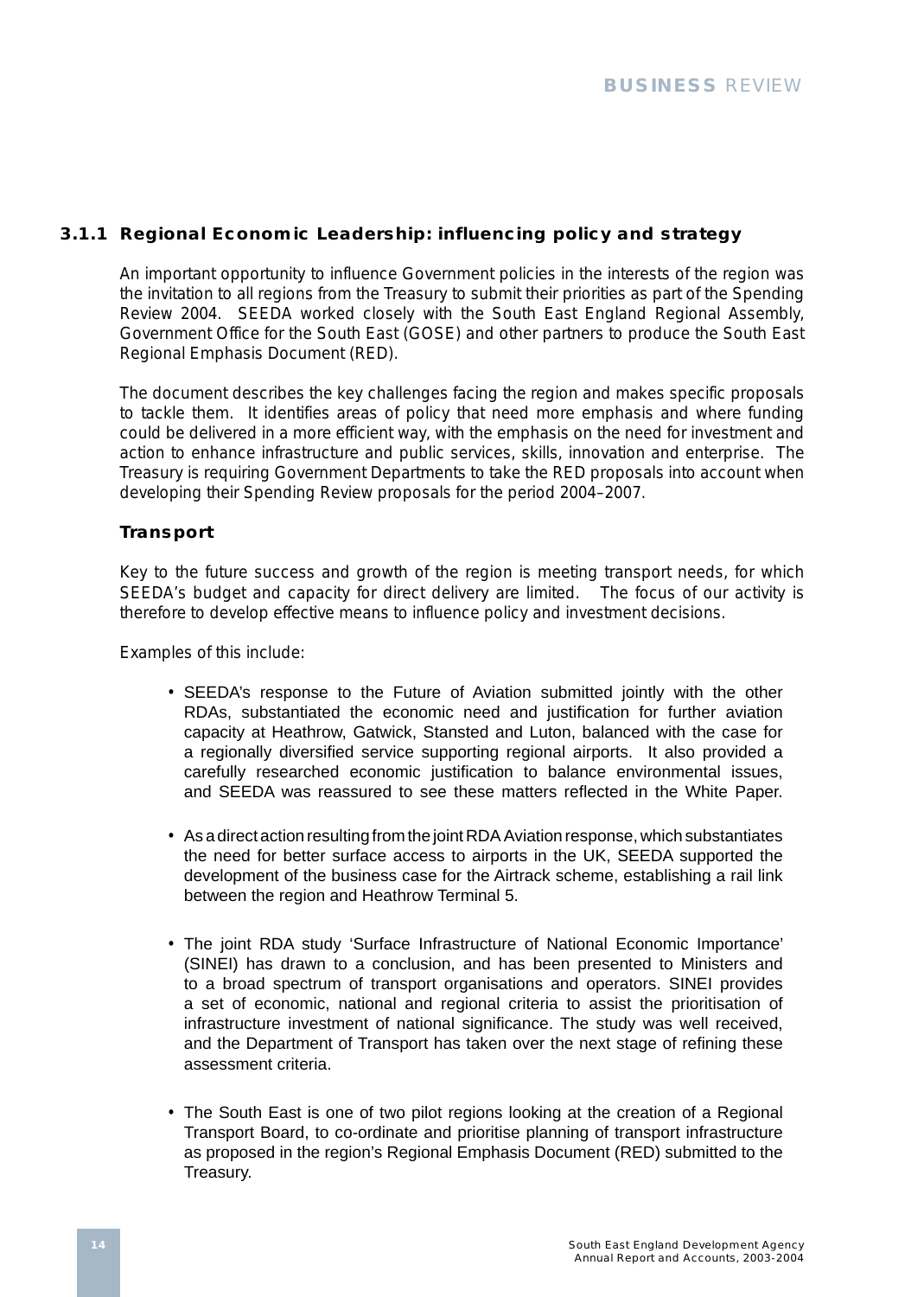#### **Brownfield Land**

The National Brownfield Land Strategy – research carried out for the ODPM shows that about 65,500 hectares of previously developed land is vacant in England, of which the South East has the second largest proportion at about 10,000 hectares. Regional issues are being tackled through the development of a Regional Brownfield Land Strategy.

Important contributions to regional needs for development land could be made by the disposal of public assets in accordance with regional priorities. SEEDA has made some progress in partnership with other RDAs to change the Ministry of Defence (MoD) and other Government Departments' approach to the disposal of surplus land. Revised Government guidance for the MoD requires that disposal must now involve discussions with RDAs and English Partnerships.

#### **Housing**

Affordable housing is identified in the Regional Economic Strategy (RES) as one of the top three critical issues that the region must address. SEEDA's particular concern is that the lack of affordable housing is a threat to sustainable growth in the region. SEEDA has played an active part in the preparation of the Regional Housing Strategy by the Regional Housing Board.

SEEDA and the South East England Regional Assembly jointly commissioned a report on the 'Economic Impacts of Housing Affordability', which involved a systematic investigation of the economic impacts of housing affordability on the public and private sectors in the South East. This report helped to inform/influence the thinking of the Regional Housing Board and provided local authorities with a basis for commissioning specific research in their areas.

The Agency also made a contribution to the Kate Barker Review, highlighting issues around the delivery of housing – concentrating on the problem areas and barriers to delivery.

Directing investment to brownfield sites and increasing the density of development can be difficult to achieve in the South East, as urban brownfield sites are often small with development constraints. The Agency has, therefore, developed a model to overcome these issues that exploits economies of scale and paves a way to tackling the issue of affordable housing and key worker accommodation. **The Brownfield Land Assembly Trust** is being developed in partnership with English Partnerships, the ODPM, other Government Departments and the Housing Corporation. The acquisition of the first 10 sites has been achieved and further sites have been identified in Hastings, Reading and Thames Gateway.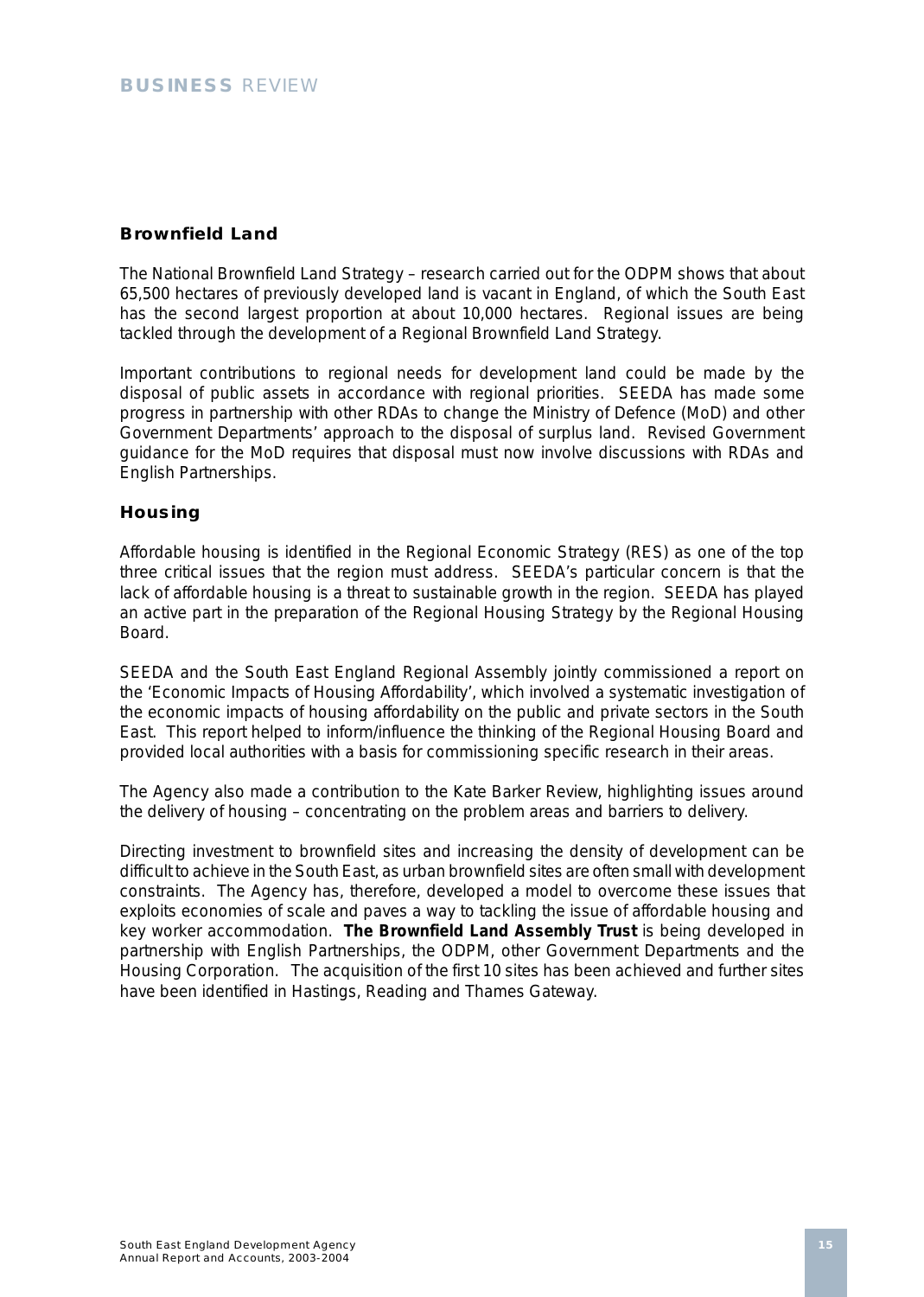#### **Planning Policy & Practice**

Other areas of planning and policy influence include working with the South East England Regional Assembly on the development of the South East Plan through engaging in the various Task Groups, such as Town Centre and Retail Group and Urban Renaissance Advisory Group. SEEDA Policy Heads draft and advise on policy direction, connecting this work with the RES.

SEEDA is now a statutory consultee on all major planning applications that have implications for the RES. The formal notification to local planning authorities was issued in May 2004.

#### **Review of Rural Delivery – Haskins**

SEEDA has contributed to the development of the national RDAs' response to the Haskins Review that proposed major changes to the way support to rural areas is delivered. The proposals could have major implication for RDAs if schemes at present delivered by the Countryside Agency and DEFRA are transferred to the RDAs. The decision is expected to be made early in the new financial year.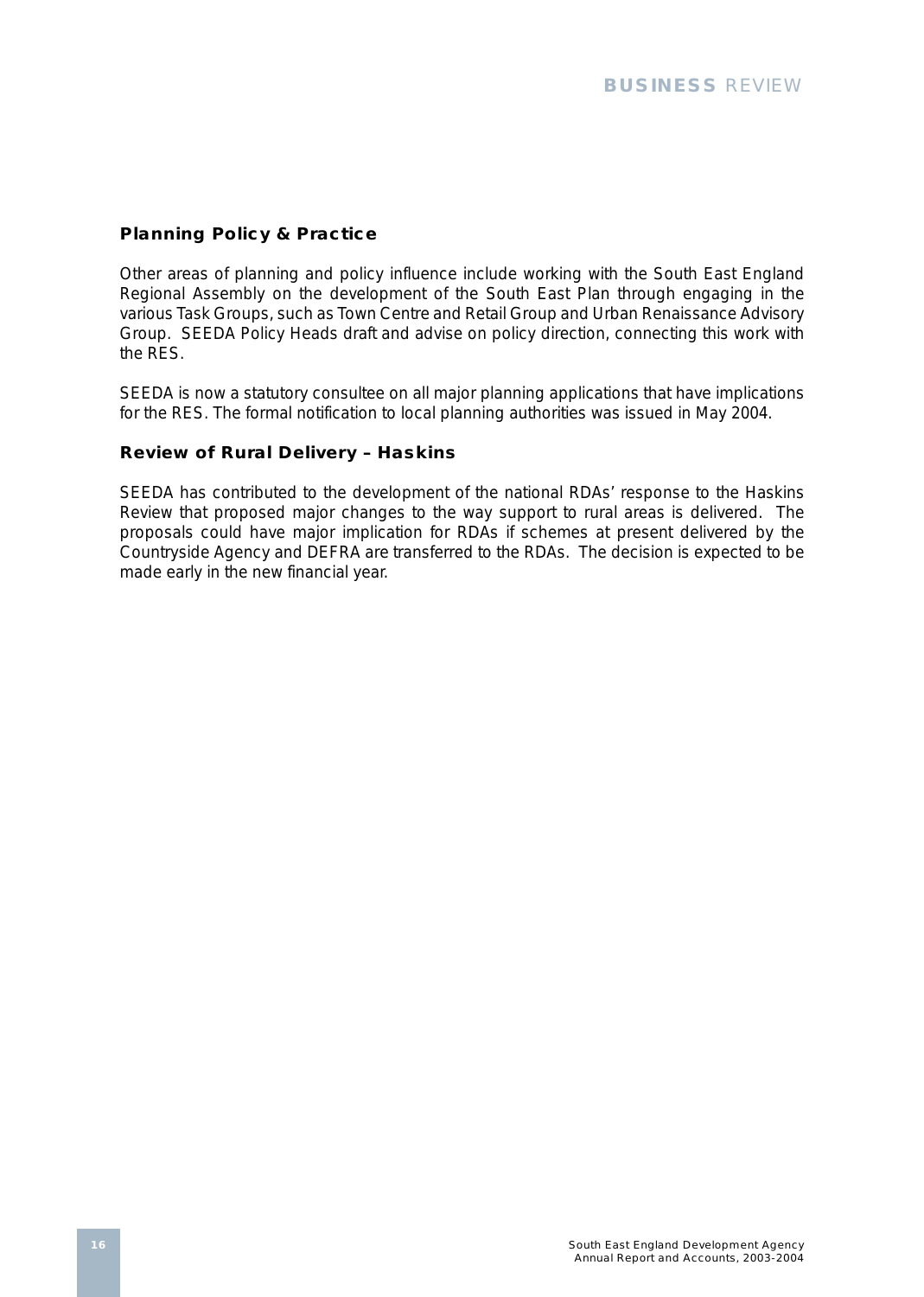#### **3.1.2 Regional Economic Leadership: developing partnership to deliver results**

#### **Framework for Regional Employment and Skills Action**

SEEDA has convened and led the partnership that has developed Action South East (the brand identity for the South East FRESA) - a partnership that drives a series of actions to create a vibrant, world class labour market for the South East.

For employers, this means increased competitive advantage and better opportunities for growth by being able to recruit and retain individuals with the right skills, knowledge and attitude.

For individuals, this means better opportunities, from quality education and training, informed advice and guidance, and more access to employment.

The seven strategic objectives of the FRESA define the key areas of improvement necessary to ensure a balanced and healthy labour market characterised by sustained increases in labour productivity, a diverse and strong sector base and a wide range of skills and employment opportunities for all.

The FRESA has successfully accommodated a diverse range of organisational objectives and has aligned them within a single strategic framework. It has improved collaborative working, reduced duplication of effort and resources and has enhanced progress towards common strategic goals. It has also brought greater structure and simplicity to the supply and demand side activities that preceded it. These benefits are significant and will continue to improve over time. The Workforce Skills Programme provides a specific example of how these benefits have accrued.

#### **Response to the National Skills Strategy**

The Action South East response to the National Skills Strategy was submitted to the DfES in December 2003. The submission placed emphasis upon the need to put employer needs centre stage; raise ambition in the demand for skills; motivate and support more learners to re-engage in learning; make colleges and training providers more responsive to employers' and learners' needs; and achieve better joint working within the skills arena in the South East.

The submission was well received and formal feedback indicated that 'the proposal had real strengths and offered a sound basis on which to develop a good Regional Skills Partnership, building upon SEEDA's achievements in creating strong regional relationships and an effective regional infrastructure in recent years'.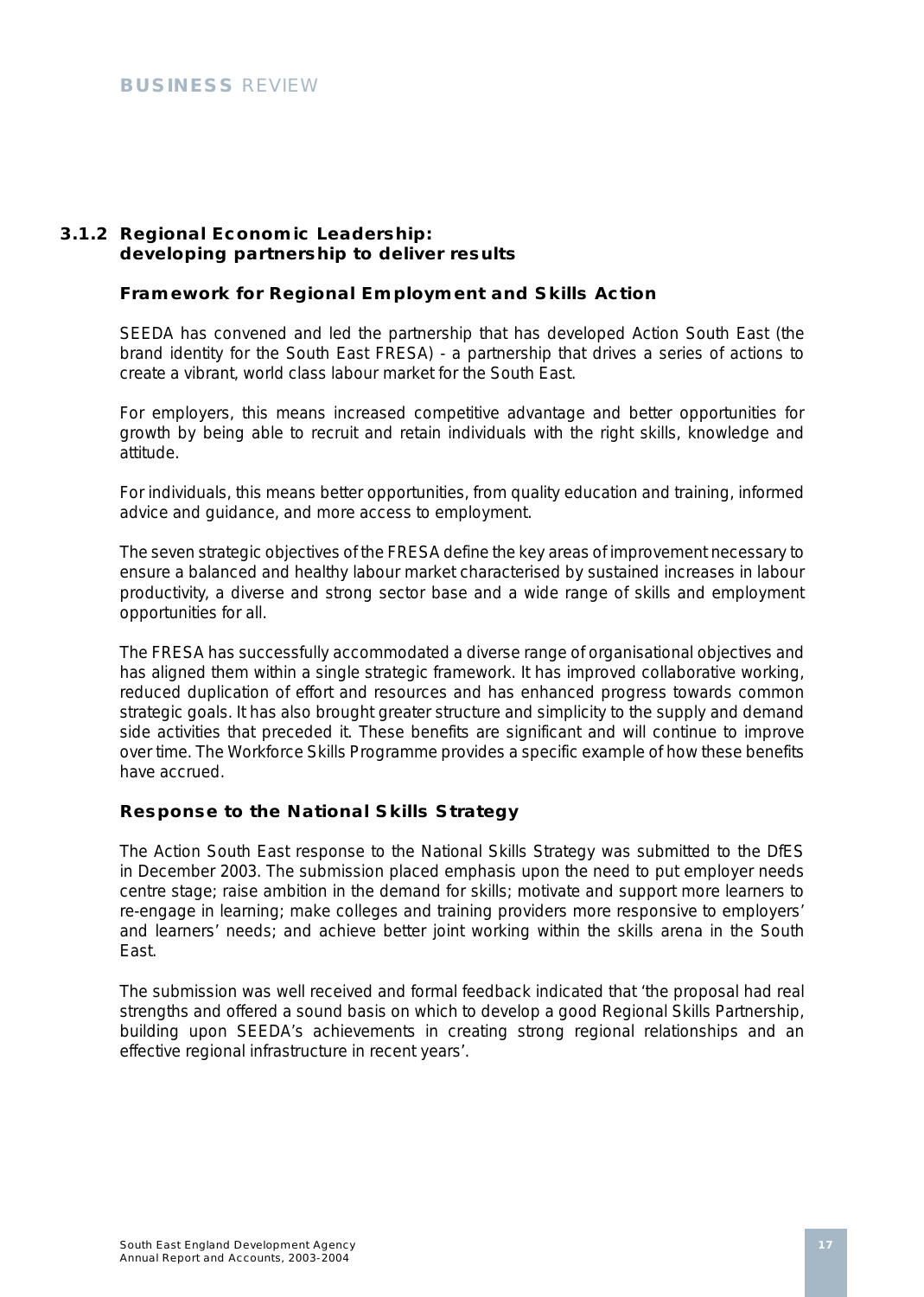#### **Improving the delivery of support to businesses**

#### *Regional Business Support Board (RBSB)*

The Regional Business Support Board (RBSB) was established in 2001 and has been successful in drawing together all the key business support and business membership organisations in the region. The RBSB meets three times over the year to take forward actions to ensure that, collectively, we are acting effectively and coherently to give a good service to business. The Chair is John Peel, SEEDA Board member.

The RBSB strengthened its membership by adding members from South East Arts and Business and a member representing ethnic and diversity issues. Its work during the year was to consider and agree the RES implementation plan, provide input into the development of SEEDA policy programmes (e.g. the Skills Strategy, Management and Leadership Strategy, Business Support programme). RBSB contributed to the SEEDA input into Budget 2004 by contributing its views to issues such as barriers to start-ups, access to finance and provision of Government services to small businesses.

#### *Working with the Region's Business Links*

SEEDA worked with the Small Business Service (SBS) to ensure that Business Links' delivery plans addressed support for start-ups and businesses consistent with the RES and SEEDA's own programmes, including by providing extensive comment on the Business Links' business plans. With the announcement at the end of the year of new arrangements, under which SEEDA will contract on behalf of the SBS with Business Links from 2005, the close working already established will be greatly reinforced.

A practical example of close collaboration is the International Trade Sector Advisors (ITSA), a joint SEEDA/UKTI programme, which places specialists in the Business Links to provide advice and support on exporting to companies in specific sectors. In the first year of the programme the ITSAs provided specialist advice to over 350 companies across the region.

#### *Tourism South East*

SEEDA helped achieve a smooth amalgamation of the two Regional Tourist Boards into Tourism South East (TSE), retaining the support of the business and stakeholder communities. A critical part of TSE's reorganisation has been to engage at a local level which has been achieved with the establishment of six sub-regional groups and SEEDA geographical areas. Each of the TSE sub-regions now has a Board Member to ensure local representation.

One of the most important policy areas under development during the period has been the production of a regional strategy for tourism in the South East which is now having a local dimension added by the TSE sub-regional areas with final completion due summer 2004.

The SEEDA funded VISIT portal destination management organisation system linking tourists and businesses in the region is progressing well. It is moving towards interoperability between the various other tourist destination management systems in the region, and connectivity to the Englandnet portal providing the ability for every tourist business to compete on the international market.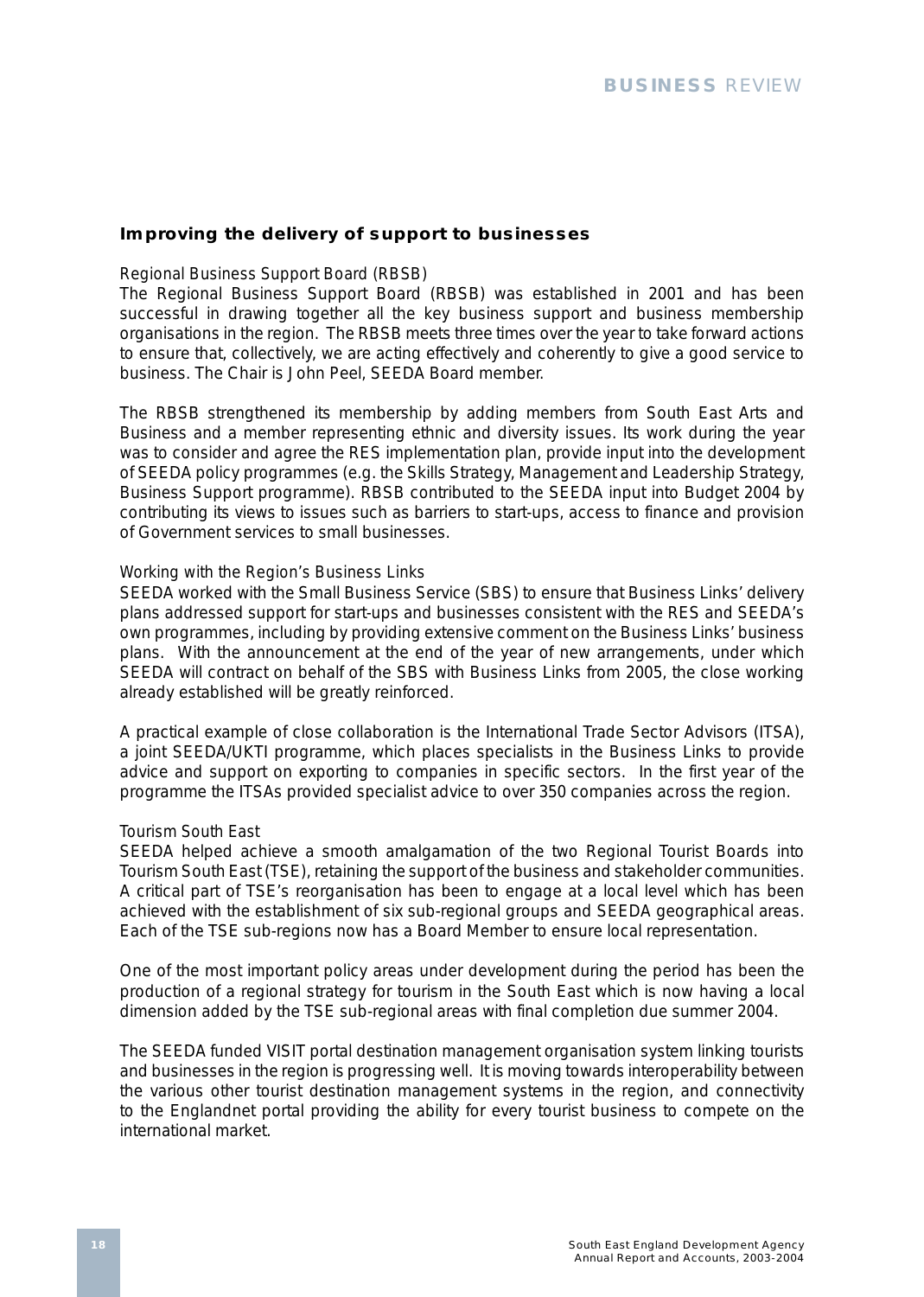#### **Promoting the Science, Engineering and Technology Base**

SEEDA has established the South East Science, Engineering and Technology Advisory Council (SESETAC) bringing together senior industrialists and employers to discuss issues of common interest and concern with university Vice Chancellors from within the region. This is helping to forge strong relationships that will lead to better planning, co-ordination and use of the science, engineering and technology (SET) base within the South East.

A Science Strategy is being developed within the context of the RES, which has three main objectives:

- Improved knowledge transfer driven by the needs of the economy:
- Closer and more productive engagement of business with the science base, and better commercialisation of leading edge technologies;
- Supplying the right skills for the SET base and its utilisation.

On behalf of all the RDAs, SEEDA has played a key role in formulating joint strategies in response to the Lambert Review (higher education/business interactions), the DTI's Innovation Review and the House of Lord's Inquiry into Science and the RDAs, emphasising the role RDAs can play in articulating demand from business and brokering relationships with the SET base.

We have worked closely in partnership with the DTI, the Office of Science and Technology, the Higher Education Funding Council and the Research Councils to deliver this agenda. In particular supra-regional collaboration is of critical importance if we are to match the needs of business with the strengths of the knowledge base and to develop and promote the international excellence of both the regions and the UK. These partnerships are already helping to change attitudes and develop more coherent working, so that new funding streams such as the DTI Technology strategy, and the proposal for business-related R&D in the Lambert Review will have robust regional delivery mechanisms.

#### **Working with the Cultural Agencies**

The contribution that the cultural sector can make to a wide range of regional strategic objectives has come into increasing focus, and is being developed through partnership working with the region's Cultural Consortium and the individual cultural agencies.

The role of culture and sport in community regeneration is an important theme in the region. One among many examples is in the Outer Shirley area of Southampton where the SEEDA fund for regeneration has enable a special football coaching programme for young people to be developed. Young people are working alongside professional coaches from Southampton Football Club and Southampton University's Community Sports Volunteering Programme to learn soccer skills and gain recognised social qualifications.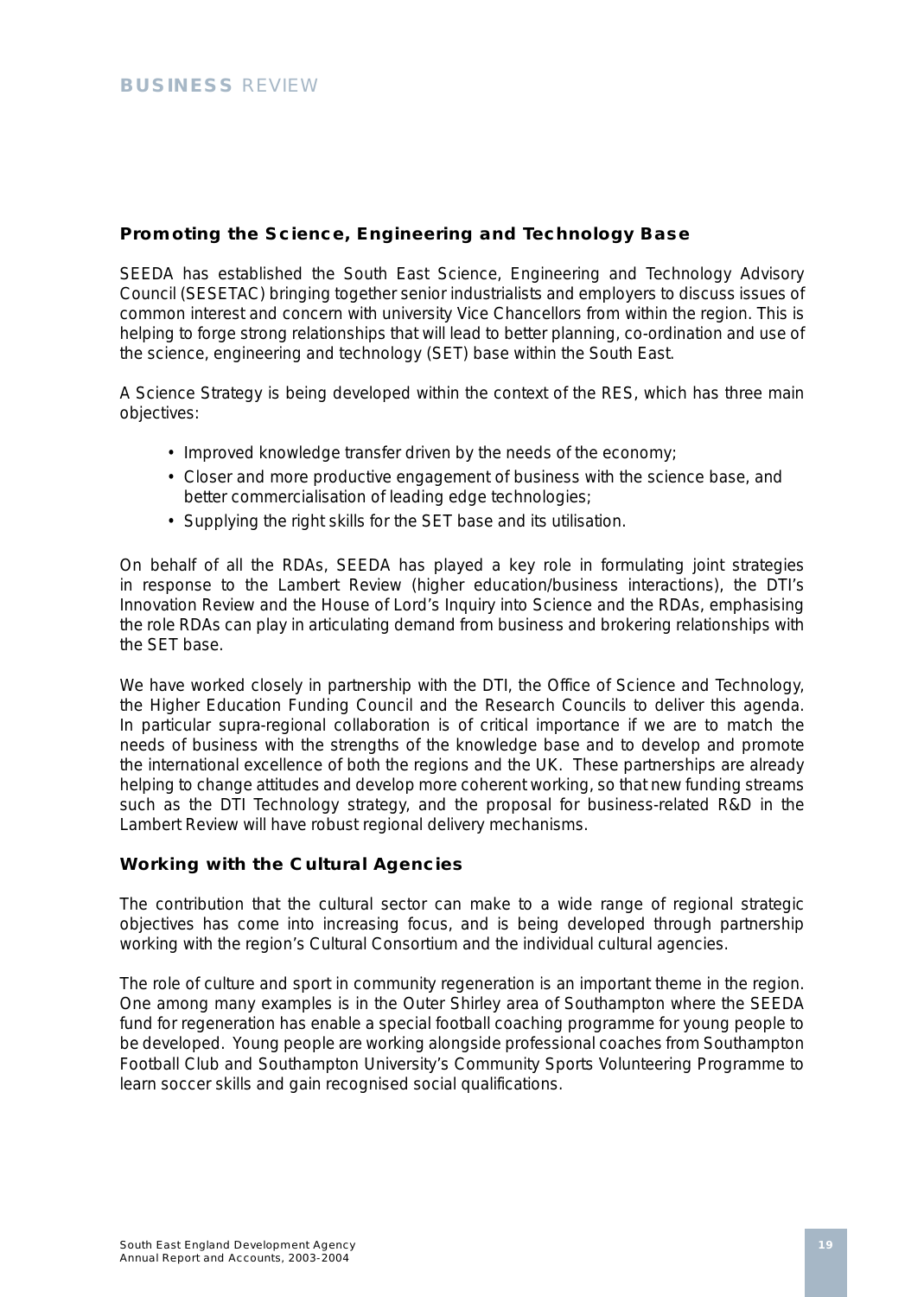The agencies in the cultural sector have identified strategic priorities for the sector to work together on:

- shared investment:
- joint work on the growth plans and the development of new communities and influencing the planning process;
- the development of a programme of events to promote the contribution the cultural sector can contribute to the quality of life in the region;
- the development of the Sports Events Strategy to maximise opportunities arising from the 2012 Olympic bid;
- work to celebrate the region's strengths, in particular the major cultural assets in the region;
- further research to develop an evidence base of the contribution culture is making to regional life;
- support for the Cities of Culture 2008 so that the work they have already done embedding culture in their planning processes can be disseminated and developed.

#### **Involvement in Europe**

The European Union (EU) as both an economic and political entity is a vital influence on the South East, offering ever increasing opportunities for trade, investment, partnership and sharing best practice. European policies and legislation shape our interaction both with our continental neighbours and with the wider global economy, and therefore influence significantly the prosperity of the South East and well-being of its citizens.

As a major trading partner, the EU currently accounts for 58.6% (over £15 billion) of the South East exports and 61.4% (£31 billion) of its imports. The region hosts a large number of European headquarters of multinational firms. With the recent expansion through the accession of 10 new countries (with a total population of 74.7 million), there are many new opportunities for the region's businesses.

SEEDA has a strategic lead role in relation to European policy and securing funding for the region. Over the period 2000–2006 the region can expect to benefit from nearly £2 billion of funding from the EU budget.

#### *Regional Policy*

The SEEDA/South East England Regional Assembly Joint Europe Committee held a Regional Policy event to consult with partners on the Commission's funding proposals post 2006. Over 100 delegates from the South East attended this event which proved to be a stimulating discussion on the future of regional policy. The opinions articulated at this seminar formed the South East's response to the 3rd Cohesion Report.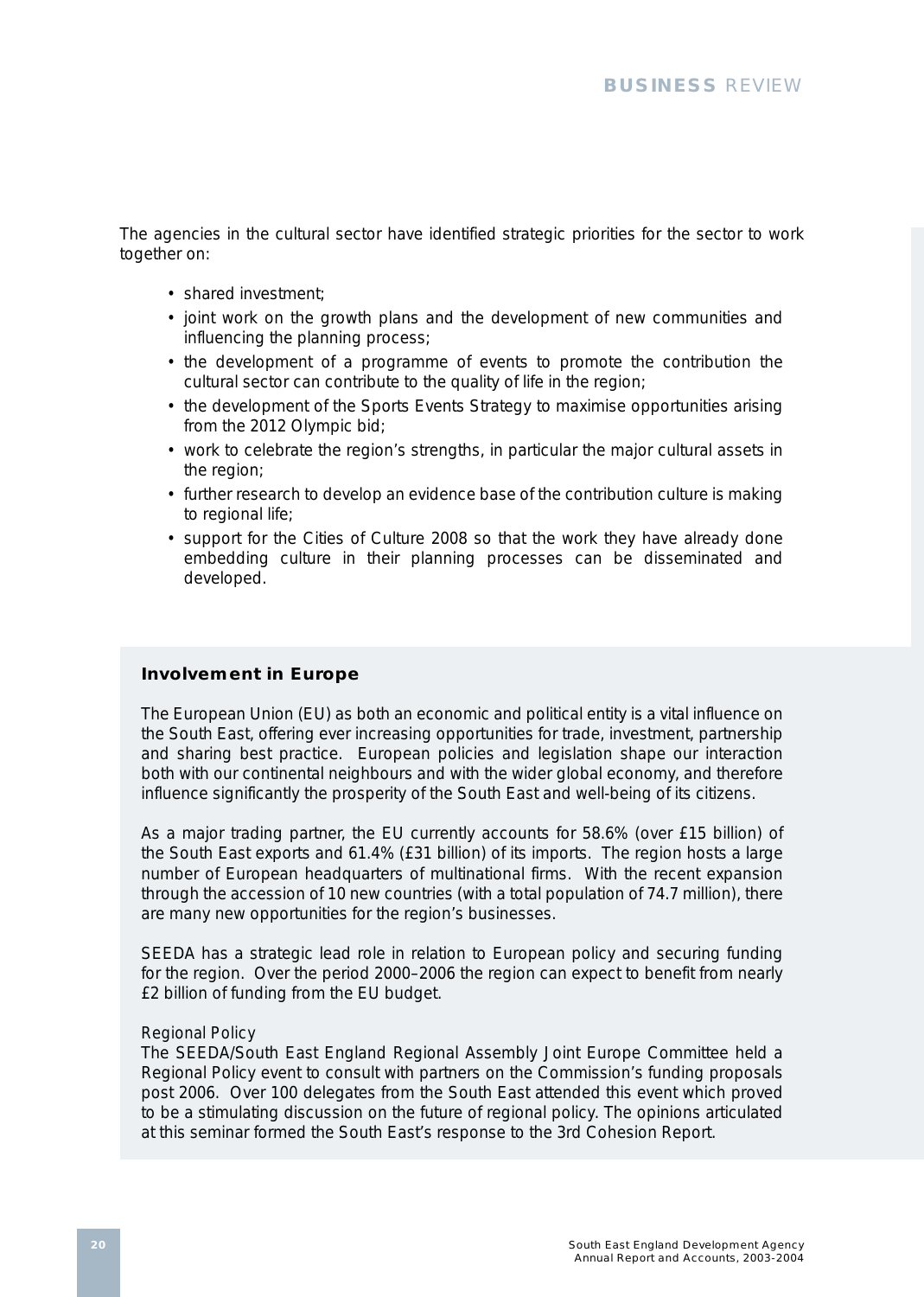#### *European Structural Funds*

SEEDA, with assistance from the Government Office for the South East, published a summary of European funds in the region with details of projects and a number of case studies. A key fact to emerge is that the South East will receive nearly £2 billion from the EU between 2000–2006. The publication was widely circulated and has formed the basis of a television programme on European funding.

#### *European Social Fund (ESF) Co-financing*

SEEDA's first co-financing programme came to an end in December 2003. Fifteen projects achieved some 3,000 positive outcomes – over 1,700 individuals and over 1,200 companies were supported. Among the actions supported were projects providing mentoring to small businesses, cluster development in the marine sector, research into web-based learning for the creative/cultural and media sectors, management development for SMEs, Centres of Excellence in ICT, Biometrics and Information Security, and transferring "Lean" techniques to the marine sector.

The ESF Team also concluded the contracting process with 10 new projects for SEEDA's second co-financing programme, for the period 2003-2006 covering activities such as research into workforce discrimination in the South East and its impact in the labour market, management development and leadership training for under represented groups, and rolling out "Lean" techniques to service departments of manufacturing companies.

#### *South East Programme of Innovative Actions (SEPIA)*

Significant progress has been achieved against the South East Programme for Innovative Action, which has secured genuine joint working and collaboration between Thanet and Hastings the two most deprived areas of the region. Particular progress has been made in embedding the work of this programme with key partners, especially Business Link organisations.

#### **South East England House**

South East England House (SEEH), the Brussels representation of the region, continued to develop its voice in the Brussels arena. Financed by regional partners, the South East England Regional Assembly and SEEDA, the Team in SEEH works collaboratively on a wide range of policy issues of importance to the region. During the year, SEEH initiated a new informal network of prosperous regions in order to provide input to the European Commission's discussion on regional policy. Ten priorities reflecting the needs of prosperous regions were defined in a seminar in October and submitted to the Commission.

A "Creative and Cultural Industries Event" was hosted in March. The Conference brought together experts from across Europe, business, higher education and the European Institutions to discuss the role and nature of creative and cultural industries, European cultural policy in an enlarged Europe and to learn from best practice.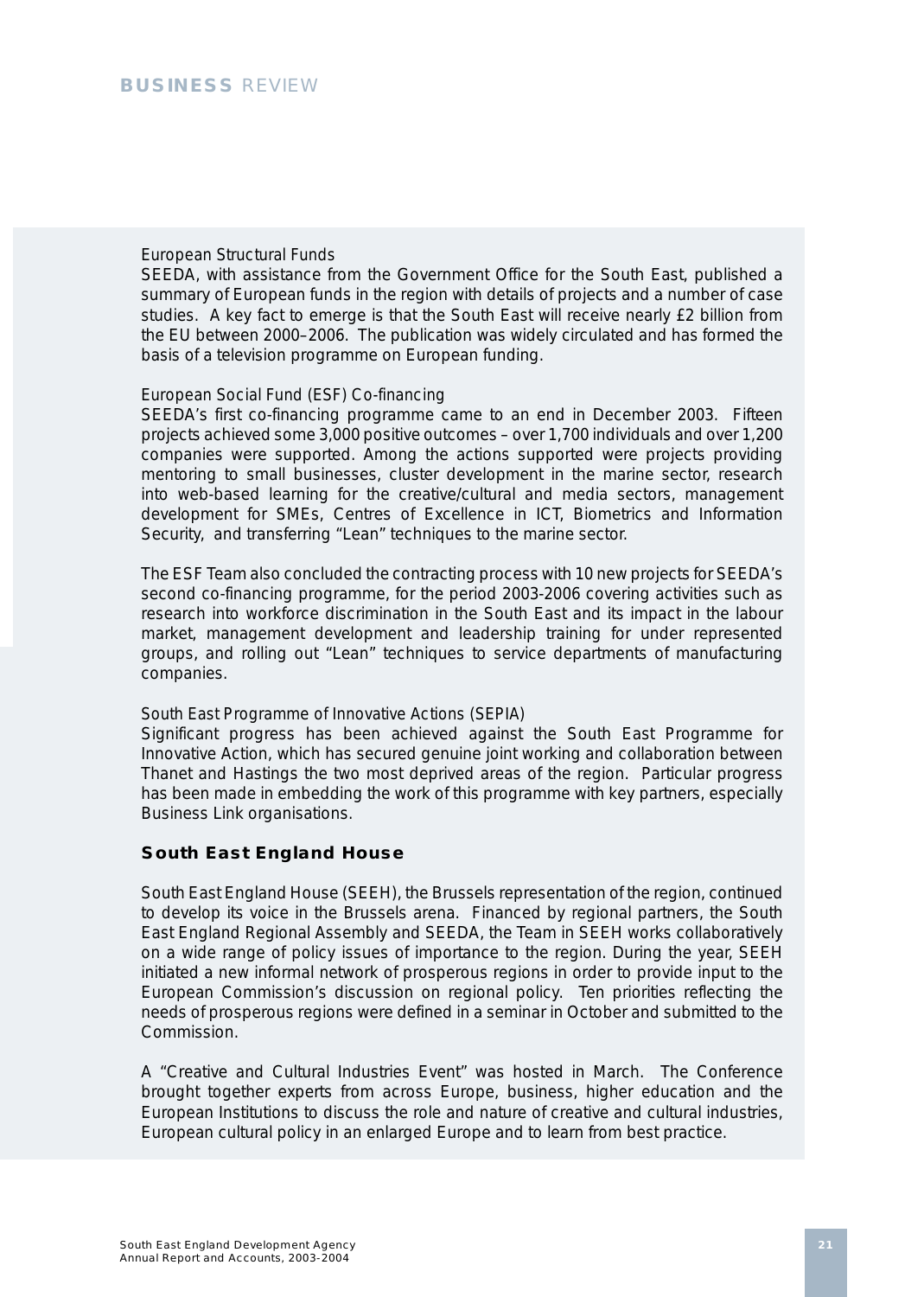#### **3.1.3 Regional Economic Leadership: promoting best practice**

#### **Corporate Social Responsibility**

The promotion of Corporate Social Responsibility (CSR) in the region has been an important theme for SEEDA this year supported by the appointment of a secondee from Business in the Community. A successful project, for example, has been undertaken to assist businesses to engage with the development of market towns.

SEEDA has also worked to assist the development of national initiatives such as the CSR Academy.

#### **South East Sustainable Business Partnership**

SEEDA continues to chair the South East Sustainable Business Partnership (SESBP) which is made up of seven sub-regional Sustainable Business Partnerships as well as other relevant regional and national business support organisations including Business Link, Envirowise, Environment Agency, Federation of Small Businesses, Institute of Directors, Small Business Service and the Carbon Trust.

The Annual Forum held in July 2003 was well attended by business representatives interested in learning more about what they can contribute to the sustainability agenda.

#### **SEEDA Sustainable Business Awards for the South East 2003**

The third annual SEEDA Sustainable Business Awards for the South East attracted greater interest than in previous years – both in terms of the quality and quantity of entries received and also the interest from businesses in attending the Awards Presentation Dinner. This reflects SEEDA's success in raising the profile and level of interest in sustainable business practice.

The partnership between the Sustainable Business Partnerships (SBPs) and SEEDA in nominating candidates for the regional Awards has proved successful and has helped to raise the profile of the SBPs within the sub-regions. Most of the SBPs are now operating their own award schemes that feed into the regional Award, making the SEEDA Award an "Award of Awards".

The SEEDA Sustainable Business Awards for the South East have now contributed more than 50 best practice case studies, 20 of which were prepared during the past year. These illustrations of best practice are being distributed widely, both in hard copy and electronically.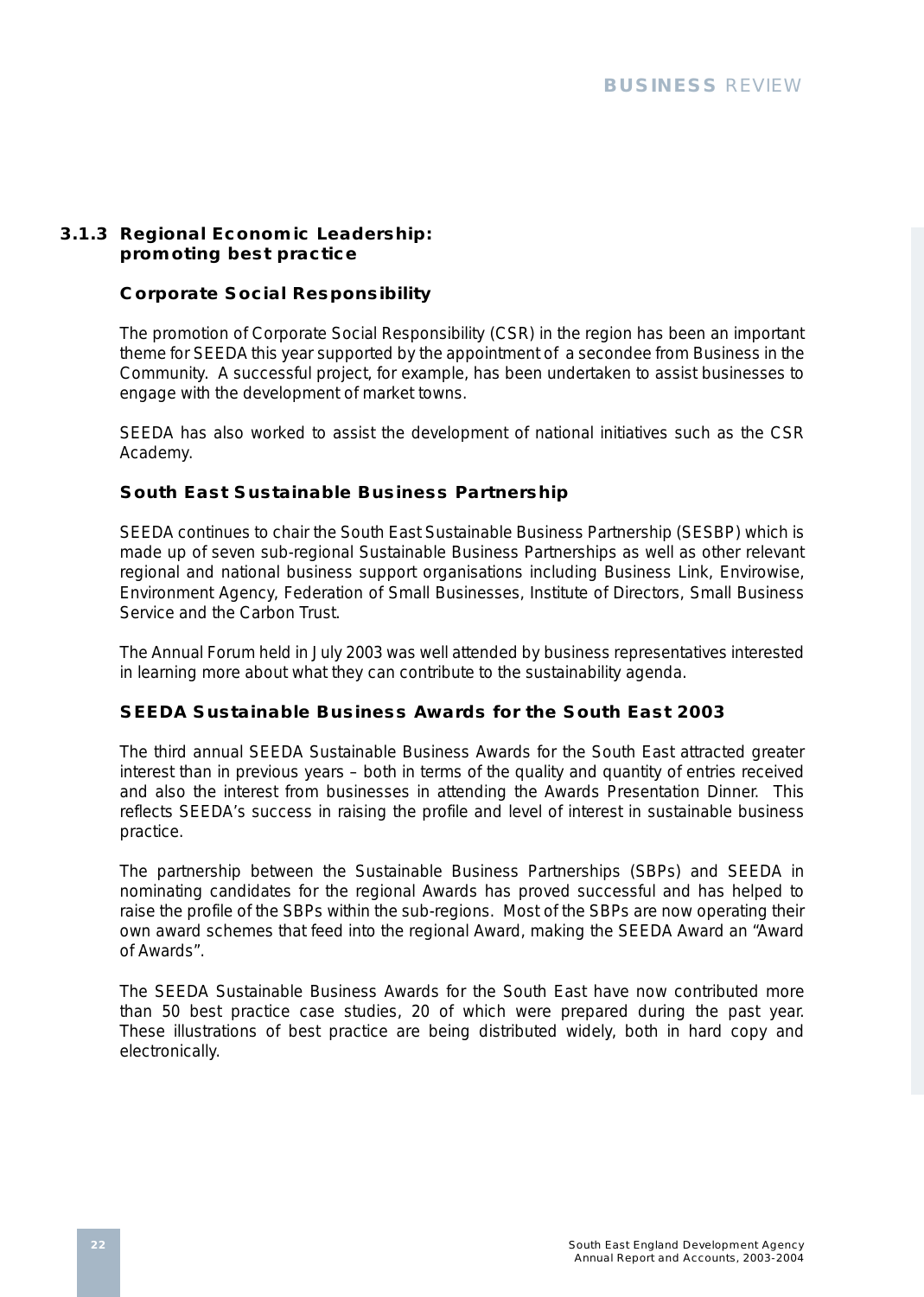#### **Urban Renaissance**

Urban Renaissance is about 'place making'; creating attractive, enjoyable, lively places in which people want to live. Key components of this are careful planning and design, improving the quality and safety of the public realm, healthy town centres and active involvement of communities in the process to foster a sense of ownership.

SEEDA is working towards changing the development culture of the South East in three key ways:

- Piloting and testing new initiatives for use by partners;
- Influencing policy at a local and national level;
- Direct delivery and joint ventures with partners to demonstrate and promote best practice.

**The South East Design Champions Club** is designed to build capacity within individual champions and the local authority for which they represent. This is the first and only (to date) Regional Design Champions Club developed and launched by SEEDA in July 2003. To date 76 Design Champions have been nominated representing 55 Local Authorities.

The **Regional Design Panel** created and funded by SEEDA and operated by The Kent Architecture Centre under a three-year contract offers initial free advice on the design of significant projects, masterplanning and support for design projects through the early stages to ensure design quality. SEEDA has used the Panel for all its direct delivery projects and encouraged partners in joint ventures to do the same. This year SEEDA has focused on encouraging housing associations to use the Panel, and asked the Housing Corporation to determine methods to reach registered landlords and housing associations.

The creation of new **Architecture Centres** in the Solent and Milton Keynes to add to the existing Kent Architecture Centre is progressing with the formation of interim boards that will help drive them forward. The Board Members will develop business plans and seek funding through a range of organisations including the Commission for Architecture and the Built Environment (CABE) and SEEDA.

SEEDA is also supporting the development of a **Centre for Urban Renaissance** to help balance supply and demand of technical built environment and generic management skills across the region, and to respond to the Egan Review proposals on skills training. In order to address the need for raised awareness of sustainable communities through the school curriculum, SEEDA has commissioned the Kent Architecture Centre to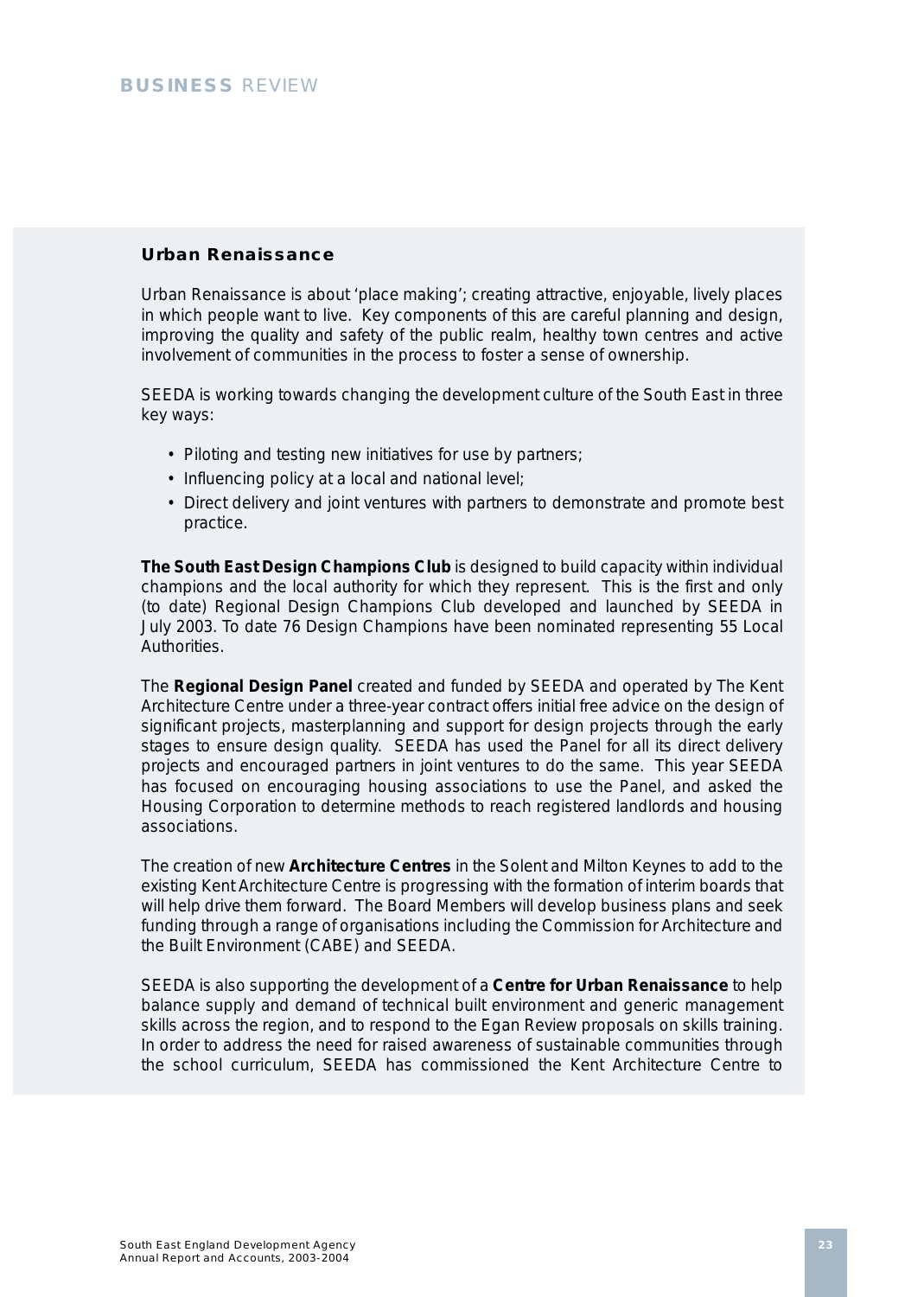develop a regional education programme - **Shaping Places**. It involves artists, designers, architects, landscape architects and planners working with teachers from a number of disciplines and pupils in secondary schools and their feeder primary schools across the region on built environment projects dealing with environmental change. The programme links to the national curriculum in art, geography and citizenship

SEEDA has responded to the **Regional Centre of Excellence** remit from the ODPM by formalising a steering group for the Centre with GOSE and the South East England Regional Assembly, and developing a wider reference/advisory group of regional branches and organisations shaping and delivering 'excellence' in the region. To give form to the concept a brand identity has been developed - South East Excellence.

The Agency works with partners to prepare **Supplementary Planning Guidance** as the context for new development and regeneration within the Region. Particular examples of this include:

- As part of the Cowes Waterfront initiative, SEEDA drafted a development framework which has been the subject of public consultation and was very well received.
- The Creating Quality Places project at Aylesham produced a masterplan and design codes, which are currently undergoing community consultation and aim to be encapsulated in Supplementary Planning Guidance.
- Woolston Riverside has required the production of a planning brief and illustrative masterplan, which is now undergoing final consultation and will eventually become the Supplementary Planning Guidance for the area.

SEEDA has helped establish a network of **Construction Best Practice Clubs** engaging over 200 construction businesses in the latest construction techniques. The SEEDA funded South East Centre for the Built Environment based at Thames Valley University delivered a number of construction projects for SEEDA with the objective of engaging with construction businesses.

#### **Awards for Art in Public Places**

Awards for Art in Public Places is a joint project between SEEDA and the Arts Council England South East to encourage excellence in the commissioning of Public Art and to build capacity by providing opportunities for involvement by students and early career artists. Over 100 applications have been received and assessment by a panel of experts is under way to shortlist the most innovative and deserving projects. The final awards will be announced in March 2005. Applicants will be steered through the development process with expert advice on hand at all stages.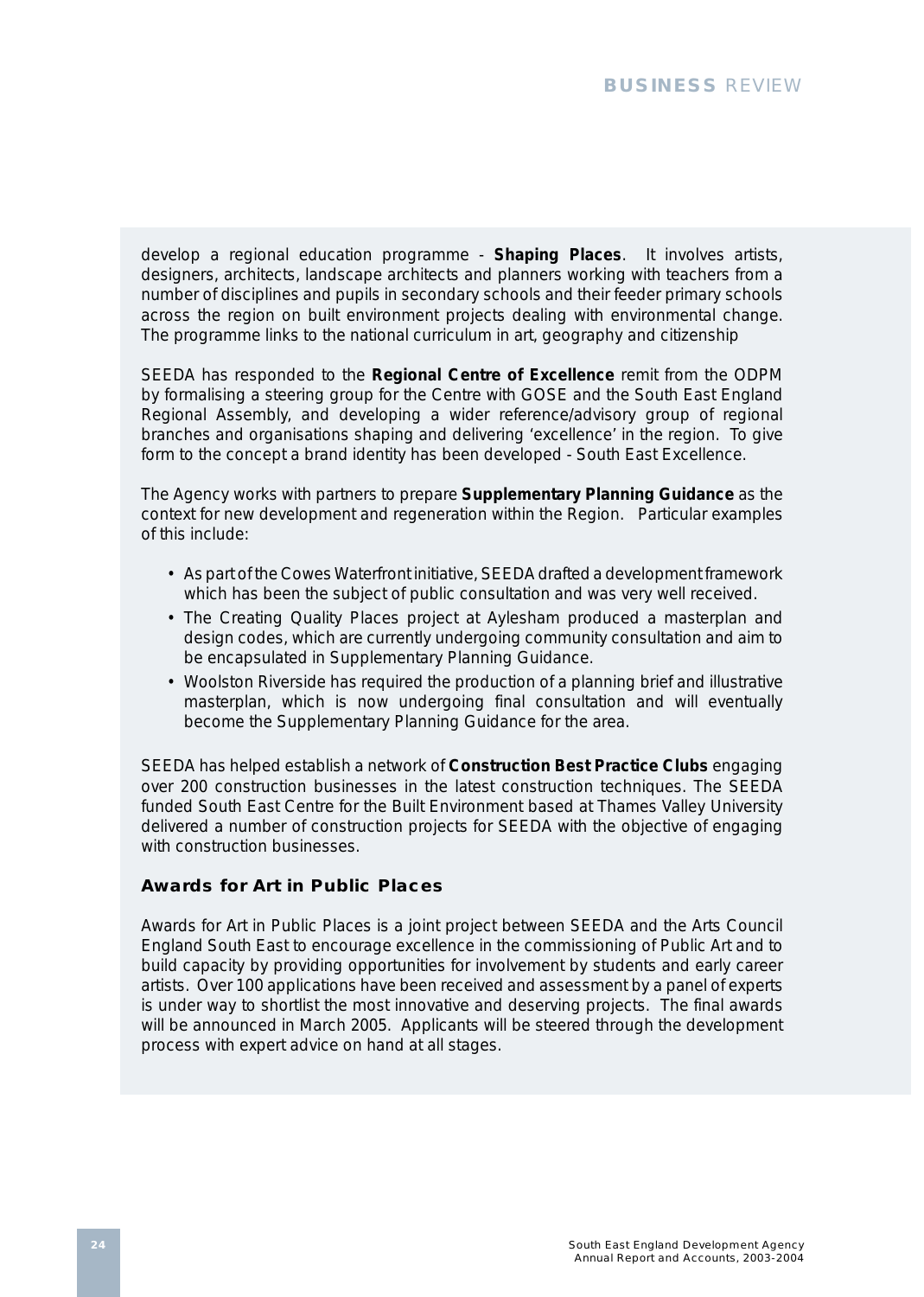#### **3.1.4 Regional Economic Leadership: focusing on sub-regional and local priorities**

#### **Area Investment Frameworks**

Through the promotion, and facilitation of Area Investment Frameworks (AIFs) SEEDA has acted as catalyst in developing holistic local economic development strategies for the region's 10 priority regeneration areas:

| Hampshire and<br>Isle of Wight | Kent                    | <b>Surrey and Sussex</b>    |
|--------------------------------|-------------------------|-----------------------------|
| Isle of Wight                  | <b>Channel Corridor</b> | <b>East Sussex</b>          |
| South East Hampshire           | North Kent              | Brighton & Hove and Adur    |
| Southampton                    | East Kent               | <b>West Sussex Coastal</b>  |
|                                |                         | <b>Hastings and Bexhill</b> |

We have facilitated the mapping of investment into each of these areas and have driven the process of developing action plans for each, which identify priority areas for funding. With the extensive networks we have tapped in to over the past 12 months we have been able to act as valuable brokers in getting key partners concerned with economic development (e.g. Local Authorities, Economic Partnerships, LLSC, Business Links) together to maximise the impact of all the funding going into each AIF area.

#### **Kent**

The Kent Area Team has successfully encouraged the establishment of three strong effective sub-regional partnerships that are fully inclusive with active representatives from the private, voluntary and community sectors. Each partnership has a Chairman to champion the delivery of investment against identified gaps.

Joint working between AIF partnerships and the Local Strategic Partnerships (LSPs),has been encouraged through conferences and meetings. This has helped to build relationships and a foundation to ensure synergies between investment strategies and future delivery of regeneration programmes and projects.

To raise awareness of AIF policy and progress amongst the voluntary and community sector, the Kent Area Team has presented the AIFs at a conference organised by RAISE and a conference for the Kent Community Alliance Network. In East Kent, work with the voluntary sector, has resulted in the creation of a Community Chest from which smaller community projects with an economic focus can be funded.

We have worked closely with the South East Voluntary Funders Forum and held meetings with potential key funding partners in Kent and Medway, including the Kent Learning & Skills Council, Business Link Kent and the Regional Cultural Consortium to influence funding streams to address identified investment priorities.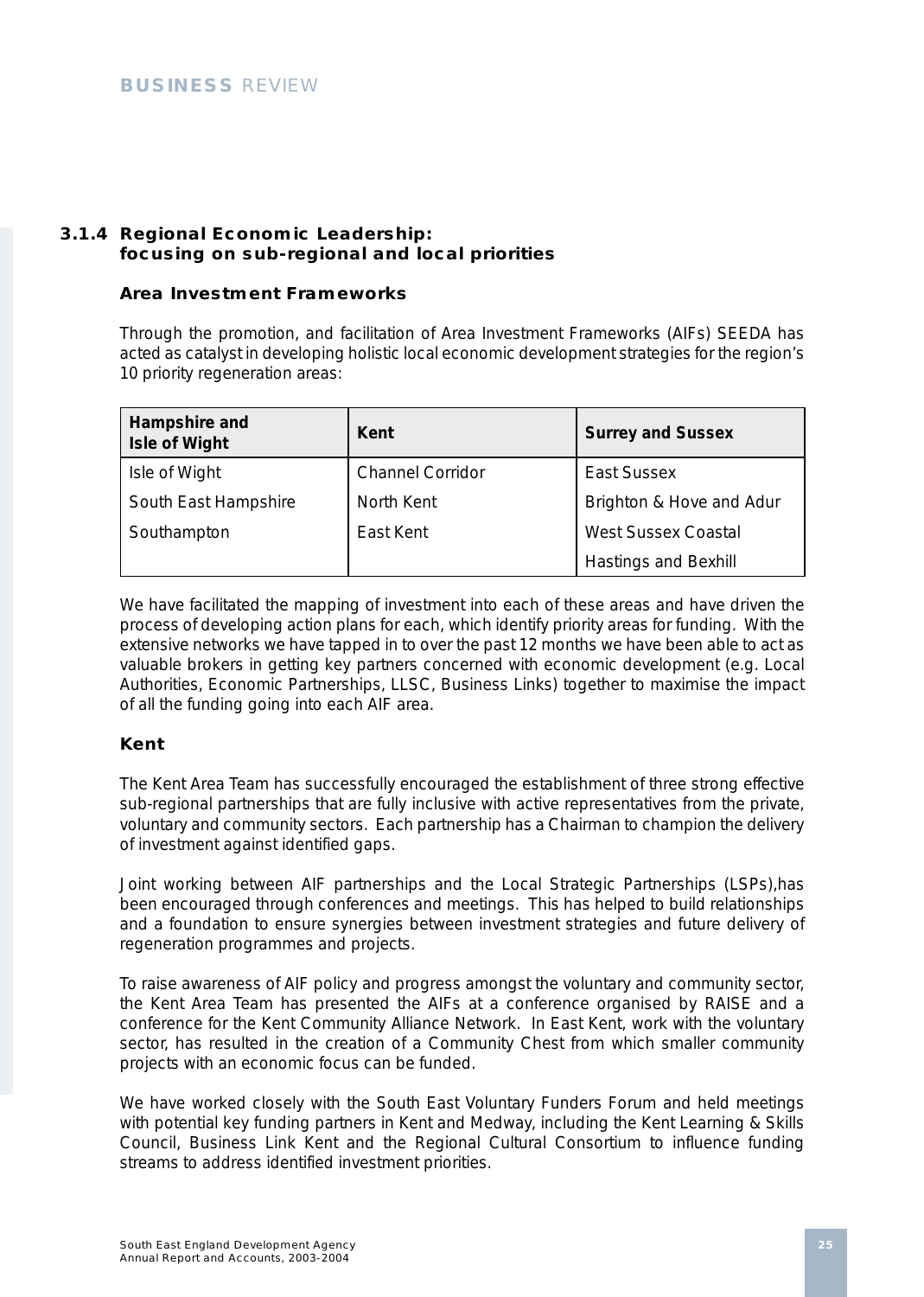The Kent Area Team worked closely with the Kent Rural Priority Areas (RPA) Partnership to ensure effective delivery of the final year of the Rural Development Programme. A member of the Kent Area Team was seconded part-time to Kent County Council (KCC), the accountable body, to oversee the completion of the 10-year Rural Development Programme. This helped to ensure that spend and output achievement were maximised, and the programme strategically evaluated.

#### **Surrey and Sussex**

Significant progress has been made in the four Sussex AIFs against what has been a challenging process. Broad partner engagement has been secured through a number of stakeholder workshops. Linkages with existing partnerships are being developed in each AIF area, and the Team has continued to encourage joint working between AIF partnerships and the LSPs. The Area Team has undertaken a brokering role to secure a collaborative approach to the AIF process. This has encouraged partners to focus on the securing wider economic benefits at a sub-regional level, rather than being distracted by issues of competition for resources.

The arrangements have not been constrained by administrative boundaries and the AIF process has been successful in securing joint working between areas where there has been a history of limited collaboration, such as between Brighton & Hove and Adur, and in Hastings and Bexhill. In three of the four AIF areas, strong and inclusive sub-regional partnerships have been established with active representation from all relevant partners. In Hastings and Bexhill arrangements are being developed that fully recognise the unique circumstances of the area and the existing structures.

The AIF process has been instrumental in key partner organisations refocusing mainstream policies and future resource planning beyond the devolved funding allocations made by SEEDA. For example, West Sussex County Council intend to use the AIF process to guide its Education and Social Services departments in identifying and addressing specific priorities among coastal communities.

Close working relationships were maintained with the Wealden and Rother Rural Partnership during this final year of the Rural Development Programme. Provision has been made within the East Sussex AIF for continued SEEDA support of the rural agenda across the East Sussex Rural Priority Area. This has helped to embed the rural agenda within a much broader strategic framework for sub-regional economic growth than was previously achieved through the focus of the Rural Development Programme. The rural element of the AIF has been developed through engagement of a wide range of stakeholders.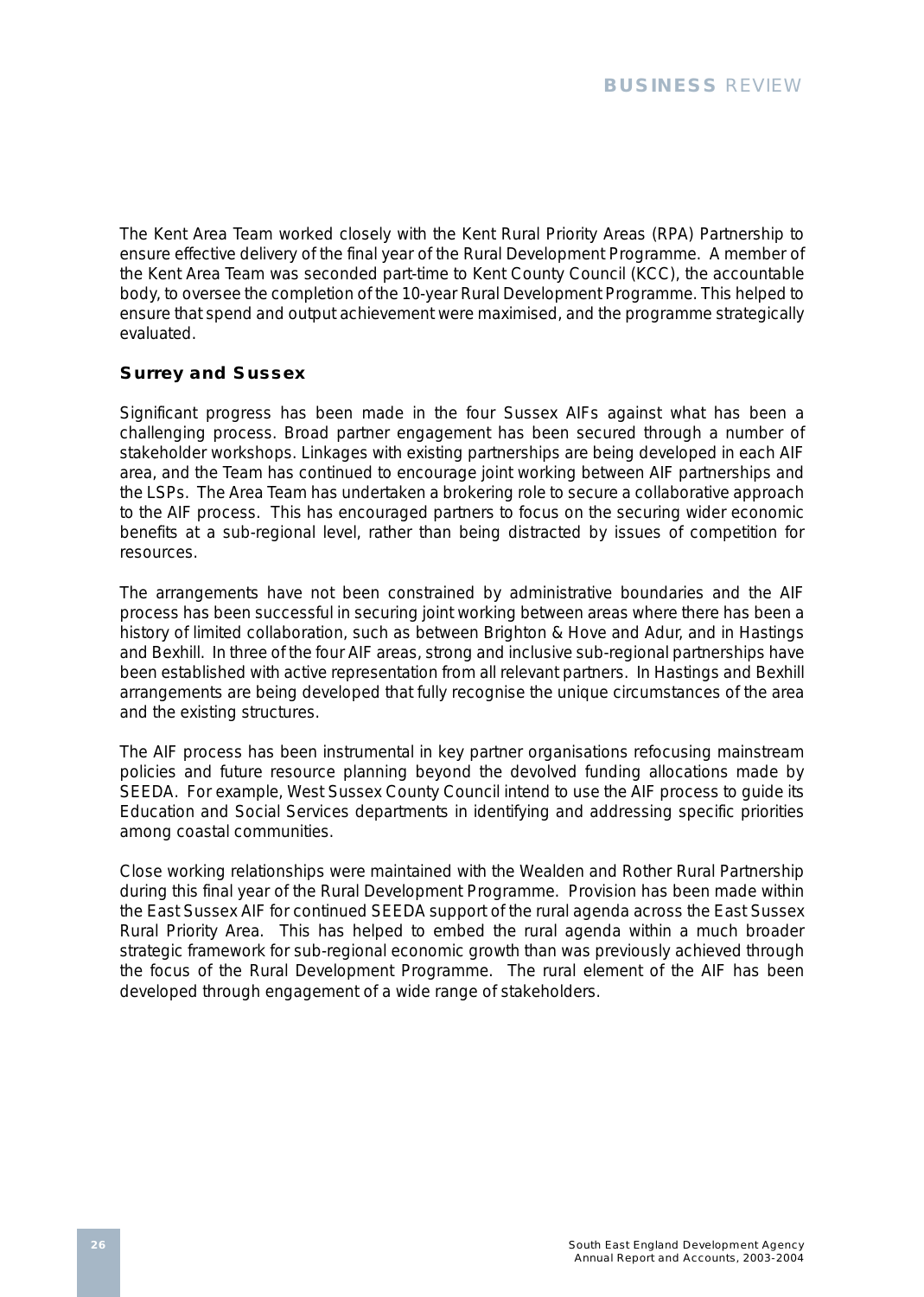#### **Hampshire and Isle of Wight**

The AIF process has acted as a catalyst to focus the Local Strategy Partnerships on priority areas for action. Tackling inequality and promoting social exclusion are central tenets in all of the sub-region's AIFs.

The Southampton Partnership as a result of the AIF work is now looking to set up a new lead delivery group to work on the raising competitiveness and increasing prosperity strand of the AIF. SEEDA will be working with the Southampton Partnership through the AIF to look at priority actions focusing on improving the city image and environment and bringing employment land forward for development.

SEEDA has worked with Portsmouth partners to create a successful City Growth Strategies bid for £250,000 with match funding to come from the AIF. This will help deliver AIF priorities on business and the economy. The strategy will be business-led and should provide an example of good practice for other cities to follow.

The Isle of Wight AIF has a strategic goal of creating a quality environment (built and natural) to stimulate investment opportunities and enhance the quality of life for local people.

Urban renaissance has emerged as a strong theme from all three AIFs in the sub-region. Given the nature of the AIF areas this has primarily taken on a coastal dimension and the potential exists to link urban renaissance to marine and tourism sector initiatives to maximise the impact of investment.

#### **Milton Keynes, Oxfordshire, Berkshire and Buckinghamshire**

The MKOBB Team has worked closely with the economic partnerships to continue their delivery of RES actions and to ensure that in this area of economic success the economic partnerships are working together to look at common issues.

Recognising the persistence of pockets of deprivation in these areas, SEEDA has been working on future models, analogous to the AIFs, with existing local partnership. Working with Thames Valley Economic Partnership's social and inclusion sub-group across Slough, Reading and High Wycombe a pilot project is being put together with a view to looking a longer term programme from next year. The work of the Regeneration Arc for Oxfordshire will form the catalyst of the model in Oxford and the Learning and Skills Council has agreed to bend some of its funding to support this model. Plans in Milton Keynes have been awaiting the outcome of the Community Strategy and a model will be developed which also embraces LSC funding.

The Leader + Scheme in West Oxfordshire has focused on innovative new approaches to rural development. The speed with which projects have been mobilised is attributable to the local networks' forward thinking and flexibility. Projects currently supported include The Wychwoods – Kingham Community Area Network - a social enterprise that is supplying wireless Broadband services in the area, a Culture Bus project conducting outreach work to local schools, Blacksmith training and supporting a village shop.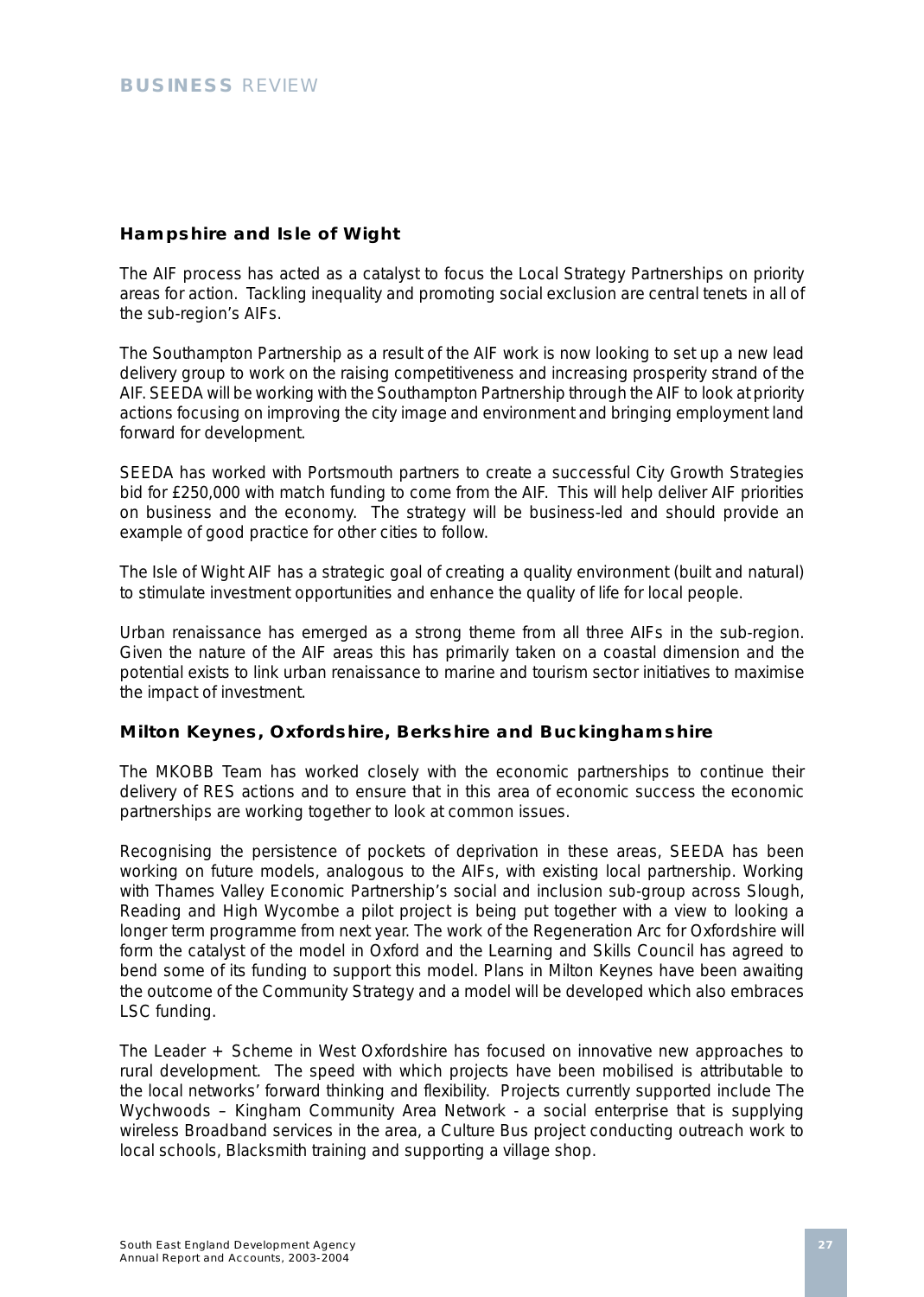#### **Single Regeneration Budget (SRB)**

SEEDA spent nearly £40 million in 2003-2004 on schemes managed by local Single Regeneration Budget (SRB) Partnerships. These schemes varied greatly in size and nature but in all cases were linked to locally determined objectives and priorities. The SRB Programme was also successful in leveraging large funds from other sources.

Many SRB Partnerships are active in the Priority Areas for Regeneration, and strategic linkages between SRB delivery and Area Investment Framework (AIF) priorities are being encouraged and developed. The Brighton SRB Partnership, for example, is already making good use of the AIF to refocus activities towards areas of identified needs and maximise the impact of devolved resources. Hastings SRB Partnership has similarly initiated a review of the scheme and is using the AIF action plan to target unallocated resources.

Our new Area Teams have worked closely with partnerships to ensure that SRB schemes secure economic and sustainable outcomes, often working with many other partners in projects that address jointly the many issues required to tackle economic exclusion effectively.

- The detached Youth Work Project is aimed at securing learning and employment outcomes for excluded young people in West Sussex. Following negotiation with partners, West Sussex County Council Social Services has committed to mainstreaming this project from 2007, demonstrating how SRB can act as a positive catalyst for change.
- The Childcare Training Centre project in the Outer Shirley Area of Southampton has been funded as part of a work based nursery development, the Centre will take the lead in promoting training and employment opportunities in child, health and social care to local people and includes a 20-place crèche for children of trainees. Training is linked to promotion of employment opportunities. This project is supported by the Primary Care Trust, NHS Trust, Sure Start and NOF.
- The Work Appreciation Programme in Portsmouth targets pupils in their final year of school from a family environment where they do not normally see an adult leaver for work. The project helps to find a work placement for the pupil and continues to provide support such as how to manage finances.
- SEEDA provided help in safeguarding the Landport Community Centre, located in the heart of the deprived area of Landport in Portsmouth. The Centre now has improved access for the disabled and the UK online centre has been retained to provide IT training.
- In Oxford we have seen projects forge strategic links across the City to form a Regeneration Arc. This has brought together three SRB schemes in addition to other activities including Surestart and Healthy Living. The East Oxford Action SRB Scheme is leading on the Regeneration Arc's development and pioneering new social enterprise structures as part of its forward strategy.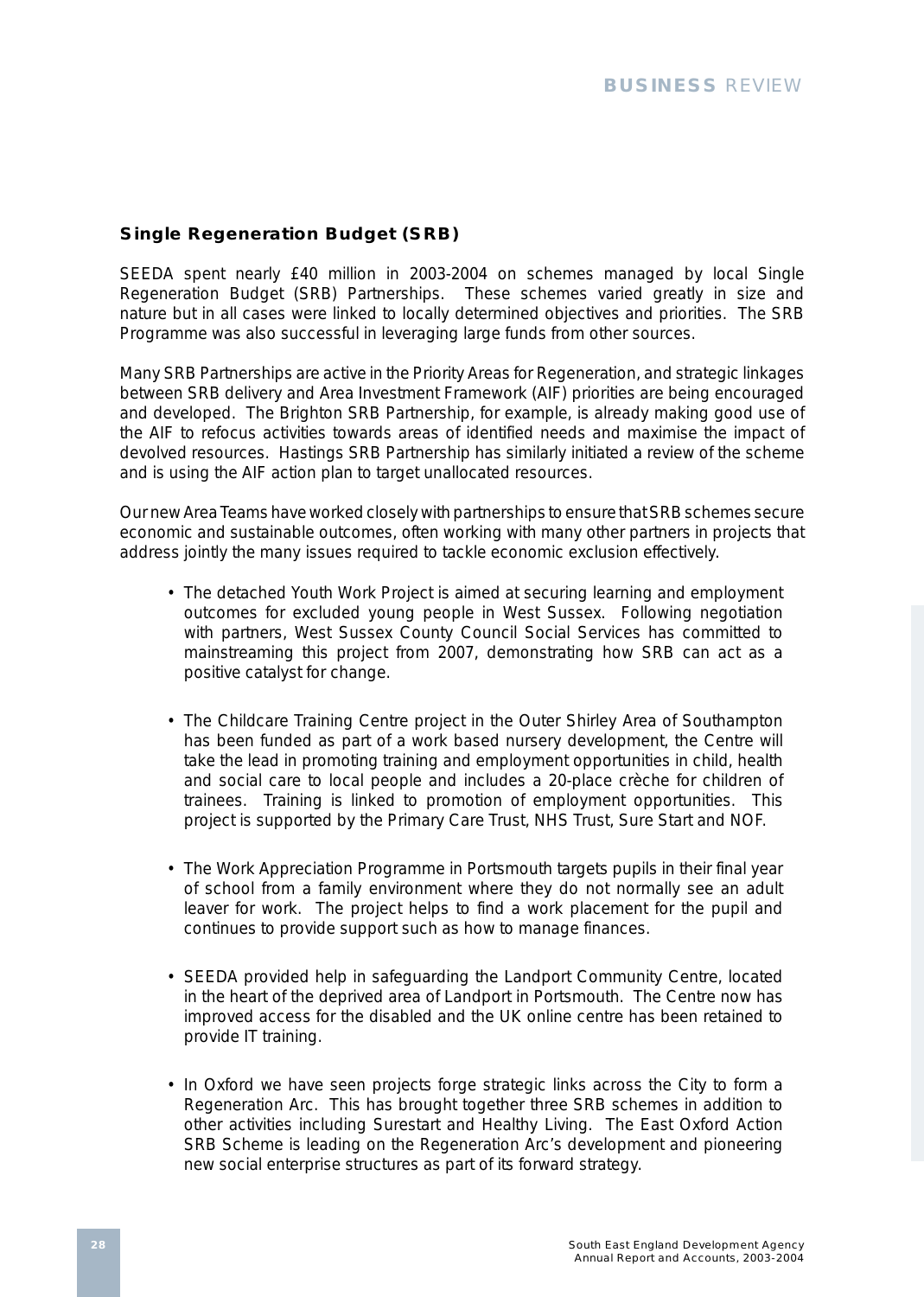- The Slough 'Nai Roshni' SRB Scheme has successfully mainstreamed activities at the Slough Young People's Centre and is an example of how SRB revenue funding has been used to produce sustainable outputs and achieve a difference to the community. This project targets local disadvantaged young people and those excluded from school, to offer an opening into the creative arts industry, advice on health, housing and employment and seeks to bridge the skill gaps which would then lead to full employment.
- Project Sunlight in Gillingham, a densely populated and highly deprived area of Medway used SRB for the conversion of the redundant Sunlight Industrial Laundry site into a Healthy Living Centre. The Centre seeks to improve health, social well-being, education and employment by providing three GP practices, a community pharmacy, nursery, community launderette, community café, ICT training, voluntary sector support and flexible community space.

#### **Sustainable Communities Plan: Growth Areas in the South East**

In February 2003, the Government published the Sustainable Communities Plan: Building for Future document. The plan identifies four areas for major growth. Thames Gateway, Ashford, Milton Keynes and South Midlands, and London-Stansted-Cambridge are targeted to deliver substantial employment and an extra 200,000 homes in the next 15-20 years. SEEDA has made a number of organisational changes to enable a step change in its response to delivering these plans. This year has seen these area-focused changes embedded into the Agency and key links established with organisations across the region.

In the Thames Gateway area SEEDA is progressing development projects in the Isle of Sheppey; Northfleet Embankment North East; Swanscombe and in Gravesend; Dartford Town Centre. Within the Isle of Sheppey, SEEDA has added to the former Twyfords site (acquired in 2002) by acquiring First Avenue, Rushenden, and is working on other possible acquisitions. Masterplanners have been appointed for the area and are exploring potential for a comprehensive mixed-use development. In conjunction with Swale Borough Council, SEEDA has also prepared an "Area Action Plan" which is currently out to consultation.

At Northfleet Embankment, SEEDA has purchased a 4 hectare site known as Red Lion Wharf, and has appointed Masterplanners to look at a comprehensive mix-use development, and is working on the next steps of discussing proposals for a mixed-use riverside development with the local private sector residents. As part of this project, SEEDA is investigating the demand for the creation of a 'south east river rail hub' to move heavy goods in and out of local sites.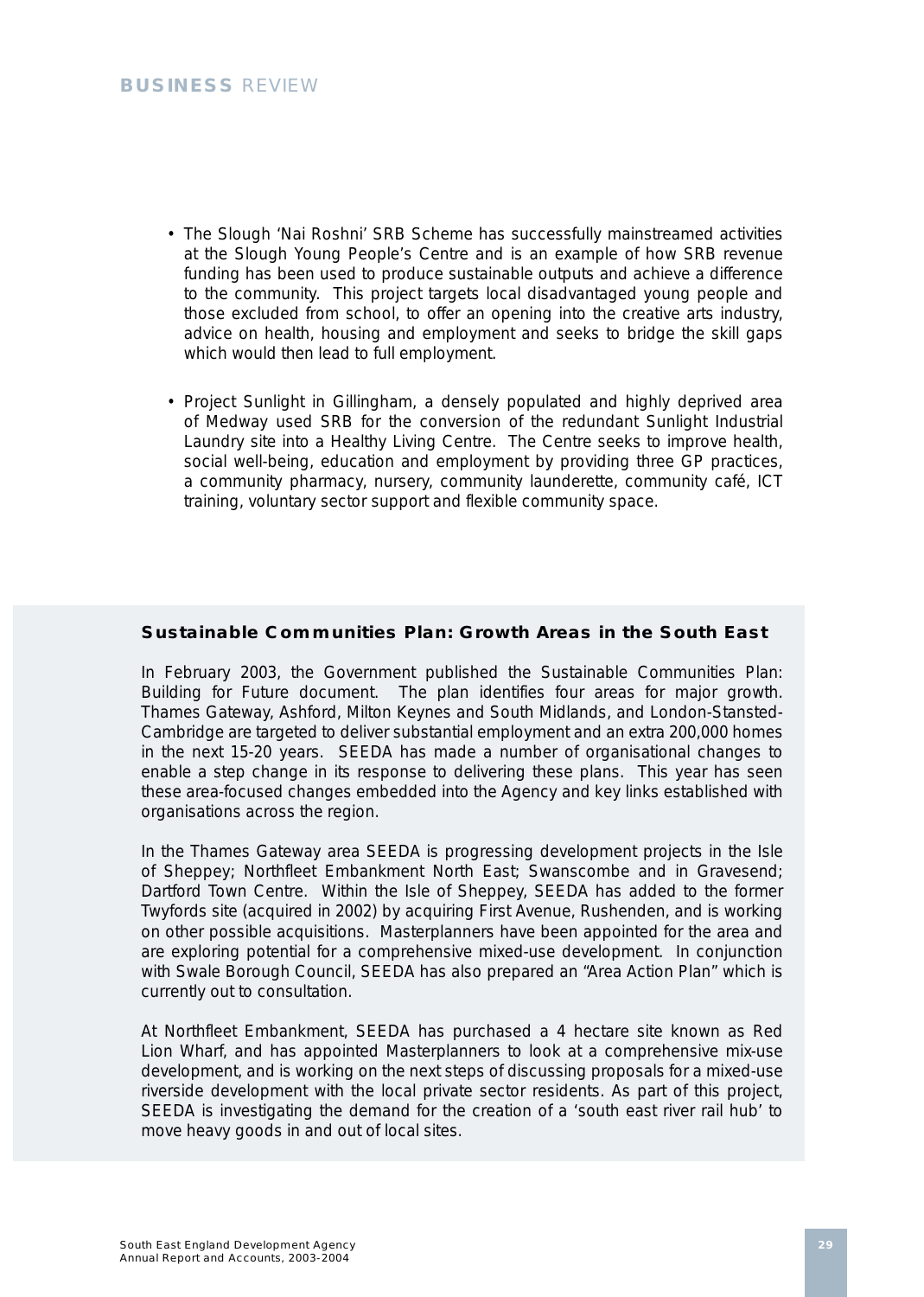SEEDA has made a further two site acquisitions in the Northern Gateway of Dartford and the adjoining town centre. Masterplanners/property consultants have been commissioned for the two areas and are looking at how the two can be brought together to produce a mixed-use site.

Ashford's strategic location and role as a gateway to Europe will help develop its potential as a location for major long term growth with a total of 31,000 homes and 28,000 new jobs by 2031. SEEDA, together with local partners – Ashford Borough Council, Kent County Council and English Partnerships (EP) – have identified infrastructure needs and are developing schemes for tackling these. Several strategic land acquisitions have been made in the Town Centre.

The Agency has been leading the Economic Visioning and Strategy for Ashford. The baseline report has been completed and the options for the visioning to move Ashford forward economically for 30 years are being finalised.

A co-ordinated land acquisition strategy for the Ashford Growth Area was agreed at an early stage with the Housing Corporation and EP. SEEDA and EP continue to work in close partnership, particularly in terms of masterplanning and delivery of key sites within the town centre area. In addition, SEEDA has fostered stronger links with Kent County Council and Ashford Borough Council to ensure the most efficient uses for publicly owned property assets.

In the Milton Keynes and South Midlands Growth Area (MKSM), SEEDA has worked with closely with the other RDAs in the area (EEDA and EMDA) in looking at the MKSM Growth Area Plan, and has produced joint input aimed at strengthening the economic development focus across the growth area. The RDAs together also co-ordinated sub-regional partners' proposals for funding. Following the announcement of funding, SEEDA has worked with local partners in Aylesbury Vale and Milton Keynes in managing the delivery of the consultancy for the economic visions in both areas.

SEEDA is involved in three masterplanning projects at Wolverton, Bletchley and the new Millennium Community at Oakgrove in Milton Keynes. Wolverton and Bletchley masterplans have both identified a number of key sites and regeneration proposals for the towns. SEEDA is currently financing an Enterprise Hub Director to set up a 'Hatchery' for new businesses that will be located within an Innovation Centre to be developed by a company linked to the Bletchley Park Trust.

SEEDA is also an energetic member of the steering group for the Oakgrove Millennium Community, and has contributed extensively throughout the consultation process for the design of the new Community. Oakgrove will see the redevelopment of over 90 hectares within the Milton Keynes grid squares that will deliver in the region of 1,850 new homes, open space, community, retail and employment facilities.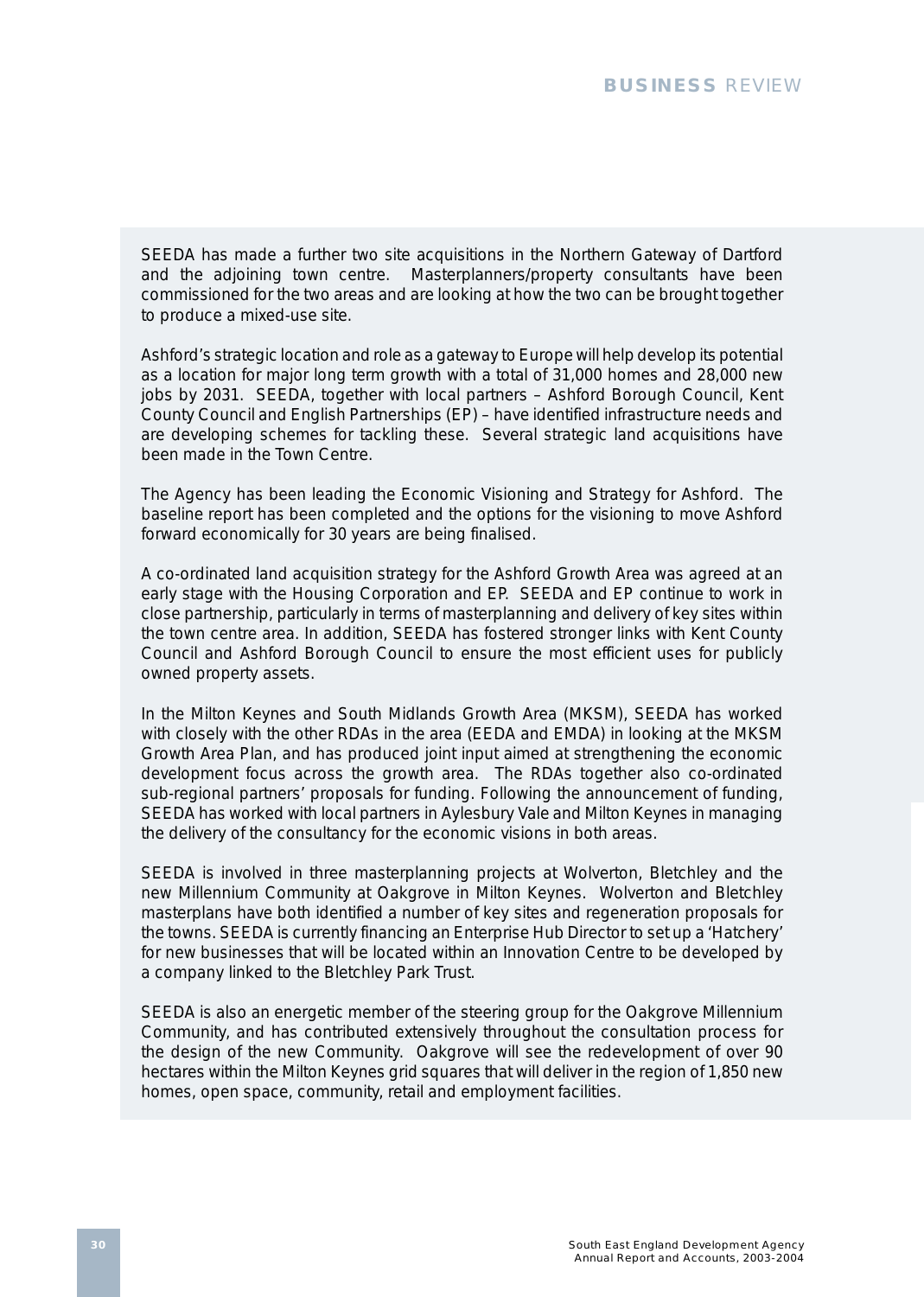#### **Sustainable Communities' Delivery Arrangements**

Effective partnerships are at the heart of delivery arrangements for the Sustainable Communities Plan, especially in the growth areas, and SEEDA is playing a substantial role in each case.

At Ashford, the Delivery Board between the Kent local authorities and most of the regional agencies is chaired by the Borough Council, with the Chief Executive of SEEDA as the Vice Chairman. The Economic Visioning for the town and the land and property acquisition programme for the town centre is led by SEEDA.

In the Thames Gateway, SEEDA is a strong member of the Ministerially chaired Thames Gateway Strategic Partnership. SEEDA is also involved in the Thames Gateway Kent Partnership (whose staff are based in SEEDA's Chatham Maritime office) and the newly constituted local delivery arrangements for Kent Thameside, Medway and Swale. SEEDA's commitment to these various partnerships is made through the Chief Executive and Director of Development and a substantial programme of development projects (about half of the ODPM funded schemes) for town centres, particularly in the Thames Gateway.

Arrangements at Milton Keynes and South Midlands are different again, with SEEDA being represented by the Chief Executive at the Ministerially chaired partnership Board, and by other senior staff on the Urban Development Area Partnership Committee for Milton Keynes led by English Partnerships, on the Central Milton Keynes Board, the Oakgrove Millennium Community, and the new local delivery company for Aylesbury Vale.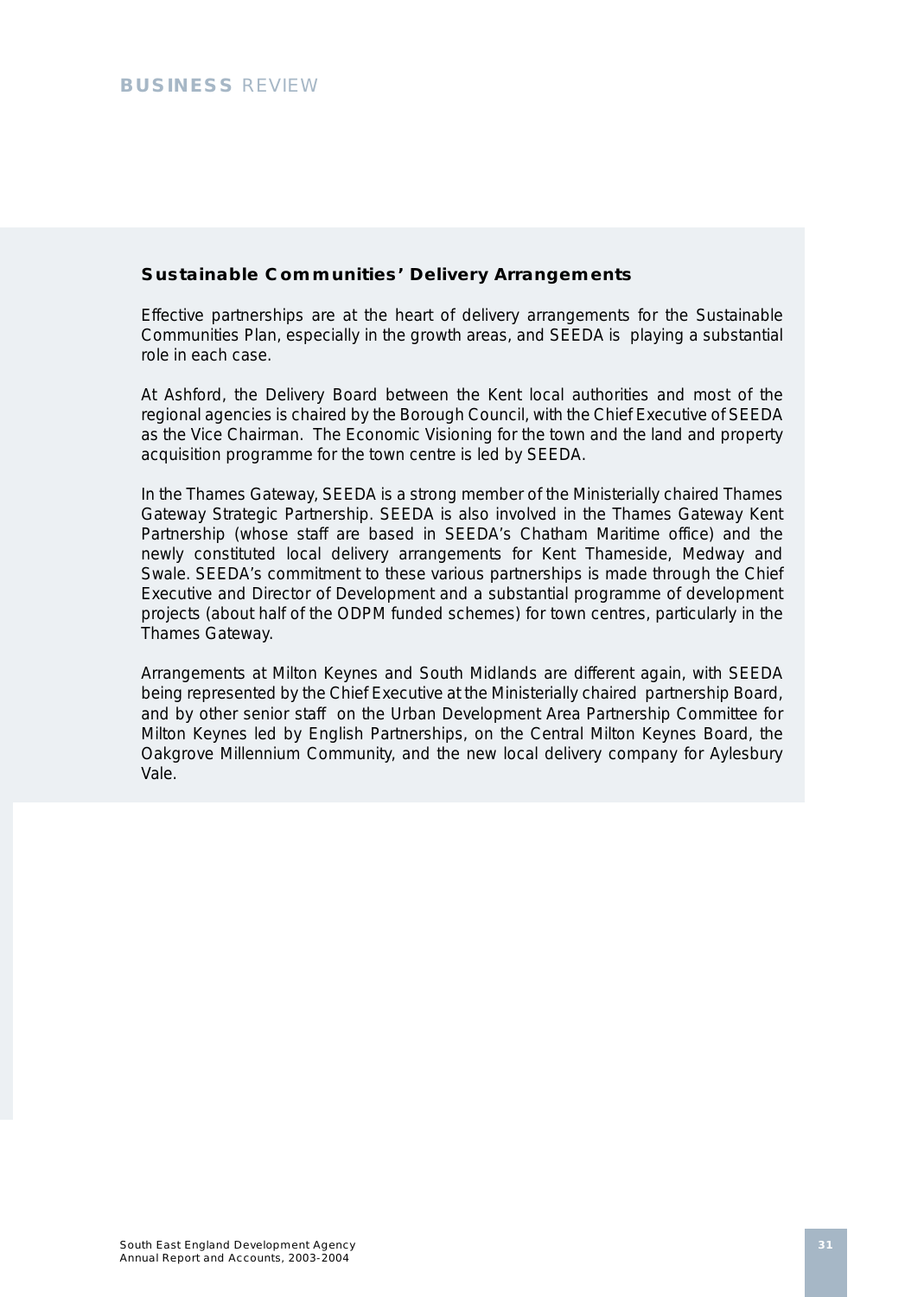#### **3.2 Delivering to Support the Objectives of the Regional Economic Strategy**

This part of the Report gives an overview and examples of SEEDA's own activities in support of the objectives of the Regional Economic Strategy.

Highlights of the year include:

- Over 5,500 jobs created or safeguarded, with support provided by SEEDA's Investor Development Managers across the region, accounting for nearly 2,000 of these;
- A 70% increase in the numbers of young businesses using SEEDA supported incubators, to 824 in total;
- A massive uptake of SEEDA programmes to support business through specialist advice and involvement in cluster, technology or learning networks, with 24,000 businesses benefiting;
- Nearly 58,000 people taking advantage of learning opportunities supported by SEEDA. Nearly half of these are in ICT, including enthusiastic take-up of the flagship Computer Clubs for Girls initiative;
- 67 hectares of brownfield land remediated and brought back into productive use, and important new brownfield site acquisitions to regenerate the waterfronts in Cowes and Southampton.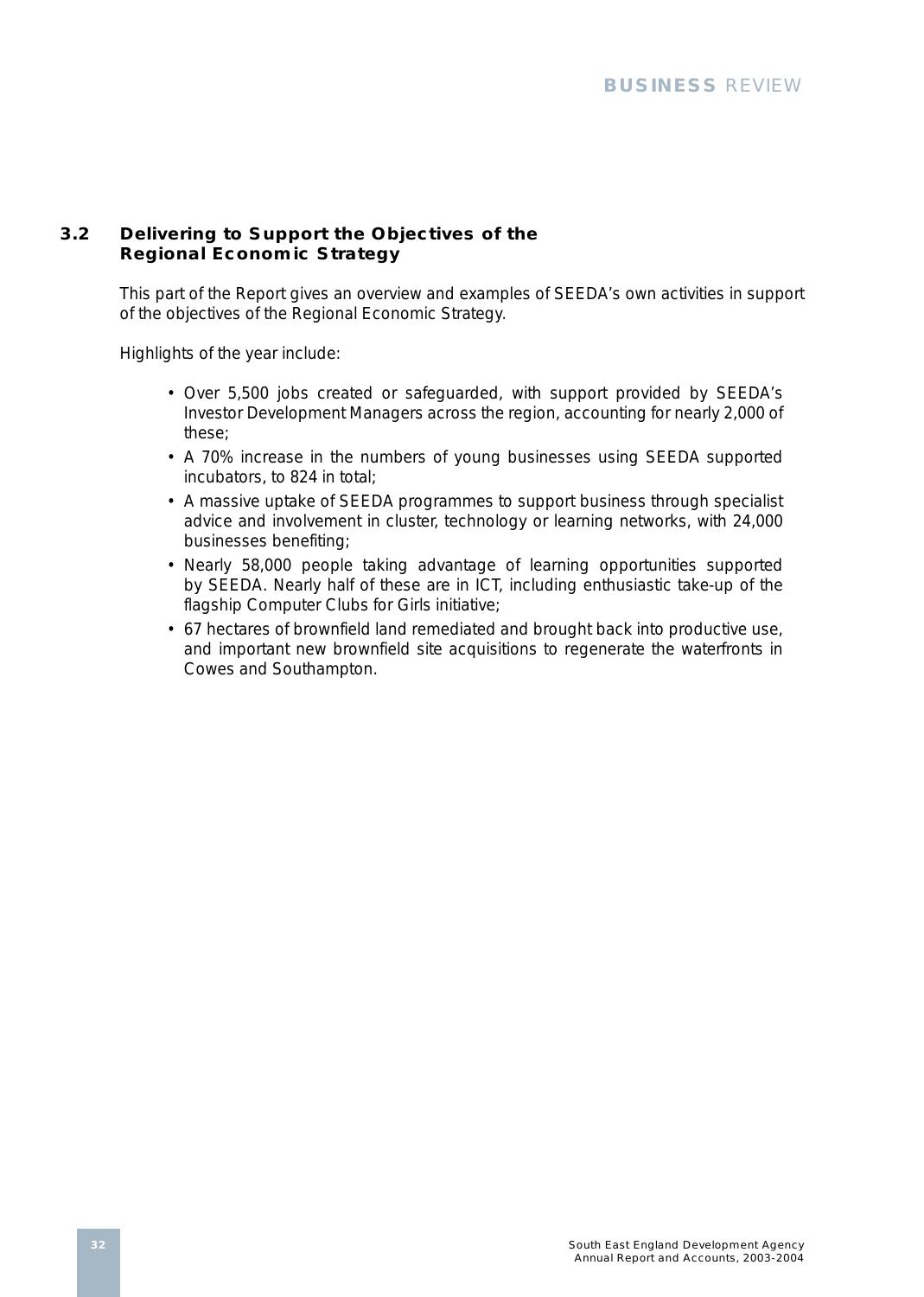#### **3.2.1 Competitive Businesses**

The year saw a 100% expansion in SEEDA's 'footprint' within the business community resulting in nearly 25,000 businesses being involved in SEEDA funded programmes and projects to encourage business collaboration, the development of alliances and support for competitiveness.

#### **Engaging with Business to Enhance Performance**

- 17 Cluster projects involving over 2,500 businesses have been developed across a number of Sectors including Marine, Pharma Bio, Rural Tourism, Film Sector and IT security. Companies involved in SEEDA supported Cluster projects are developing alliances and forging new business partnerships achieving cost savings and improving their competitiveness position. Major successes of the Cluster programme include £0.5 million of new business gained by companies in the Isle of Wight Marine Cluster and a substantial number of new music businesses involved in the Brighton Underground Cluster. The Raven Alliance Cluster has established links with Australian businesses also operating in the defence field.
- SEEDA's Cluster Fund established a number of rural cluster projects designed to encourage rural tourism businesses to collaborate and produce high quality offerings to tourism customers targeted in Areas of Outstanding Natural Beauty (AONB). The Leatherhead Food Cluster is investigating options for increasing the value of rural products through new and innovative approaches.
- The Manufacturing Advisory Service (MAS) worked in-depth with over 422 companies, in addition to providing advice to over 2,400 companies through a new website service. Companies engaged in in-depth projects achieved average productivity increases of 38%.
- The SEEDA Lean project with KPMG managing the project on SEEDA's behalf, recruited 70 companies to the programme designed to take out waste from companies organisational and production processes. The Lean programme is having a major impact on participating companies supply chains.

#### **Support for Key Technology Sectors**

• Substantial effort was put into exploiting the South East's strengths in Nano and Microtechnologies. SEEDA worked in partnership with CCLRC Rutherford Appleton Laboratory and Oxford, Southampton, Surrey and Portsmouth Universities in addition to major companies to produce a strategic conference at Oxford University highlighting the South East's strengths in Nano and Micro technologies areas and opportunities for speeding up the development of products and technologies. The purpose of the conference was to help the business and academic communities prepare to exploit the DTI's new £90 million fund for Nano and Microtechnology .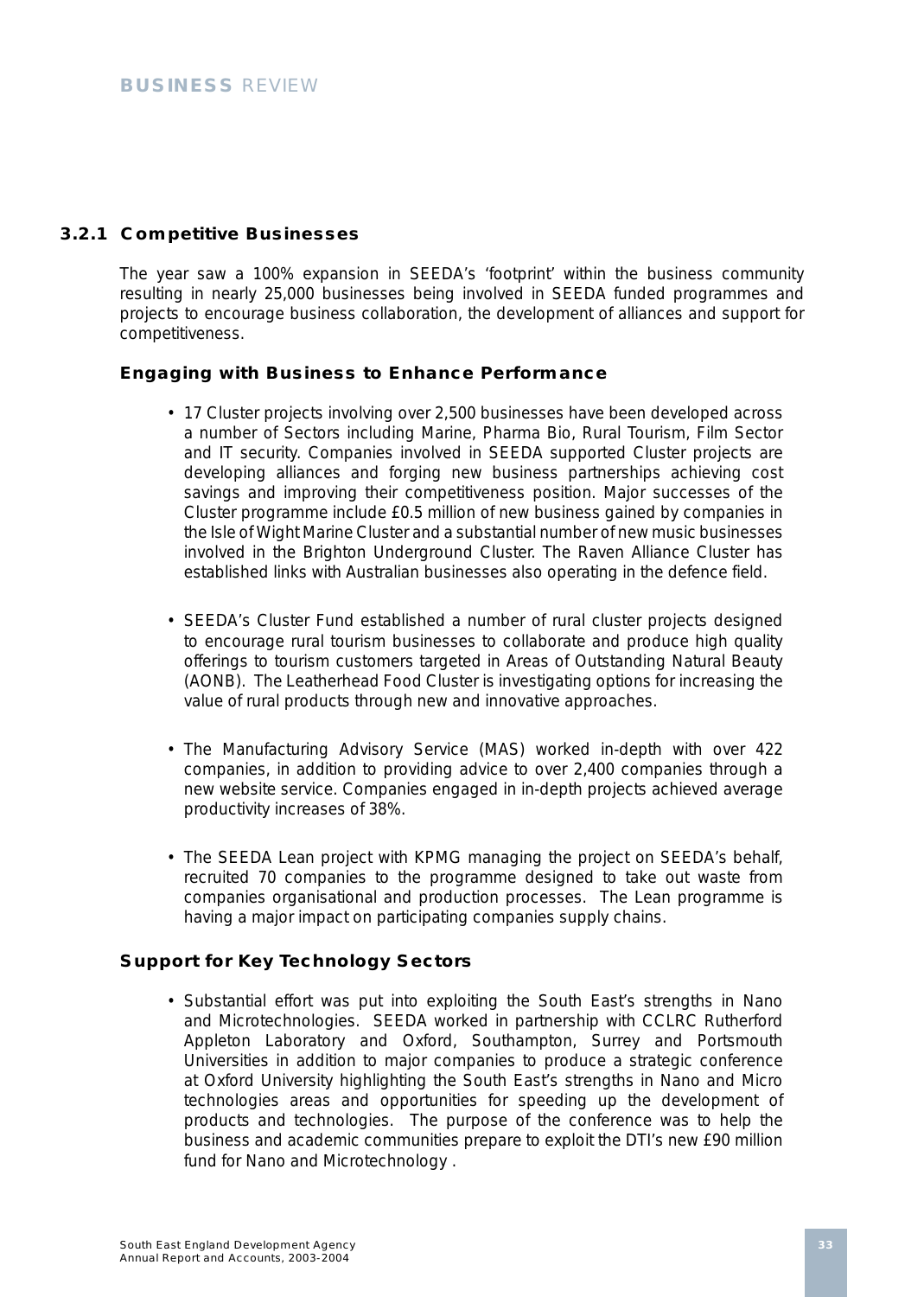- In support of the Healthcare Technologies Sector, SEEDA has made significant progress in developing the South East NHS Innovation Hub, NHS Innovation South East. SEEDA is funding NISE at £500,000 over three years alongside funding from Public Sector Research Establishments (PSRE) Fund and Department of Health at £1.3 million.
- Funding of £927,000 to support sector programmes has been raised through the DTI Harnessing Genomics Fund. This will fund a specific project for South East Neuroscience SMEs, the National Neuroscience Research Institute and the development of a sector-specific Biotechnology Financial Advisory Service and the creation of a Bio-industry related Regional Resource Centre.
- To support the Aerospace and Defence Sector, resources have been put into a considerable expansion of the Farnborough Aerospace Consortium Network developing it from its Hampshire and Surrey focus into a pan region network, doubling membership.

#### **Working with Major Investors**

The Investor Development Team has used the past year to further embed its relationships with key companies and to expand its impact by working with new strategically important companies across the region. It has now developed relationships with over 500 companies across the region. New companies included have been in response to requests by local partners and increasingly directly from companies as the reputation of the Investor Development Managers as practical enablers grows.

The Team provided support to numerous companies on a wide range of issues including; recruitment, retention and development of staff; productivity enhancement and cost reduction; restructuring, consolidation and downsizing; supply chain development; removing local barriers to business (parking, planning, etc); and corporate social responsibility and diversity. At the year end the Team had identified over 75 projects that it was currently working on with key companies.

The Investor Development programme has introduced two new services during the year.

- The first was developed as a result of a number of large-scale closures made where the decisions were taken by foreign parents, without UK management's involvement. In response the Investor Development Team has tasked our US representatives with building relationships with 50 key businesses to allow us to better understand how they make investment decisions. This has already begun to result in a number of expansion projects and contacts within the UK operations at the request of the parent companies.
- The second was introduced as a result of the Team responding to a need to provide support to new investors to the region to provide support during their first year of operations to ensure that they are linked into the business support network and integrated into the regional economy.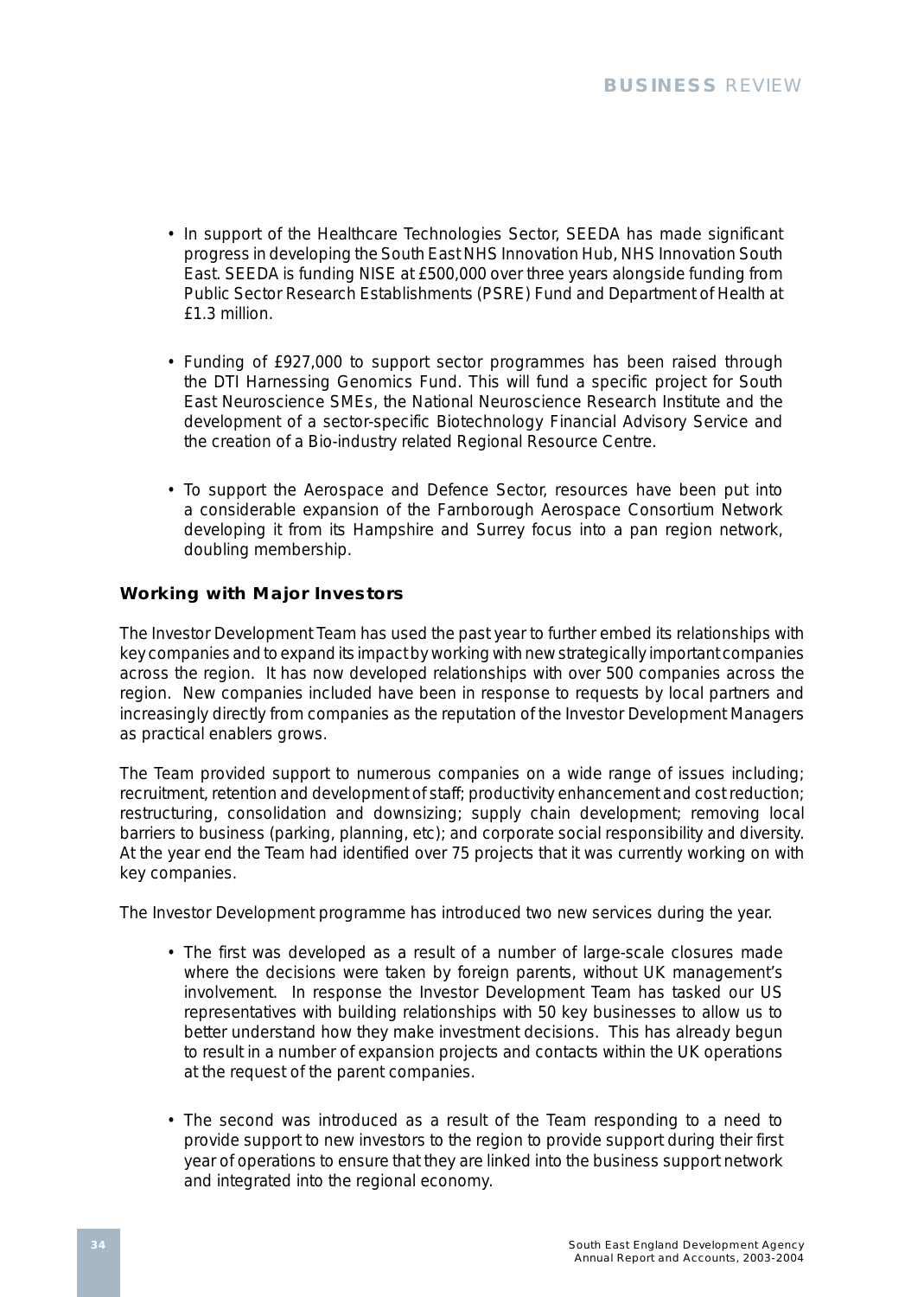The Investor Development Managers have continued to develop strong relationships with local partners including holding a number of training events with local business support partners, such as Business Links, Learning & Skills Councils, Higher Education/Further Education providers, Jobcentre Plus, and Local Authorities' Economic Development officers. The Team is also working closely with the DTI and its Business Relationship teams, conducting joint visits to a number of nationally important companies located in the region.

• The Rapid Response to Redundancies Pilot is a joint venture between SEEDA and Jobcentre Plus to provide capacity and systems within local areas to address the retraining, employability and business start-up issues arising from major closures of employers or downsizing. Since October 2003, seven brokers (one for each county) have been providing an individual service tailored to meet the needs of the employer and employees. By April 2004, 101 companies and 2,018 employees had been supported.

#### **Inward Investment**

During 2003-2004 the global economy showed some signs of improvement and this combined with strengthened representation overseas has enabled SEEDA to exceed its targets for the year, recording a 66% increase (from 24 to 40) in the number of inward investment secured through SEEDA's efforts, contributing £45 million of wages into the regional economy.

As part of its inward investment work, SEEDA has continued to develop its relationship with overseas partner regions through its Global Regions Initiative. New overseas representatives have been recruited in Seoul, Shanghai and New South Wales in addition to those already in place in recruited in Tokyo and Osaka and East and West Coast USA. Examples of activities include:

- *Finnish Inward Automotive Mission* an inward mission with FinPro, the Finnish Trade and Investment Agency, was successfully implemented from Helsinki to the Thames Valley and Oxford in the Automotive ICT sector in October 2003. This has led to two potential inward investment projects.
- *Information Security Visit Programme to Japan* a group of companies/academic institutions in the field of information security visited Japan to showcase their technology. The group met 100 representatives from Japanese industry at two separate events.
- *Fairfax Competition* this very successful two-way business incubation competition between the South East and Fairfax County, Virginia has resulted in a Fairfax company locating into the Royal Holloway e-security operation and an Oxford based company expanding into the Fairfax incubator facility.
- *Cal IT* partnering event organised by SEEDA and held in London to enable new Californian technology companies to meet partners and establish channels for developing activities in Europe.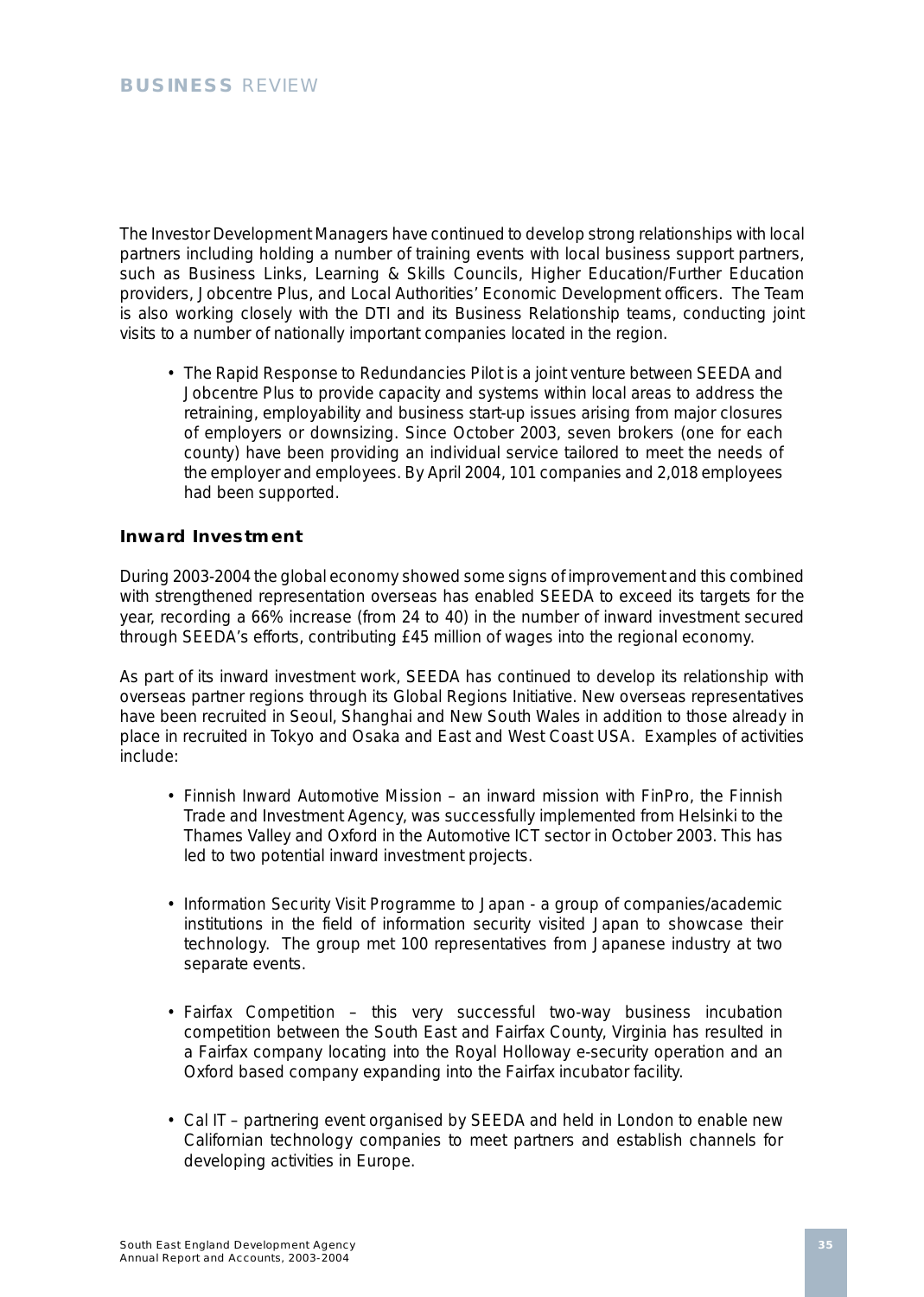### **Supporting New and Growing Businesses: Enterprise Hubs and Gateways**

The Enterprise Hub programme has continued to support the innovation agenda, with over 250 new business creations supported by the Hubs in 2003-2004. It has been recognised as best practice across the UK and Europe. 18 Hubs now at operational stage provide incubation support to hi-tech, knowledge-based businesses. Most recently Milton Keynes, Canterbury, Slough, and High Wycombe were added to the network. During 2003-2004 360 new companies have benefited from the incubation services offered by the Hubs either as virtual or physical tenants and over 1,000 businesses have received specialist advice through the Hub networks.

All 18 Hubs are linked to Higher Education to help grow and sustain companies from the region's technological knowledge base. The Hubs are able to provide the co-ordination of a comprehensive package of support tools and guidance to ensure the survival of companies. Feeding into this has been best practice captured from across the globe, including the USA, some European Technopoles and Japan. This has included a dedicated access to finance programme for the Hub companies which was initiated during 2003-2004 and provided by Finance South East.

The Hub programme has had inward investment successes with companies from the US locating in the Surrey Enterprise Hub at Leatherhead and Royal Holloway University.

The Enterprise Gateway initiative has also developed significantly since April 2003 in partnership with the region's Business Link organisations. Six Gateways are now operational with Directors in post, including two rural Gateways and four in other priority areas; Medway, Newhaven, Adur and Slough. Gateways concentrate on working with hard to reach groups: the network is designed to encourage potential entrepreneurs in deprived wards, priority areas, rural areas and locations where there is a significant ethnic minority community. A recent example of this activity in Slough was the 'empowerment for women' event which attracted 160 Bangladeshi women interested in starting their own business.

The two rural Gateways now operational are:

- Chilterns Gateway, focusing on the business needs to the Chilterns area, particularly in relation to furniture making and working closely with the Chilterns Furniture Cluster.
- Faringdon Gateway, providing start-up support to a market town in rural Oxfordshire. The Gateway Director is in the process of developing a small 'Hatchery' facility in Faringdon itself to provide facilities for entrepreneurs to test their ideas, meet with the Director and network with other like-minded individuals

This last is an example of the Hub and Gateway 'Hatchery' programme, which provides a small facility to offer some interim incubation space for companies. Ideally, this will include some space for networking and hot desks for entrepreneurs to work in a supportive environment, until property is acquired for incubation space.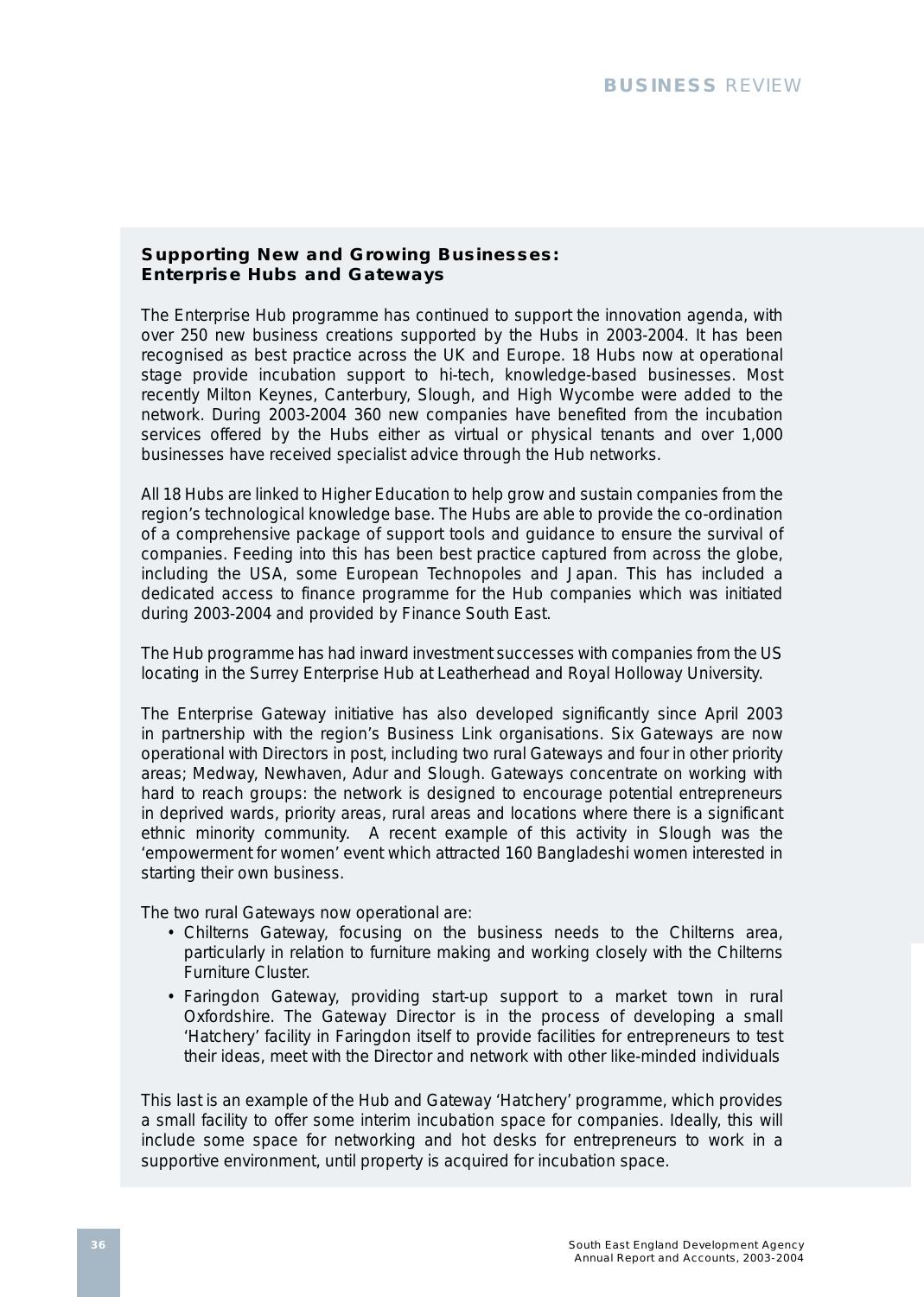To address longer term property needs, SEEDA has also launched an innovative approach that will deliver premises to support its Enterprise Hubs and Enterprise Gateways programme. Three development companies have been appointed to work with the Agency to design, build and operate up to 20 Enterprise Centres in areas that demonstrate a shortage of suitable facilities for higher risk and starter businesses. They will be managed by the partners, with SEEDA retaining ownership of the completed projects as they are delivered. Anticipating this, workspace development by SEEDA is already underway in:

- Ropetackle, Shoreham-by-Sea. During 2003-2004 plans progressed with Berkeley Homes to develop an Enterprise Gateway Centre to provide accommodation for new business as part of this mixed-use scheme.
- The Gosport Business Centre is opened formally in June 2004 providing 63 self contained units in total with on-site management, administration facilities, and support plus telecommunications.

### **Finance South East**

Recognising the key role played by finance in the birth and growth of new companies, in 2002 SEEDA and the region's Business Links set up Finance South East (FSE), a notfor-profit organisation.

FSE works closely with the Hubs and Gateways as part of its remit to:

- Advise on the best and most appropriate financial support for growth orientated businesses in the South East.
- Develop and promote additional sources of funding for ambitious companies.
- Improve the provision of existing sources of finance through better regional co-ordination.

Among other activities, FSE was successful in securing the necessary matching bank finance from Bank of Scotland during 2003-2004 so that a DTI supported Accelerator Fund could be launched in 2004-2005; and worked to produce a comprehensive business plan for a regional approach to co-ordinating Business Angel activity.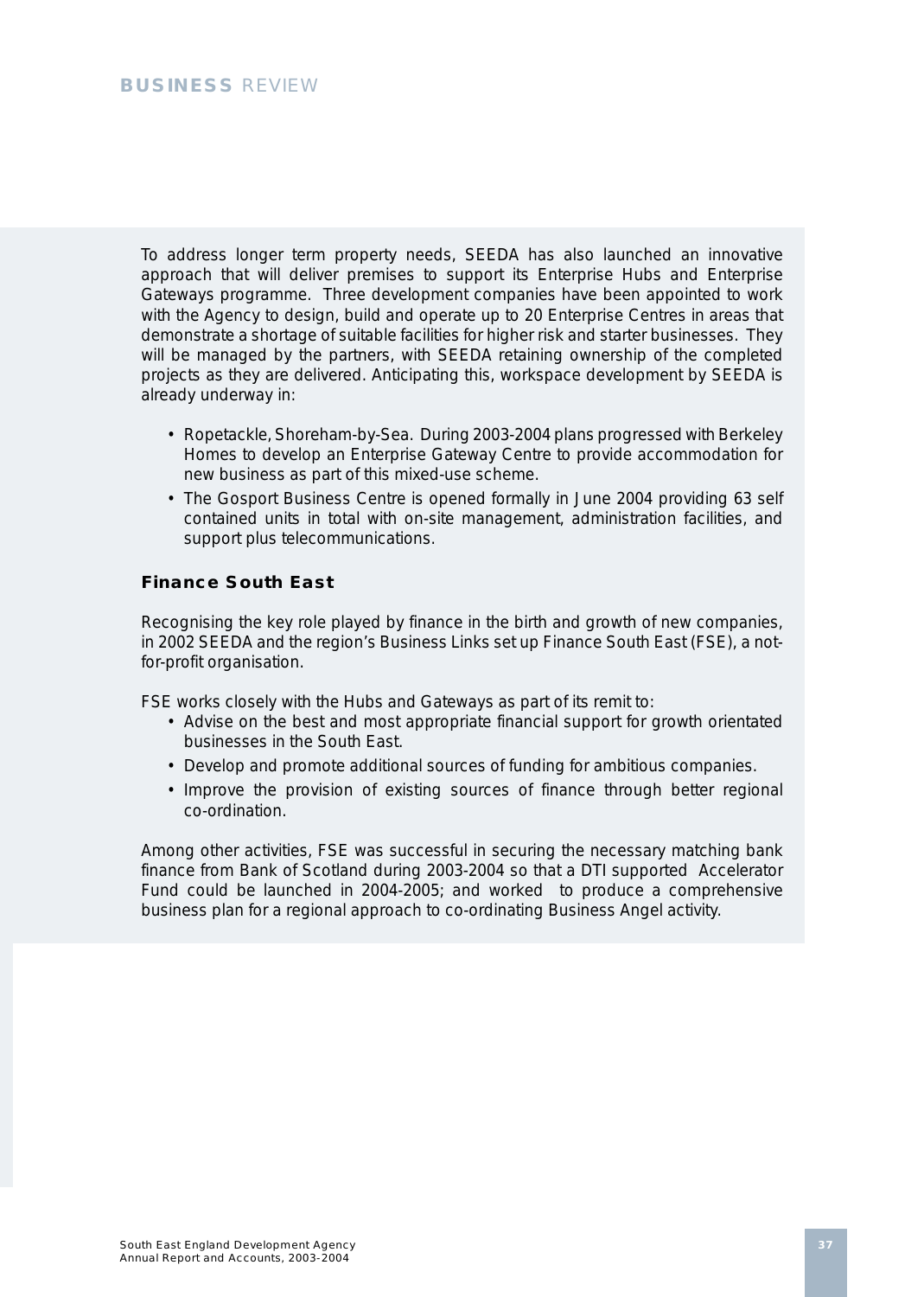### **3.2.2. Successful People**

### **Workforce Skills Programme**

SEEDA, the six local LSCs and Business Links within the South East have jointly developed a brokerage model. This provides a common core referral mechanism for workforce development intermediaries across the region, ensuring a high standard of advice and guidance to business on workforce development. This programme involves a wide range of intermediaries and is driving forward the 'no wrong door' approach to business support promoted in the National Skills Strategy.

SEEDA is also working with the six local LSCs to increase the take up of skills through the Action for Business Colleges programme. This is an ambitious transformation programme that aims to improve colleges' responsiveness and capacity to meet employers' needs. It will help colleges to develop bespoke, tailored training at a time, place and pace that suits employers. It will also help to tackle barriers to demand and the take up of workforce skills development. To gain accreditation, colleges are required to assess their current performance against a standard and to develop an action plan to address any weak areas.

The effectiveness of SEEDA's work to enhance skills was recognised by the South East England Regional Assembly's Select Committee on Learning and Workforce Skills, held in September 2003. This acknowledged SEEDA's excellent relationships with partner bodies and noted that the FRESA had brought better co-ordination to policies, programmes and activities across the region. It also recognised that SEEDA's inclusive and consensual approach had enabled it to exert an influence beyond its limited financial resources.

### **Leadership and Management**

Working in collaboration with the Business Links, pilot projects are running in all six subregional areas. These have been selected to test a variety of different approaches to providing management development support for SMEs. SEEDA has also finalised a regional Leadership and Management Strategy that places emphasis upon the need to foster and develop management and leadership skills from supervisory level upwards.

### **Sector Skills**

SEEDA's sector-based activities aim to enhance the supply and demand for sector-based skills. This will enable the region to strengthen its value chain and to underpin increased competitiveness and productivity within its knowledge-based economy.

The South East Sector Skills Forum has expanded significantly within the last year. Subgroups of representatives from Sector Skills Councils (SSCs) are exploring common crosssector skills needs and themes, particularly the interactions and collaborative relationships that will be required to deliver the National Skills Strategy.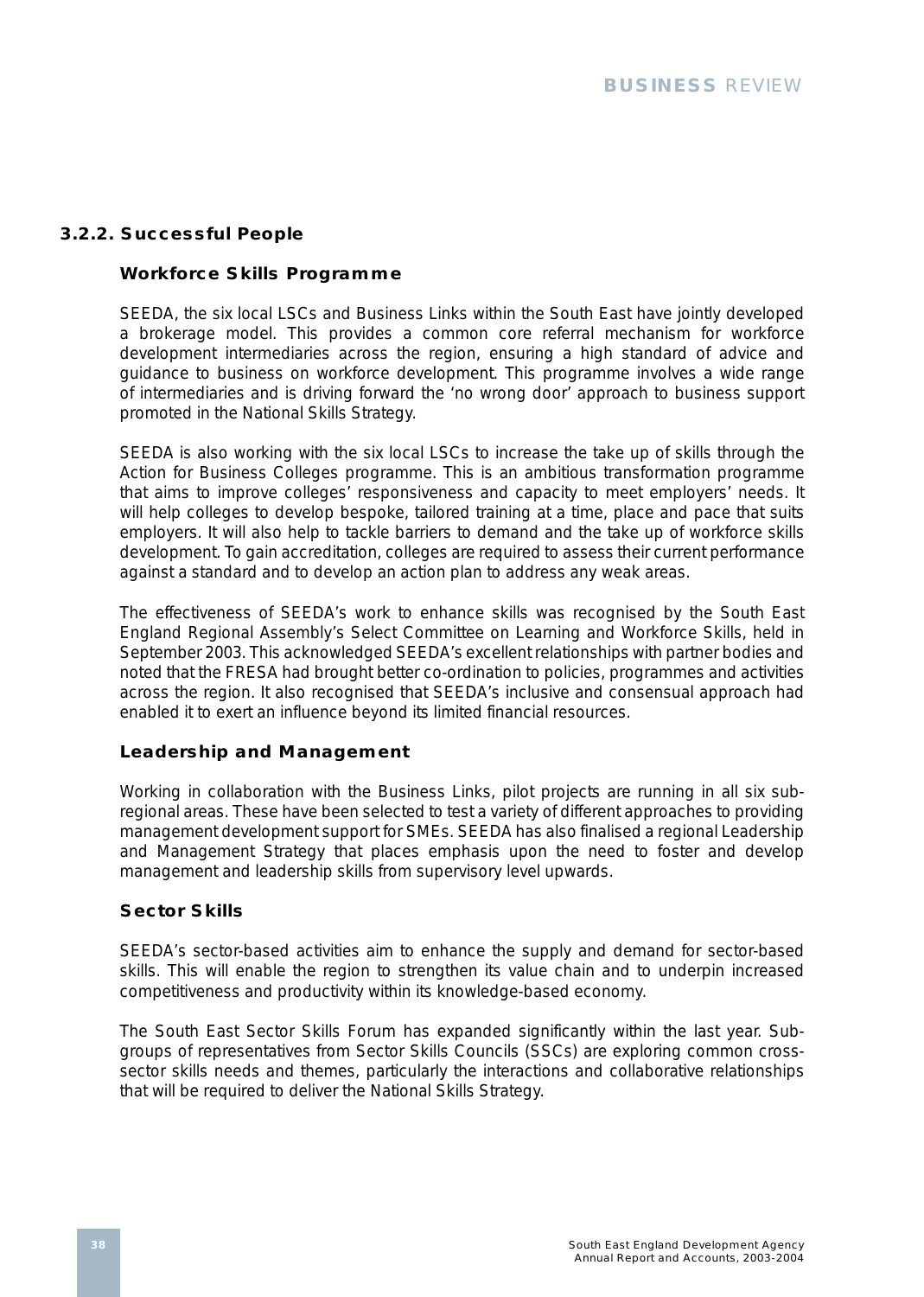SEEDA has funded six Sector Skills Development Managers (SSDMs). Based within the six LLSCs, their role is to promote and co-ordinate a sector-wide approach to the delivery of skills across the region. The SSDMs have established strong links with SEEDA's Investor Development Managers and Sector Groups and networks.

These activities have facilitated the creation of Regional Sector Action Plans for engineering, construction, pharmabio and the care sectors. These are under-pinned by Skills Task Groups that draw upon the expertise of leading practitioners and business people. Initiatives include:

- The Marine Task Group is working with Vosper Thornycroft to secure a skilled workforce to build the next generation of aircraft carriers for the Royal Navy.
- Research has been carried out into the growing shortage of aircraft maintenance engineers that could potentially affect the competitive performance of airlines and support companies in the South East (early indications suggest that the shortage could be in the region of 5,000 creating serious operational problems). SEEDA has been working with the Department for Transport to identify solutions. Initial actions have included the synchronisation of JAR 66 academic syllabus and foundation degrees releasing funding to Higher Education (HE) and Further Education (FE) for training of engineering students on Modern Apprenticeships.
- In biotechnology, a regional resource centre involving schools, FE colleges and industry was established gaining £250,000 funding from the DTI to support and promote biotechnology as a careers option.
- SEEDA has provided funding for Highbury College for the retention and expansion of construction training in Portsmouth with preferential access for applicants from the deprived wards in Portsmouth.

### **Basic Skills**

SEEDA has helped to establish the Regional Basic Skills Strategy Board – The Skills for Life Network. This has been supported by a comprehensive South East Basic Skills marketing project and creation of a generic South East brand to enable learners to recognise Basic Skills training providers through clear visual imagery.

SEEDA has also developed a multi-media exhibition and interactive presentation to promote and disseminate the good practice arising from its three-year involvement in Basic Skills. This draws upon the experience of individual learners and employers and highlights research and evaluation to demonstrate SEEDA's value-added contribution within the Basic Skills arena.

SEEDA has developed a strategy for the National Health Service University and Strategic Health Authorities to establish closer working relationships with basic skills providers at a local level. This has created flexible local models for each Strategic Health Authority area and draws upon strong partnership working with the Learning and Skills Council, Jobcentre Plus, local NHS organisations and local basic skills providers.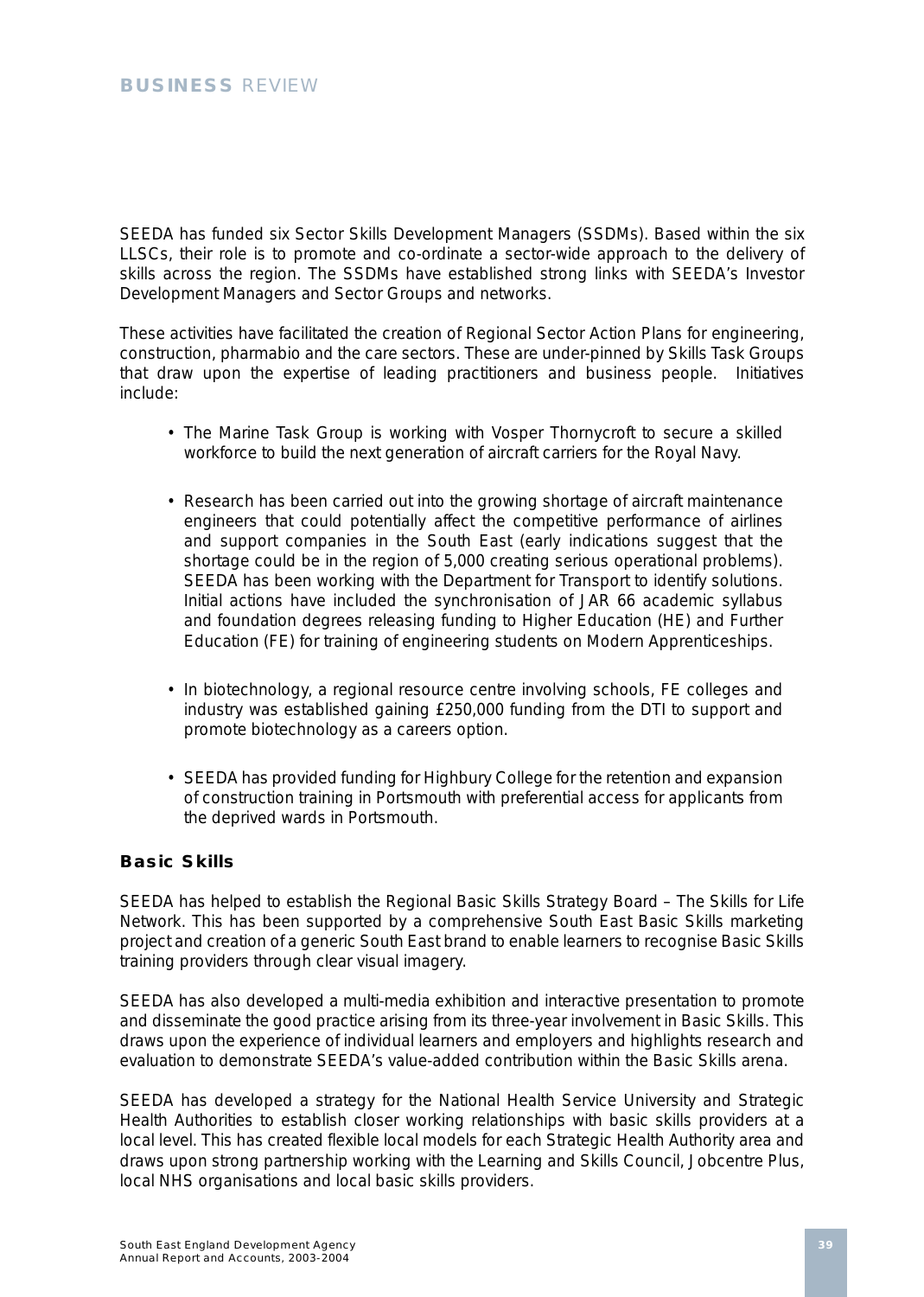### **Enhancing IT Skills**

SEEDA has worked with e-skills UK through the 'Computer Clubs for Girls' initiative to promote careers in IT amongst girls. This responds to the IT industry's concerns that the number of women in its workforce has declined from 30% to 22% within the last eight years. In 2003- 2004, over 3,500 girls in 124 schools across the South East participated in the clubs. e-skills UK, in conjunction with the DfES now has plans for a national roll-out of the initiative.

SEEDA has also collaborated with e-skills UK, the IT industry and several universities both within and outside the region to deliver an industry-designed BSc Information Technology Management course. This addresses weaknesses in current provision perceived by the IT industry. Leading professionals from industry and the best academics from institutions across the region will deliver this innovative degree.

### **Tackling Worklessness and Exclusion**

Much work has been undertaken in the sub-region through the Single Regeneration Budget to encourage the economically inactive and socially excluded into the workplace.

- The Employment Resource Centre in Leigh Park provides outreach workers to help the hard to reach back into work.
- Island Build is an intermediate labour market run on the Isle of Wight. It provides work opportunities for the unemployed including the hard to reach and it helps local business by addressing the skills gap in the construction industry.
- In Southampton the 'Get that job' project works in partnership with the Wheatsheaf Trust, Jobcentre Plus and the Learning & Skills Council to facilitate people facing multiple barriers to employment getting back into work through a successful outreach, training and mentoring scheme. This reaches the most disadvantaged people across the Southampton Area.
- The Wheatsheaf Trust also operate an Intermediate Labour Market project providing building craft and environmental improvement based work experience and training to unemployed people in the Outer Shirley area of Southampton.
- In Leigh Park the APEX Construction Centre, develops the local workforce to enable them to take on construction jobs in the major development area west of Waterlooville. Targeting residents of deprived wards, the project acts as a feeder to the main Highbury College Construction training facility. The project has proved very successful and is heavily oversubscribed an extension of the project is planned through the South East Hampshire AIF.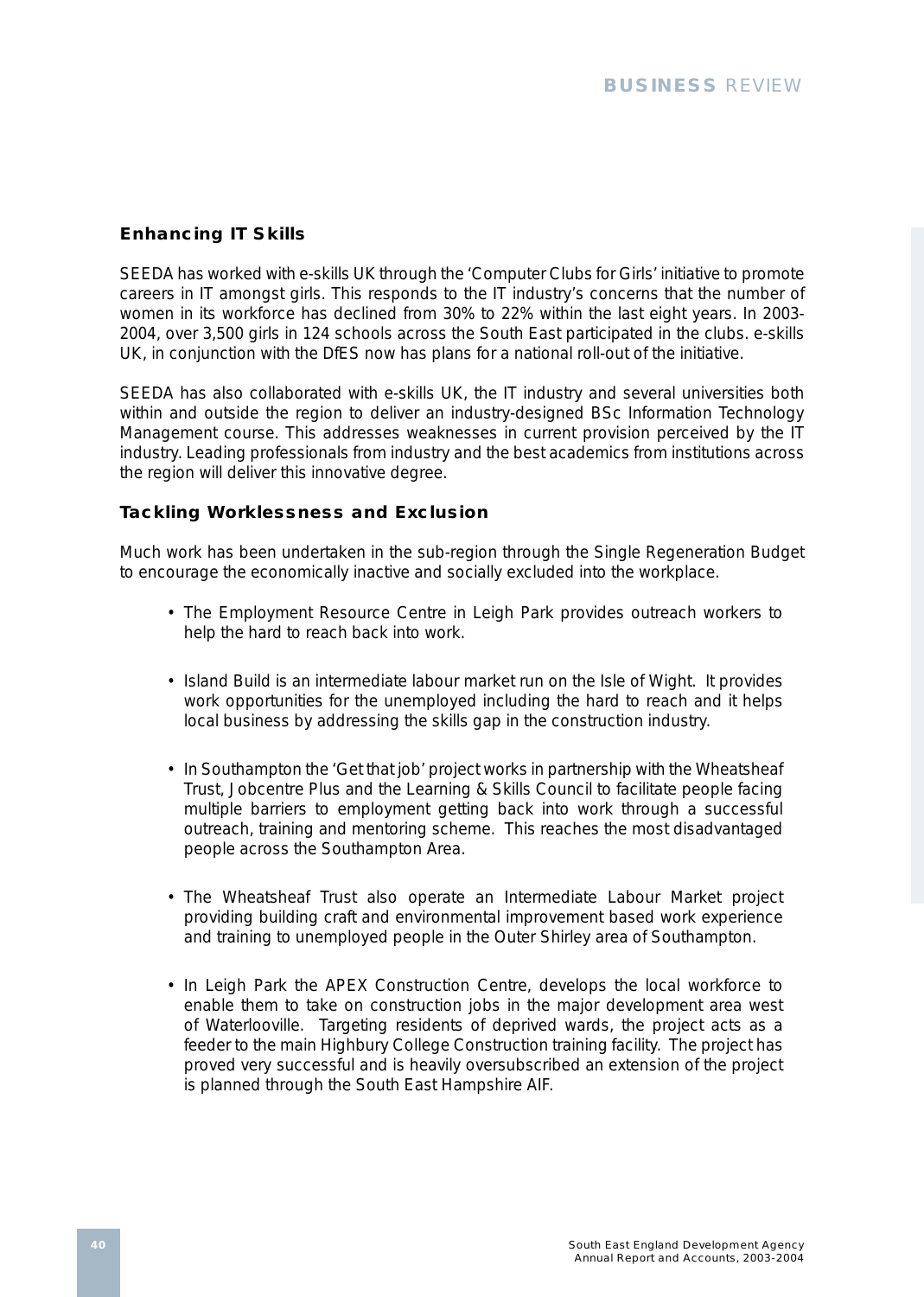### **Multiversities**

SEEDA's policies reflect its view that the provision of skills in isolation cannot offer a comprehensive solution to problems associated with employability and productivity. Skills need to be offered in tandem with other activities to provide holistic solutions. The power of Higher Education to raise aspirations, enable access and contribute to regeneration is undoubted. SEEDA's approach encourages innovation and collaboration to meet these needs in South East towns where there is unmet need and opportunity.

### *The Multiversity at Medway*

This involves the creation of a campus for 6,000 students at Chatham Maritime by the Universities of Kent and Greenwich and Mid Kent College and will also engage Canterbury Christ Church University College and Kent Institute of Art & Design. It will raise participation in further and higher education in the following ways:

- Increase opportunities for access through the presence of substantial new further and higher education in a new location;
- Strong progression routes will be established from further to higher education;
- Regeneration of the area will help to drive-up aspirations to progress to further and higher education;
- A number of new courses will be offered in response to local demand, eg care and construction.

It will also improve employability and combat social exclusion within deprived communities in the Thames Gateway. The Multiversity will be accompanied by improvements in housing and infrastructure, within a total public investment package of c£50 million, including £15 million from the Sustainable Communities Fund, over £8 million from SEEDA, and funding from the Higher Education Funding Council for England and Medway Council.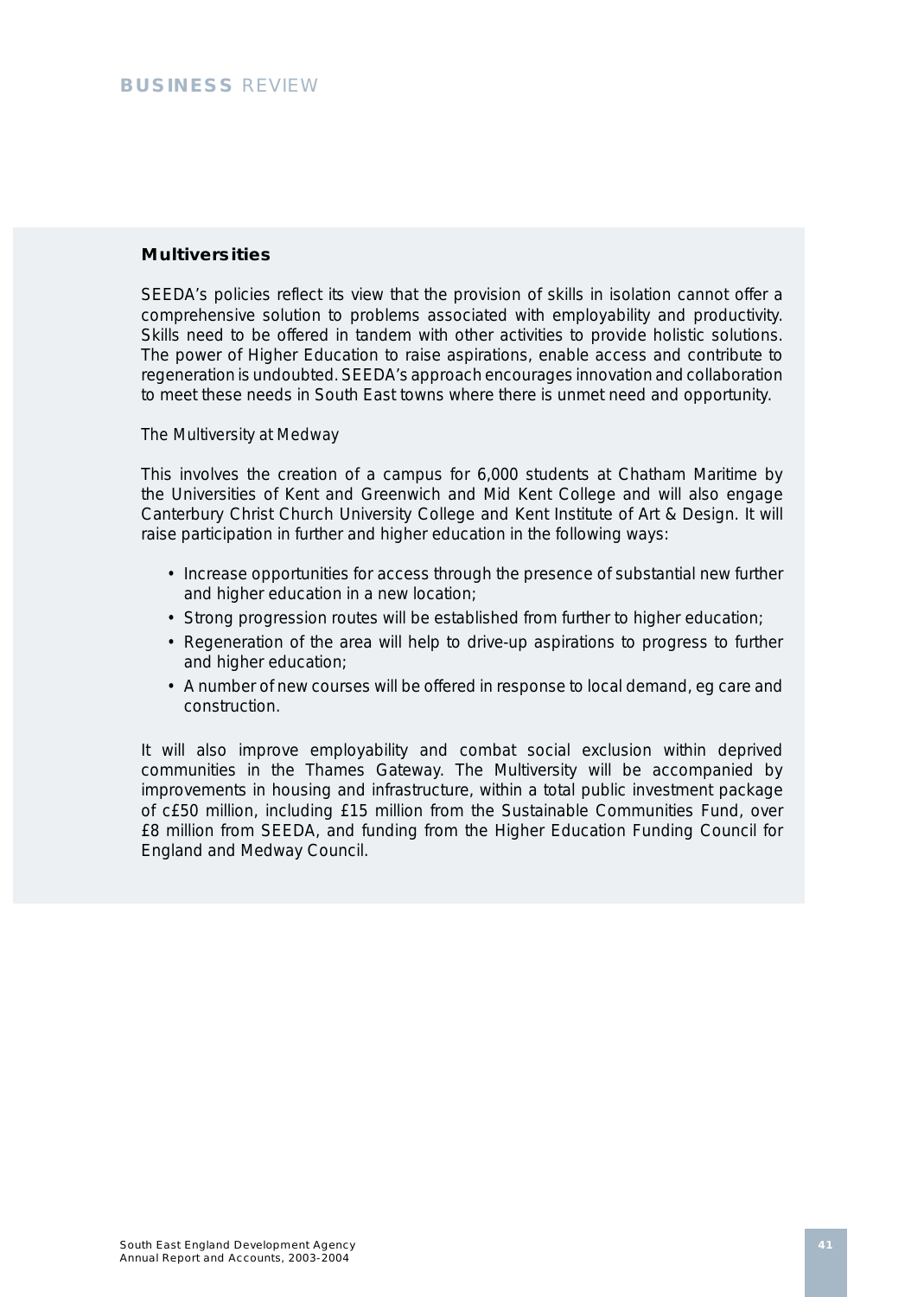### *The University Centre Hastings (UCH)*

UCH opened its doors to students on 23 September at the start of the academic year based on a innovative Multiversity concept led by the University of Brighton. Currently approximately 200 students are pursuing qualifications in a range of ICT, management and professional business disciplines.

Further work on developing the curriculum for the second phase of UCH, due to open in September 2004, is continuing with a number of universities in the region in conjunction with employers and the community. In particular a Media Curriculum Development Group has been established with representatives from the BBC, BT, Meridian News and other local stakeholders and a remit to develop media education and training in synergy with the Creative Media Centre. This format is being 'copied' across other key curriculum areas, including construction, tourism management, policing, youth and community work, health and social care and retail management. Negotiations with HEFCE are ongoing to secure additional student numbers.

Discussions have taken place with the Universities of Greenwich and Westminster, both of which have been successful in a recent Foundation Degree bidding round, on the potential for curriculum development. Where proposals are innovative it is hoped that the courses can be franchised nationally, bringing substantial recognition to UCH and Hastings and Bexhill.

#### *Universities for Milton Keynes*

This collaborative partnership between De Montfort University, Milton Keynes College, the Open University, University College Northampton and the University of Luton is being encouraged and supported by SEEDA. The objective is to develop beyond the current Joint Prospectus, now in its second year, plans for expansion and joint provision within the plans for the growth of Milton Keynes. A SEEDA funded study has established the demand for this, which is identified as a strong aspiration in the visioning study for Milton Keynes recently completed as part of the Growth Area implementation process.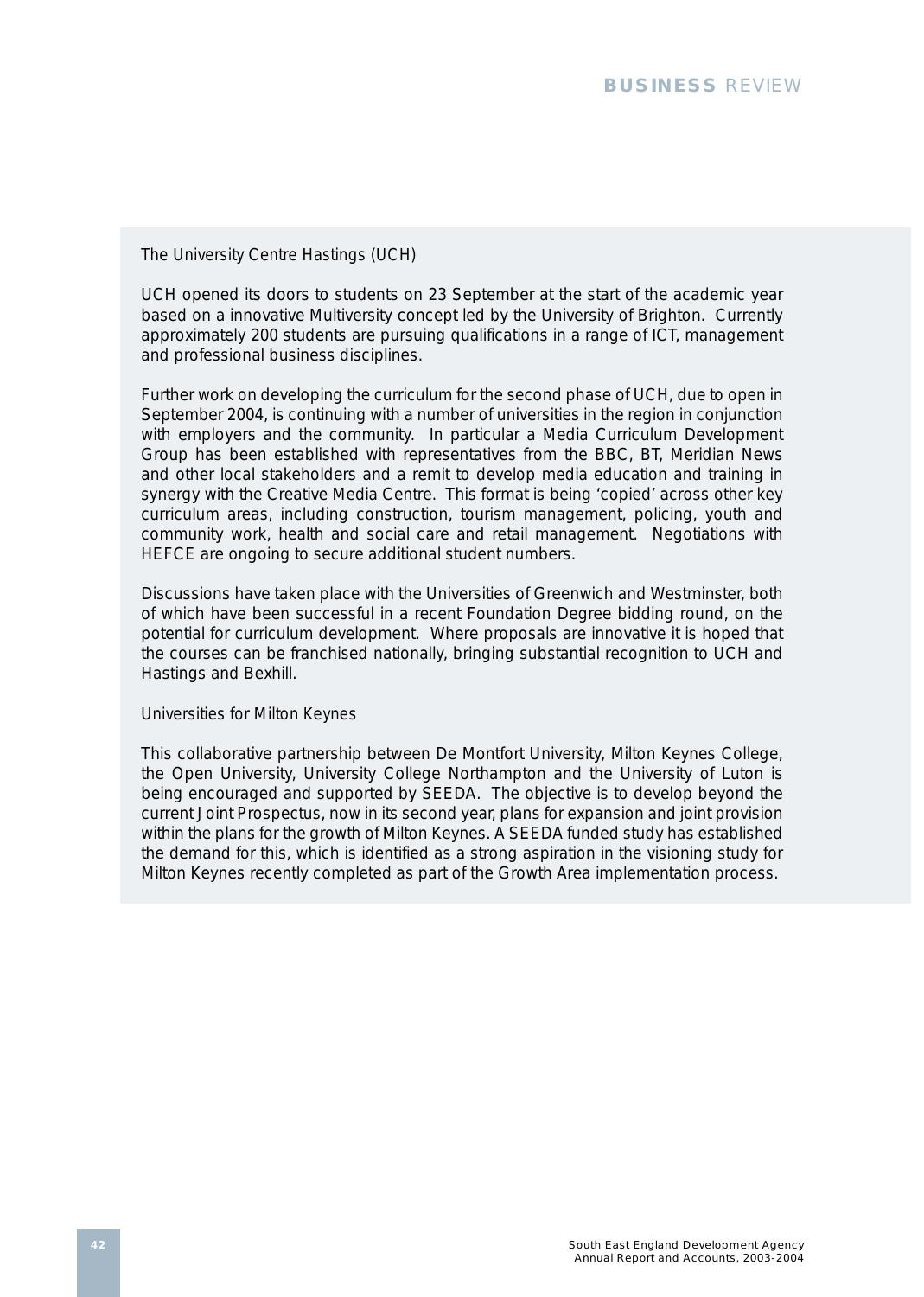### **3.2.3. Vibrant Communities**

### **Hastings and Bexhill Task Force**

The Hastings and Bexhill Task Force Steering Group was set up by SEEDA to spearhead plans for the comprehensive regeneration of Hastings and Bexhill following the decision against the Hastings Bypass. The Steering Group, on which all the key local partners were represented, co-ordinated the preparation of the Five Point Plan that was successful in securing £38 million to fund a first phase of regeneration. This has been consolidated with £15 million made available by English Partnerships for the Hastings Millennium Communities project. In response to this the Steering Group drew up a Business Plan to provide a framework for a regeneration programme, which has been endorsed by each of the partners.

The Business Plan identifies a range of early projects to provide a clear demonstration that regeneration is happening and to act as a catalyst for sustained economic development. Work on these has progressed well during the course of the year:

- Phase 1 of the Creative Media Centre opened on programme at the end of March, providing incubation space for up to up to 15 small media businesses and with several anchor tenants in place. The Centre is also home to the SEEDA funded Broadband Experience which works with local business to promote take-up and usage.
- University Centre Hastings Phase 1, creating education led regeneration of the town centre, opened on schedule in September 2003 with the first intake of students.
- A suitable serviced site has been identified on for the construction of the Innovation Centre which will provide managed workspace for new and expanding SMEs for creative industries.

The Task Force has also identified a small number of large projects that will create the critical mass required to promote sustained regeneration of the two town centres and deliver new employment opportunities whilst making a real contribution to urban renaissance and the quality of the built environment. Good progress was made during the year on site acquisition, planning and appointment of design consultants for several projects including Station Plaza, Bexhill Town Centre and Queensway Business Park, as well as Pelham Place:

• The creation of a high quality scheme for Pelham Place as a key seafront site is central to the Task Force's regeneration strategy to transform Hastings town centre into a vibrant business community. Following a well attended exhibition and public consultation a selection panel comprised of local stakeholders appointed world renowned Foster and Partners as 'preferred bidder' for designing a mixed-use scheme including offices, retail, residential units and a hotel.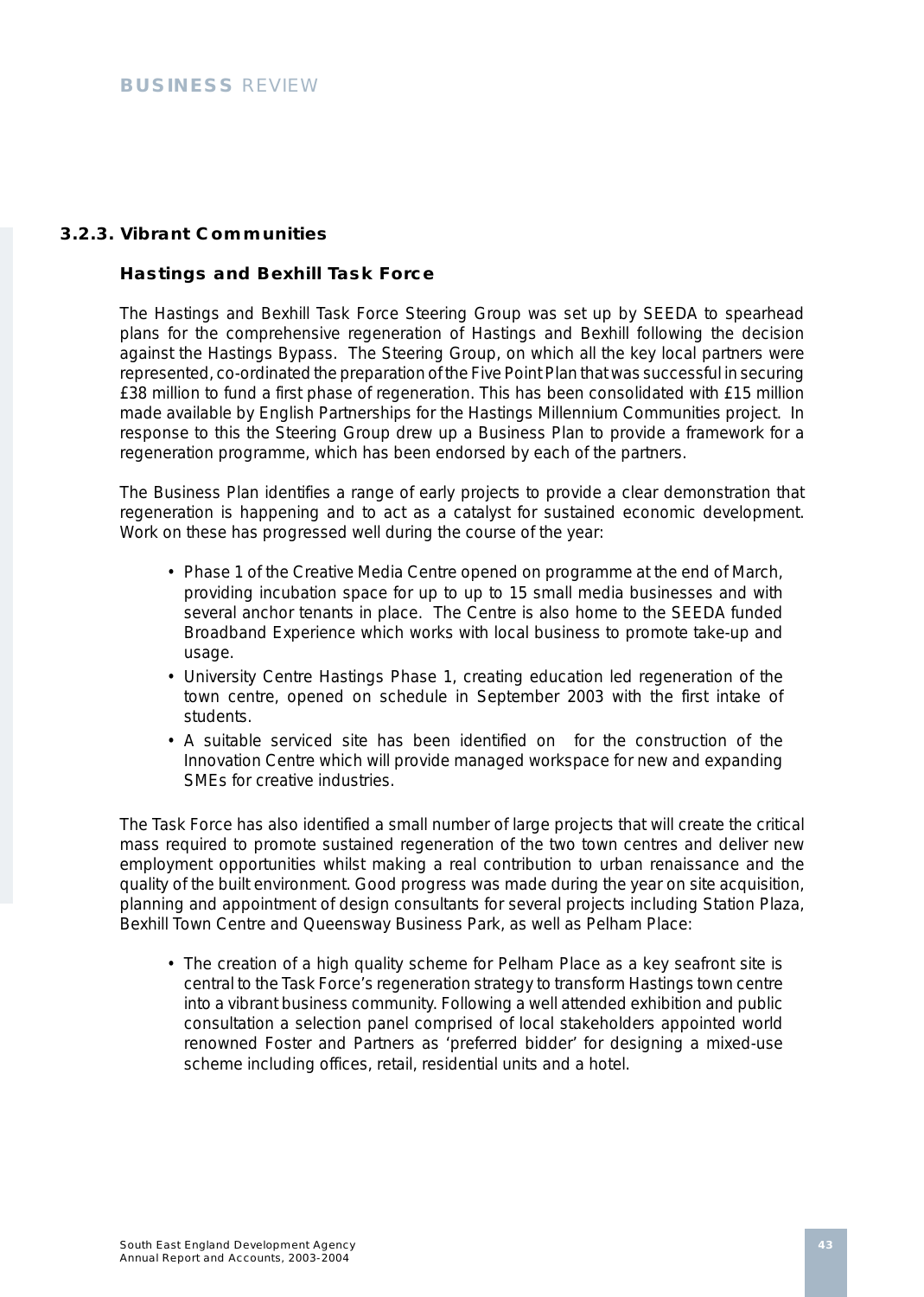• The Millennium Communities initiative is approved and funded by English Partnerships to create a new balanced community around the stations on the east – west rail link across Hastings. Work has focused on site assembly and the development of an Urban Design Framework for the first phase of development in the Ore Valley. The planning of the project is being carried out in close consultation with the local community.

### *Business and Enterprise Development*

The main focus of policy development has been through innovation and incubation, linking into SEEDA's best practice programmes and exploiting the linkages between the evolving education agenda and the opening of the first phase of the Media Centre. University Centre Hastings is firmly established at the centre of high-tech business formation and development with a business hatchery linking with the newly opened managed incubation space.

### *Broadband*

All exchanges in the Task Force area are now Broadband enabled. A new Public Private Partnership for East Sussex has been established to support wider roll-out. The Broadband Experience Centre, based in the Media Centre, offers support and advice to local businesses and the community on the take up of Broadband facilities.

### *Transport*

For the promotion of much needed improvements to transport, the Task Force is largely dependent on influencing the spending plans and budgets of other agencies:

- The South Coast Multi Modal Study (SoCoMMS) has identified the Bexhill – Hastings Link Road as a scheme to be taken forward as part of the package of regeneration measures for Hastings.
- A programme of improvements to the A21 is being strongly promoted.
- Improvements to early morning rail services to London have been funded through the Task Force on an experimental basis.
- The redevelopment of Hastings Station achieved a start-on-site in the summer of 2003 and improvements to rolling stock are being phased in.
- The promotion in conjunction with partners of a study to report on the economic/ business case for the upgrading of the Hastings – Ashford line.

### **Flagship Mixed-Use Developments**

**The Cowes Waterfront initiative**, Isle of Wight will integrate four key elements:

- business, providing space for expansion and growth;
- communities, creating job opportunities and community living;
- maintaining environmental resource;
- brownfield sites back into use, based on site acquisitions by SEEDA and English Partnerships.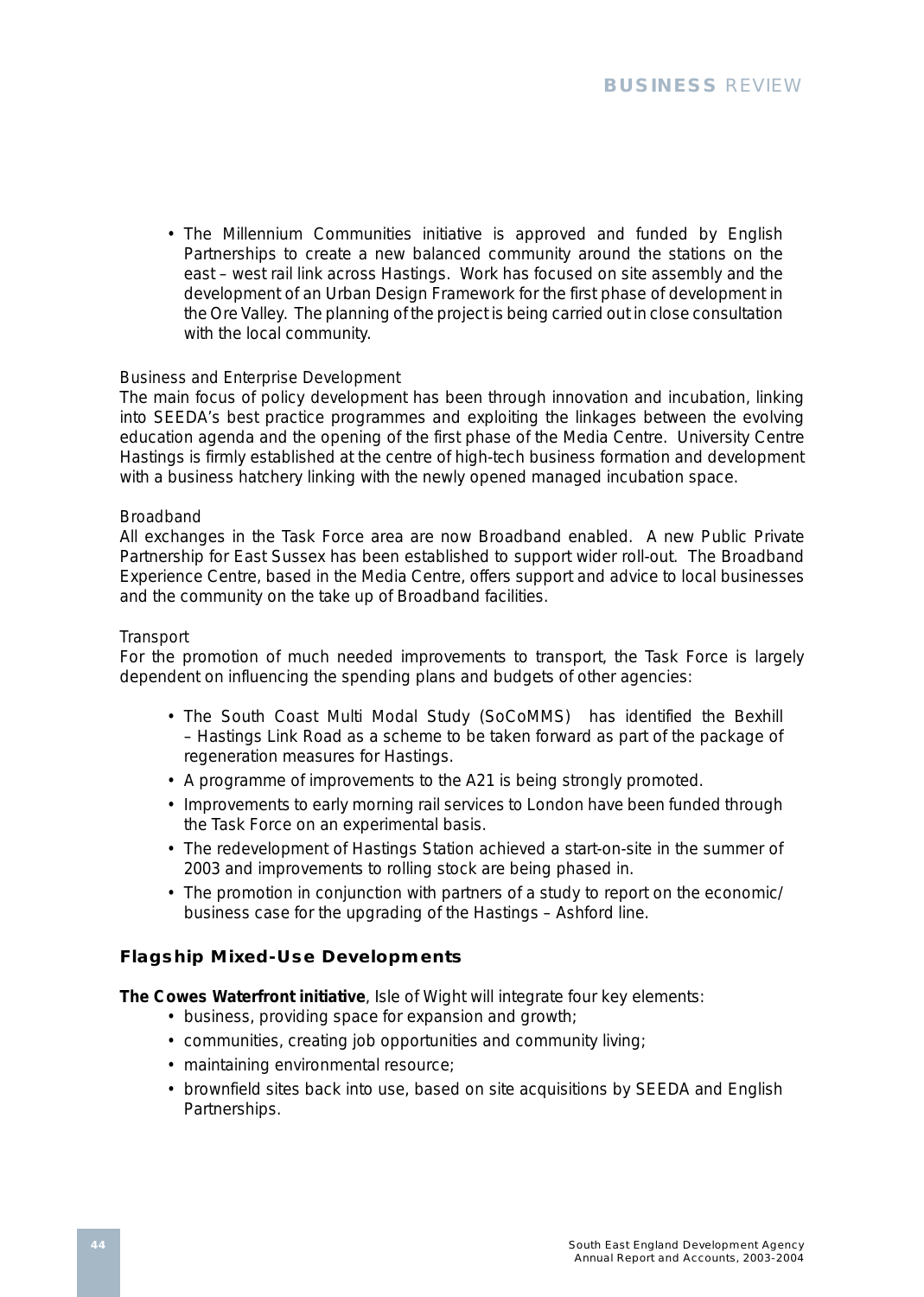Planning and development consultants have been appointed to masterplan a new mixed development with access to water and integrated with East Cowes town centre. In the interim, SEEDA has been letting the buildings facing the river under the banner 'Venture Quays'. NEG Micon, wind turbine manufacturers, has taken space and has recruited and trained 70 extra staff. Over the next six months they are looking to recruit a further 100. Offshore Challenges, a management company for extreme sports will be relocating to the site bringing 30 jobs.

A promotional highlight on this development was the launch, attended by Ellen MacArthur, at the Southampton Boat Show of the 'Team Cowes' boat race in the famous trans-Atlantic Transat Jacques Fabre race.

In May 2003 SEEDA acquired the 12.5 hectare **Woolston Riverside** site in Southampton, the former Vosper Thornycroft Shipyard which lies within an identified Priority Regeneration Area and one of the region's most deprived wards. This year, SEEDA has made excellent progress with English Partnerships and the City Council in masterplanning the site, having appointed the Richard Rogers Partnership to carry out the first studies and lead the public consultation.

**Ropetackle, located in Shoreham-by-Sea**, is a major SEEDA-led regeneration programme with Berkeley Homes which will produce a mix of residential, commercial, retail, leisure and community facilities, all meeting the highest design and architectural standards. This 2.5 hectare site was predominantly derelict with fragmented ownership and a history of failed private sector investment. Following SEEDA's acquisition a robust framework for regeneration has been produced – key to this is genuine joint venture and long term visioning for the area. There are three key successes this project has achieved this year following finalisation of the partnership with Berkeley Homes:

- Excellent Eco-homes rating was achieved on all properties for sale including affordable housing.
- The developers have included solar panelling as a base specification meaning environmental sustainability has been taken on board without extra cost for buyers following SEEDA's lead.
- The development will integrate an Enterprise Gateway providing opportunities for business – the optimum position for which was identified through the masterplanning process.

**Chatham Maritime** is SEEDA's largest development project and a long standing example of substantial commercial housing development. Highlights from the year include:

- The opening of the show house at the Anchorage and the start of work on the second phase of the Fishing Village as part of the residential strategy for St Mary's Island to develop large-scale speculative housing schemes built to a very high standard and Eco-homes rating.
- The disposal of land and buildings to the University of Greenwich has been agreed. This will facilitate major expansion of higher education through the joint Universities of Kent and Greenwich initiative in Medway.
- A planning application has been submitted for the mixed-use scheme of bars,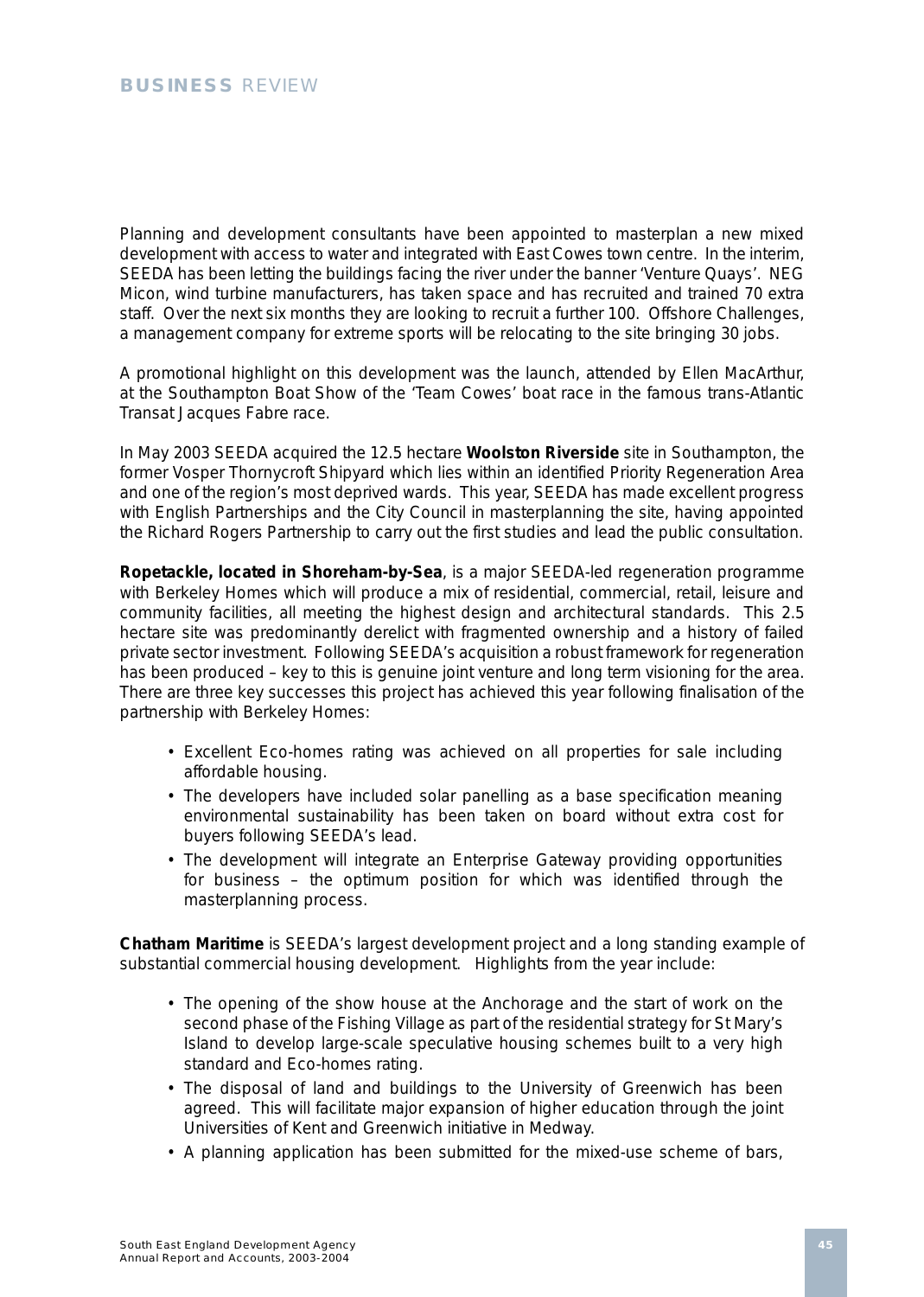cafés, restaurants and 300 new homes adjacent to Chatham Maritime Marina at Basin 3.

• Kent Police have submitted plans for its new 8,275 sq m Medway Area HQ building.

### **Excellence in Design**

The promotion of excellence in design is integral to all development in which SEEDA is involved. Some key examples of activities this year are:

- **Oxford Prison and Castle**. These high profile initiatives are flagship demonstration conservation projects producing a mixed-use scheme. Both projects have now entered the construction stage and several major contract packages have been let this year including Bar Ha Ha's and Malmaison who will locate a luxury hotel in the former prison next door to restaurants and bars. Part of the 12<sup>th</sup> Century Castle will form an Education and Interpretation Centre to be operated by the Oxford Preservation Trust.
- The **Creating Quality Places** Programme is a demonstration project led jointly by SEEDA and the Princes Foundation that focuses on building capacity and promoting the Urban Renaissance agenda. The two trial projects in Aylesham, Kent and Leigh Park, Havant led a new community enabling process in local Masterplan development based on the English Partnerships Enquiry by Design model.

### **The Kent Coalfields Regeneration Programme**

This major programme involves community regeneration and recovery of almost 190 hectares of brownfield industrial land in East Kent for four former colliery sites: Betteshanger, Snowdown, Tilmanstone and Chislet.

- To complement the regeneration of Snowdown new community workshops at Aylesham have been developed which provide 950 square metres of incubation space for start-up businesses. These were officially launched in November 2003 along with a statue dedicated to the miners.
- At Betteshanger SEEDA proposes to combine business uses with environmental conservation and recreation. The scheme has been developed in close consultation with the local community, gaining their widespread support. Infrastructure works have now started and comprehensive redevelopment will be completed by mid 2005.

During the year, the House of Commons Housing, Planning Local Government and the Regions Select Committee launched an inquiry on the National Coalfields Programme. It commended SEEDA's work in drawing up masterplans, developing forums to ensure community input, investment in training and other programmes to maximise local benefits as being highly effective.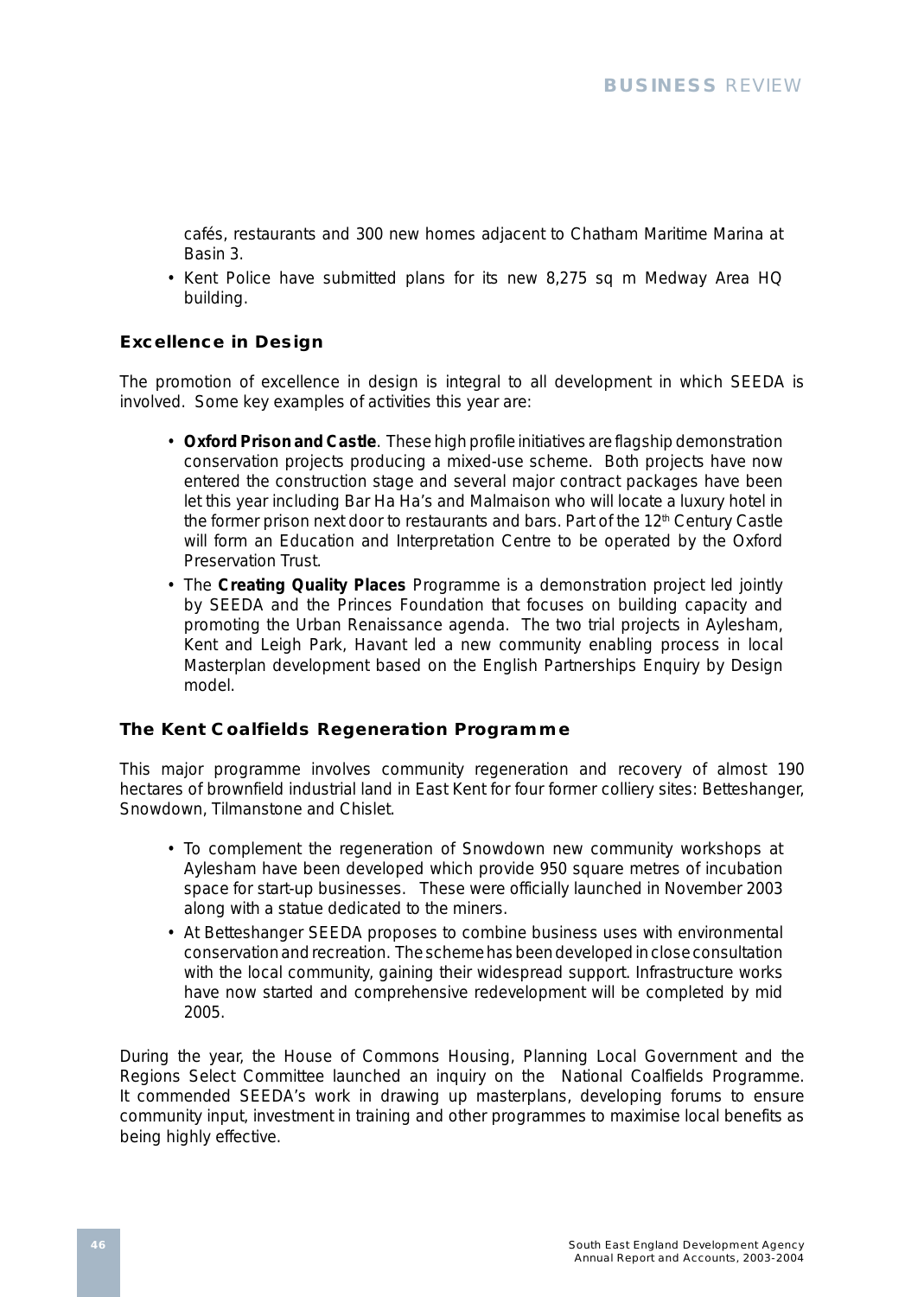### **Small Rural Towns**

Building on its successful Market Towns Programme, SEEDA has developed a new programme to support small rural towns across the region with a commitment to spend more than £7 million over the next seven years. Small rural towns provide centres for jobs, business and skills development, education and leisure activities for the surrounding villages and countryside. Thriving small towns are essential for the well-being of rural areas and the Programme takes forward a key objective of the Regional Economic Strategy. The Programme was developed with the regional body representing small towns – the SEEDA funded South East Rural Towns Partnership, and it builds on the successful existing programme that already supports 11 towns in the more deprived parts of the region.

Within the established Market Towns Programme, an excellent example of what is being achieved is the Lenham Community Centre, which opened in February of this year combining:

- A community learning centre;
- A business training and conference suite;
- A landscape and environmental interpretation space;
- A tourism/visitor office driven by local volunteers.

The Centre has already proved to be a great asset with the whole community using it regularly for community events, weddings, classes (keep fit, health etc) and meetings. One of the biggest successes of the project has been the involvement of the local community – more than £100,000 was raised by local fundraising for the Centre illustrating the extent of local commitment to the project.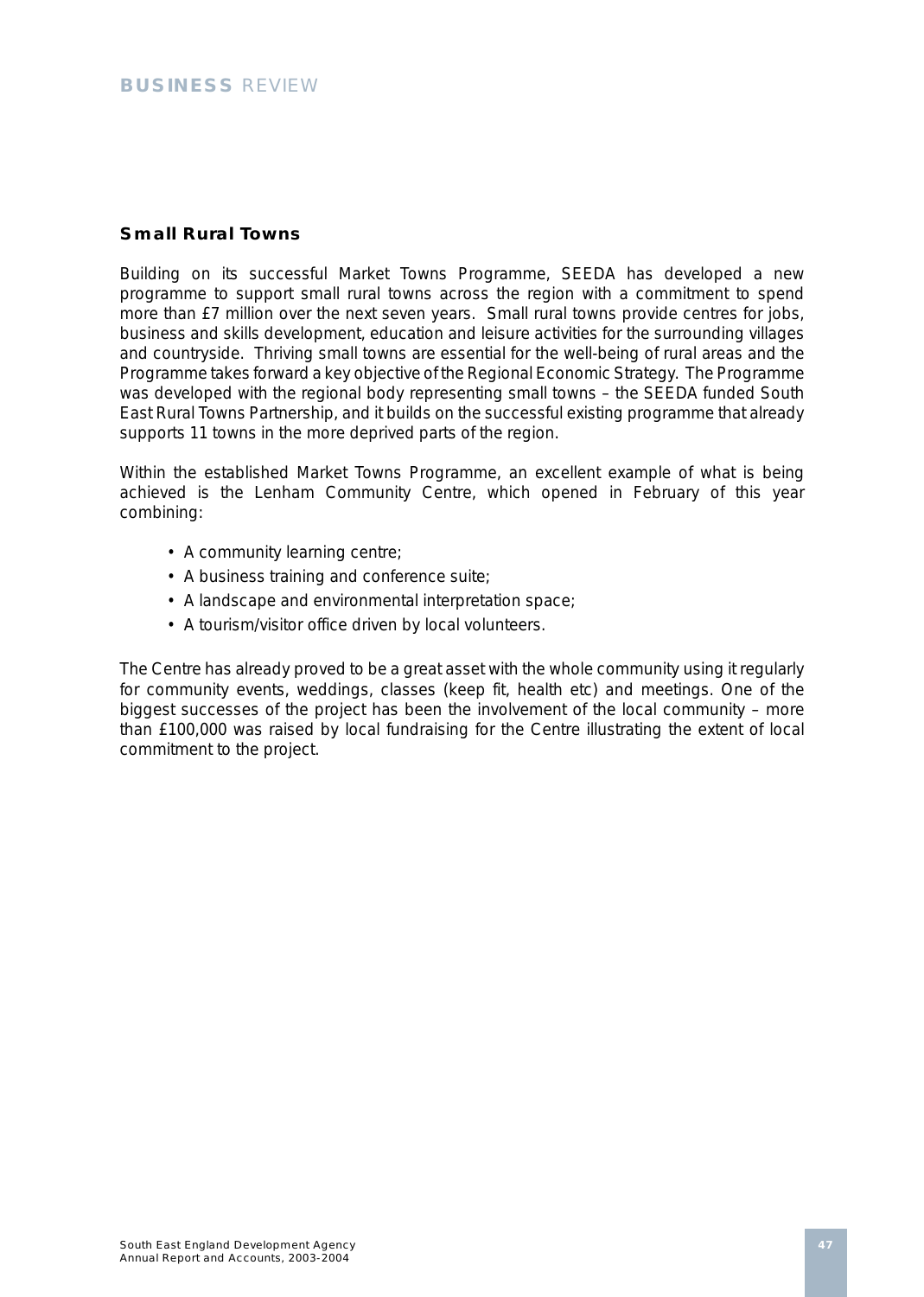### **3.2.4 Effective Infrastructure**

### **Brownfield Land**

SEEDA has continued to make excellent progress contributing to the target of bringing brownfield land back into use through its direct delivery programme remediating a total of 67 hectares in 2003-2004. Furthermore, SEEDA has integrated economic and environmental sustainability and community issues into physical development, using direct brownfield land remediation as a tool to this end.

Part of this role includes brokering relationships between key parties to achieve comprehensive mixed-use development rather than solitary site remediation. As set out earlier in this Report, SEEDA is successfully working with partners to develop several flagship mixed-use sites across the region that will direct investment and development to brownfield land.

### **Regional Transport Projects**

SEEDA has made substantial progress in securing European funding to lever additional funds into regional transport and urban development projects. The focus is on transport bottlenecks, sustainable community growth plan areas and international passenger freight links. SEEDA is levering potentially £13 million of additional funding into these projects which include:

- The High Speed Train (HST) Network, which focuses on the UK's first and only high-speed train link from London to the continent and the development opportunities around transport nodes offered by new international passenger stations;
- The 'Freight Intermodality and Exchange Sea and Straits in Europe' project (FINESSE), which deals with the intermodel shift from freight and re-introduction of rail ferries between Kent and the continent.

SEEDA has successfully helped to bring a regional dimension into all these projects to ensure they knit with the wider requirements of the South East and are profiled as delivering priority regional economic and sustainable objectives.

SEEDA has also worked closely with other regional partners in the Solent and the Reading areas to facilitate the implementation of the two of the most important regional transport hubs and gateways as identified in the Regional Transport Strategy.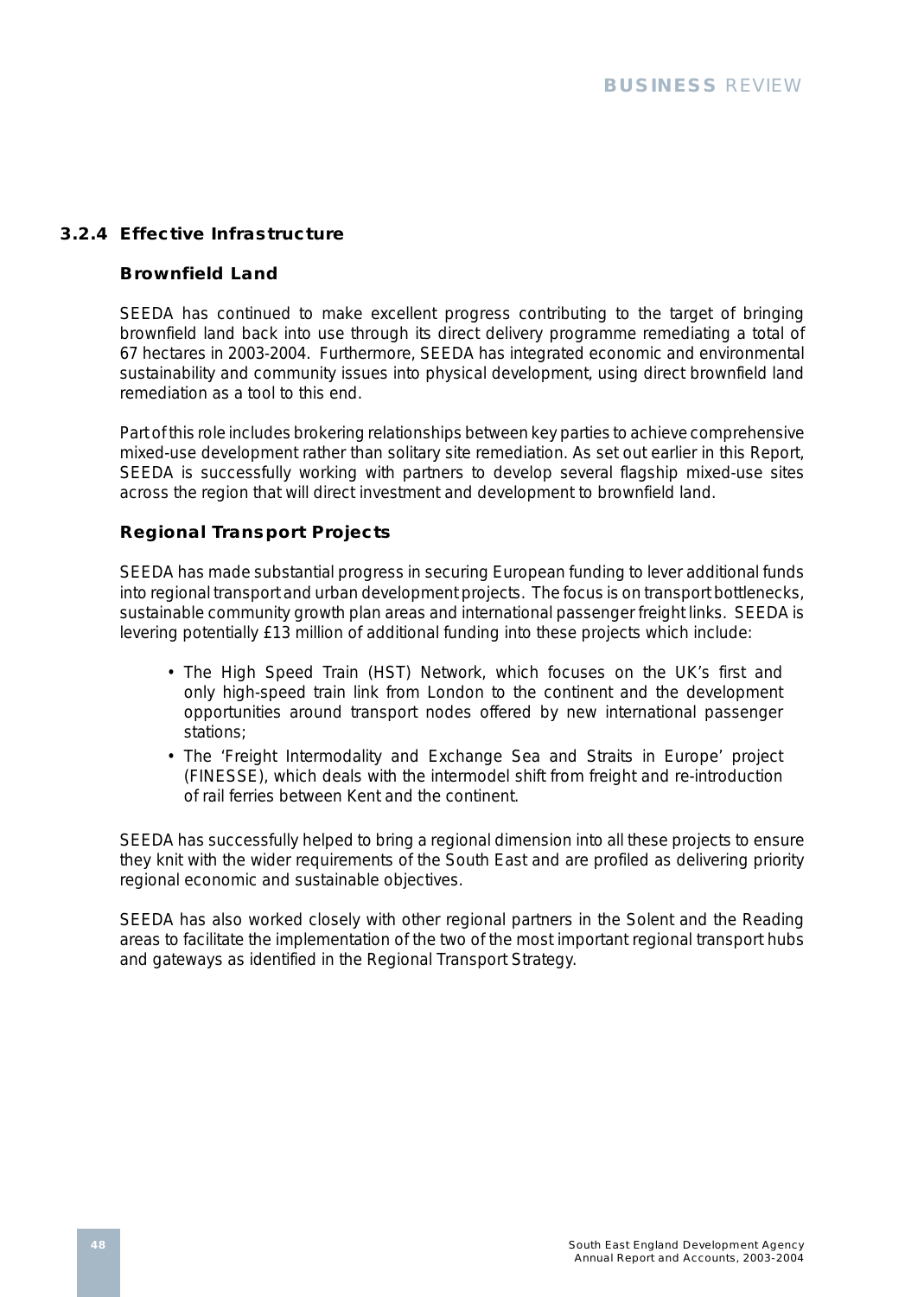### **Broadband**

SEEDA's Wired Region activities aim to stimulate demand and increased take up of Broadband through promoting its benefits to business, improving the physical infrastructure and co-ordinating and collaborating with commercial and public sector partners.

During the last year, SEEDA has worked closely with community projects to raise the profile and take up of Broadband at a sub-regional level. It has also established a network of Broadband contacts within each local authority and an award-winning community toolkit that demonstrates the importance of Broadband for rural and remote areas. These activities have accelerated the rate of Broadband take up within the region and have created trigger-levels to persuade British Telecom to enable exchanges within the region much faster than originally anticipated.

SEEDA has established the South East Regional Aggregation Board (RAB) to aggregate public sector demand for Broadband and to articulate and promote this demand to service providers. Work is already underway with the NHS, the schools sector and with local authorities to procure cost effective connectivity. Such work will also generate benefits for rural economies, previously seen as too remote or uneconomic for service provider investment in infrastructure.

SEEDA has championed the Oak Grove Millennium Project in Milton Keynes. This is a £300 million development that will see 1,700 new homes constructed with Broadband links.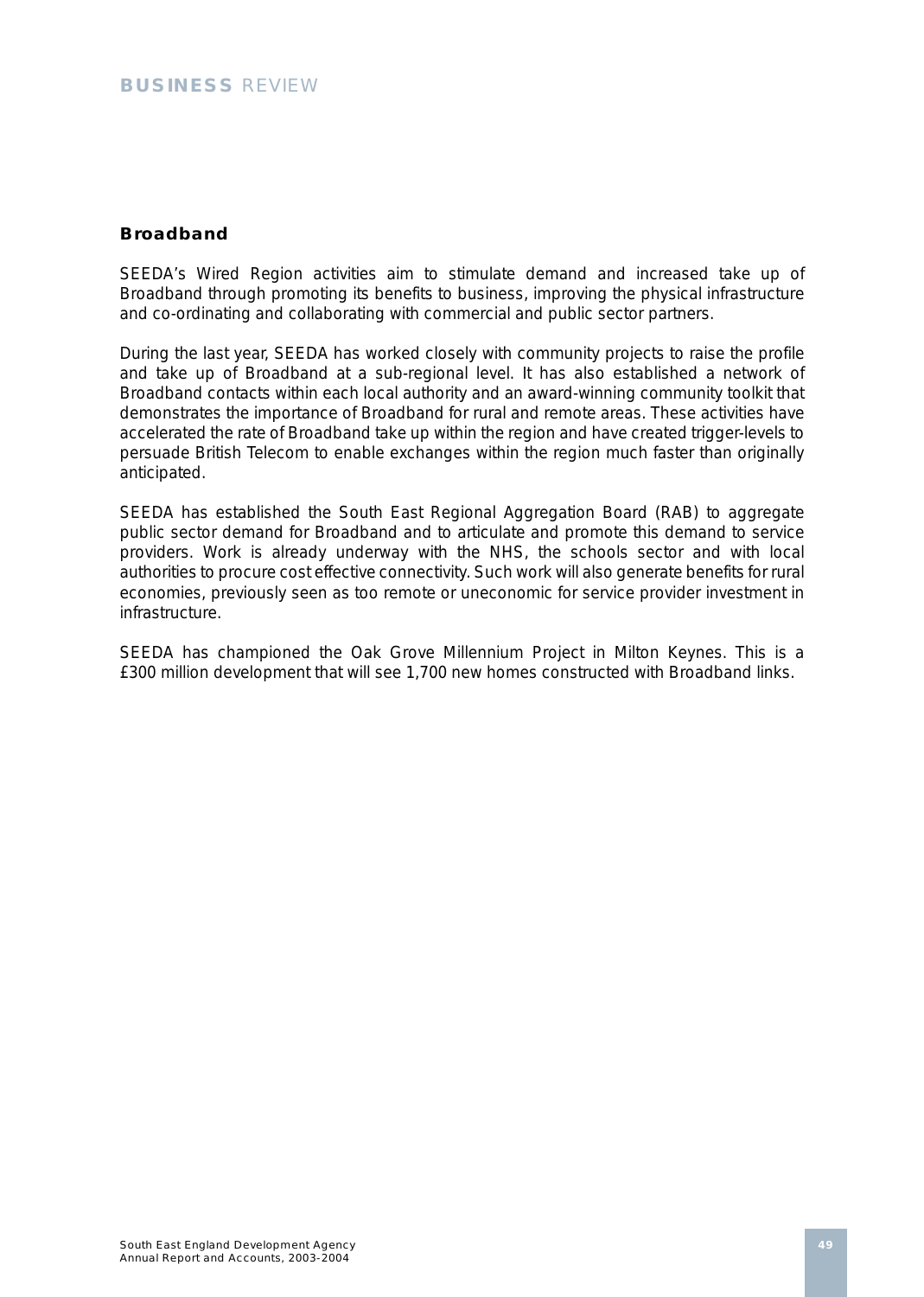### **3.2.5 Sustainable Use of Natural Resources**

### **Sustainable Food and Farming**

SEEDA has worked to develop the Action Plan for the South East to deliver the Government's new policy on Sustainable Food and Farming. SEEDA has been identified as the lead body in five of the nine key priorities for the region and a supporting role for two others. SEEDA has aligned its work to support the land-based sector to meet these objectives.

For instance SEEDA is supporting the development of local produce across the region, including support to a regional sector group – the South East Food Group Partnership - for marketing and training, and to five local county-based clusters of local businesses and a cluster to support the red meat industry. The latter has developed the work that SEEDA started with livestock farmers after the Foot and Mouth outbreak.

### **Farm Diversification**

More than 32% of the region is designated as Areas of Outstanding Natural Beauty (AONB). These quality landscapes are a key economic asset for the region, attracting people to live and base their businesses here as well as attracting millions of visitors. Farms and land managers are the people who maintain this precious asset and the need to diversify their activities has been part of their business development for several years. SEEDA continues to support farmers to make use of their redundant buildings and earn more income. More than 20 new Farm Diversification Grants were approved during the year.

### **Regional Forestry Statement**

SEEDA, working with the Forestry Commission, has helped develop a draft strategy for woodlands in the region. The South East has the four most wooded counties in England and woodlands make up a very significant proportion of our Areas of Outstanding Natural Beauty. The Statement is now out for consultation and key stakeholders now need to agree the key priorities to be taken forward.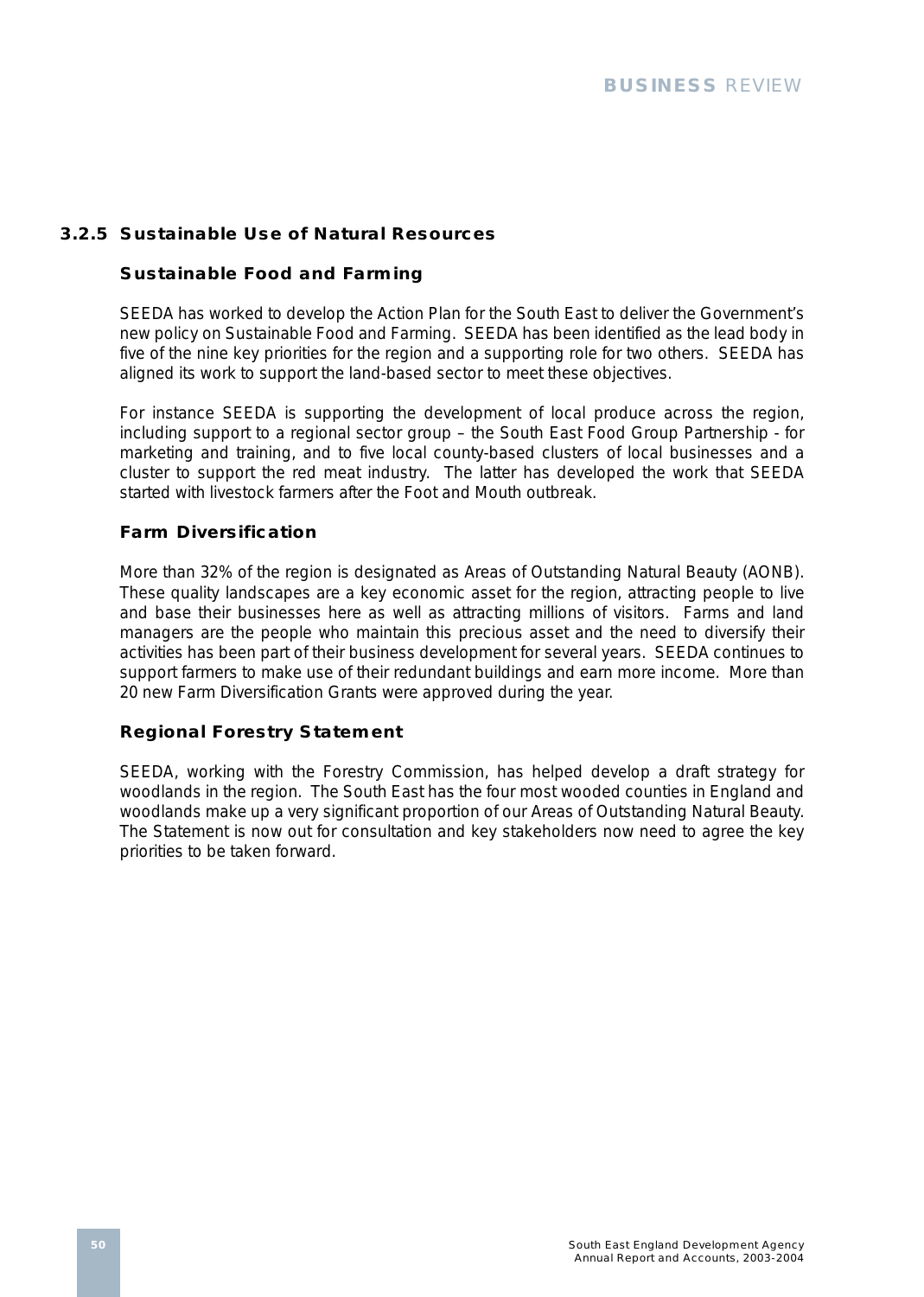### **Integrated Resources Management (Waste)**

SEEDA's Waste Market Development Group was formed to harness external expertise to advise SEEDA on how it can best develop and promote opportunities for materials recovery, re-use and recycling, especially through developing new uses for waste materials and stimulating demand for recovered materials and recyclate. Within the framework of integrated resource management, the Group has promoted, and SEEDA has funded, a range of initiatives, including:

- a key contribution to a demonstration Resource Recovery Park in Hampshire;
- developing a template for the collection of good quality data (sorely needed for forward planning) on commercial and industrial waste;
- a study to address the barriers to the use of recovered and recycled materials in the construction industry;
- the development of a Waste Accreditation scheme for the construction industry;
- funding contributed to the 'mass balance' study of the South East, which has produced the first assessment of the 'ecological footprint' of the South East (launched November 2003).

SEEDA has also been working with the region's waste planning authorities to develop the integrated resource management concept, and is working with the London and Eastern region RDAs and their respective 'ReMade' projects, to encourage the use of recovered and recycled materials, especially through influencing procurement, in the Thames Gateway.

SEEDA has recently assumed the policy lead on waste on behalf of all RDAs, which has opened up opportunities for direct influence on national policy on waste and related resource management issues.

### **Energy**

SEEDA is working with partners to promote and deliver improvements in energy efficiency, increased use of renewable energy, the greater deployment of renewable energy facilities in the region, and the development of the region's renewable energy sector. SEEDA is a key member of the South East Renewable Energy Partnership, and took a full part in the development of the South East England Regional Assembly's Energy Efficiency and Renewable Energy Strategy for the South East. While SEEDA has been reviewing its own energy-related priorities for the region, it has contributed to a range of projects, including: support for Bracknell Town Centre (Energy) Feasibility Study, support for use of renewable energy in the redevelopment of 'The Living Rainforest' project; partner support for the South East Renewable Energy Conference; a range of woodfuel-related initiatives, and a project to investigate the potential for the ground storage of energy (geothermal) in buildings. SEEDA has received funding from the Carbon Trust to employ a Regional Manager to deliver the Trust's Action Energy and Low-Carbon Innovation programmes to business in the region. SEEDA has also entered dialogue with a range of organisations, addressing topics which include the 'hydrogen economy', offshore wind (especially in the Thames Estuary), and the potential for marine and tidal energy in the South East.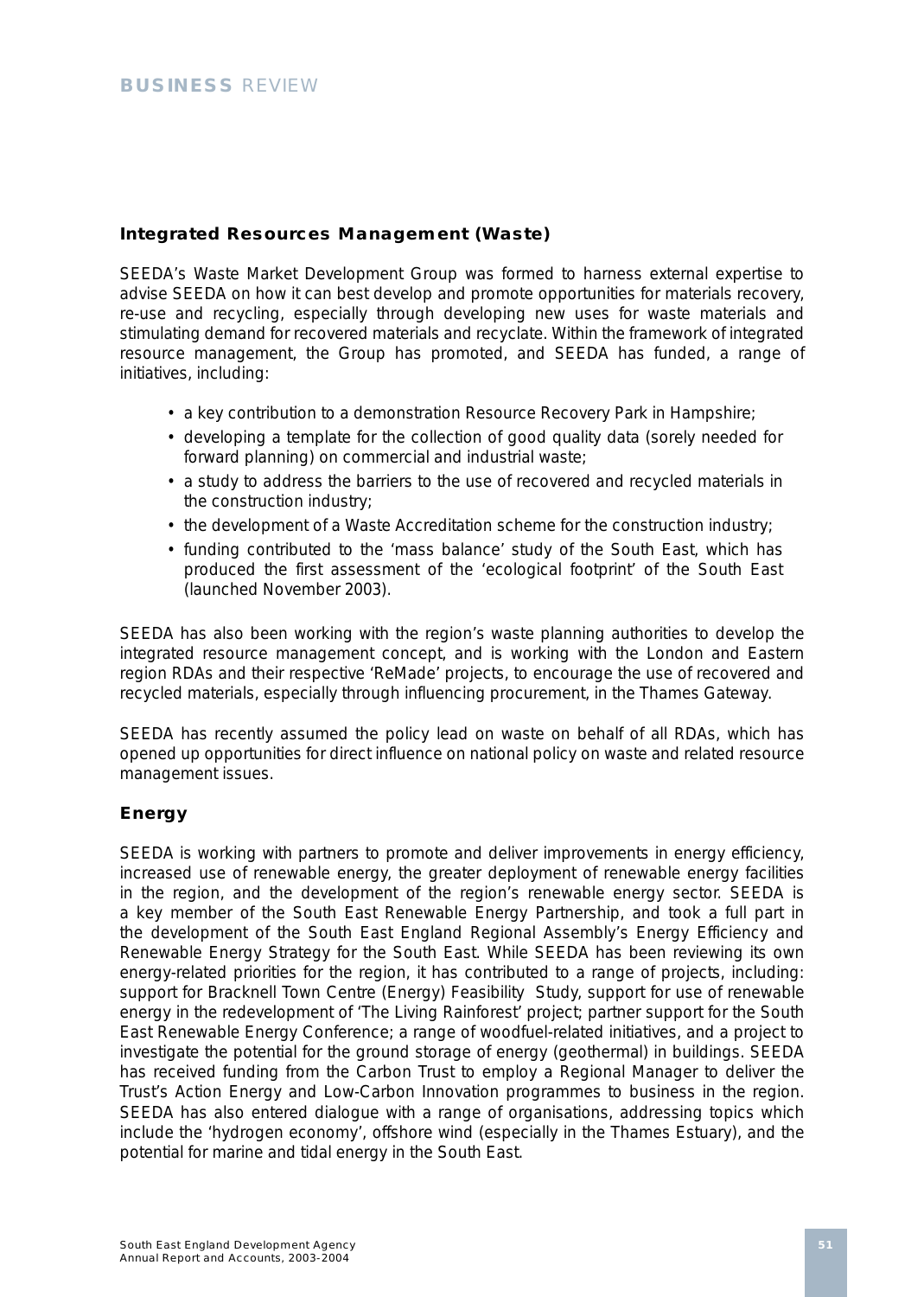SEEDA has the policy lead on Energy on behalf of all RDAs, which has provided opportunities for direct influence on the development of national policy. SEEDA represents the South East region on Renewables UK's Renewable Energy Focus Group, and represents all RDAs on the DTI's Regional Energy Group, which feeds into the Government's Sustainable Energy Policy Network.

### **Sustainable Construction**

SEEDA's 'Sustainability Checklist for Developments in the South East', promotes sustainable construction to raise the standards of sustainability performance in building developments and infrastructure across the region. Launched in July 2003, the Checklist has been very well received and has been successfully piloted in a wide range of organisations. Piloting has been followed with a region-wide Training Programme; feedback from piloting and training will inform the preparation of a revised version of the Checklist, to be produced later in 2004 and, with DTI support, to be promoted in other regions.

### **Climate Change**

SEEDA is a key member of the South East Climate Change Partnership, and has hosted the Partnership Office since 2002. As a contribution to the Partnership's research programme, a SEEDA commissioned study of the likely impacts of climate change on key sectors in the region, has provided a basis for engaging directly with businesses on adapting to climate change.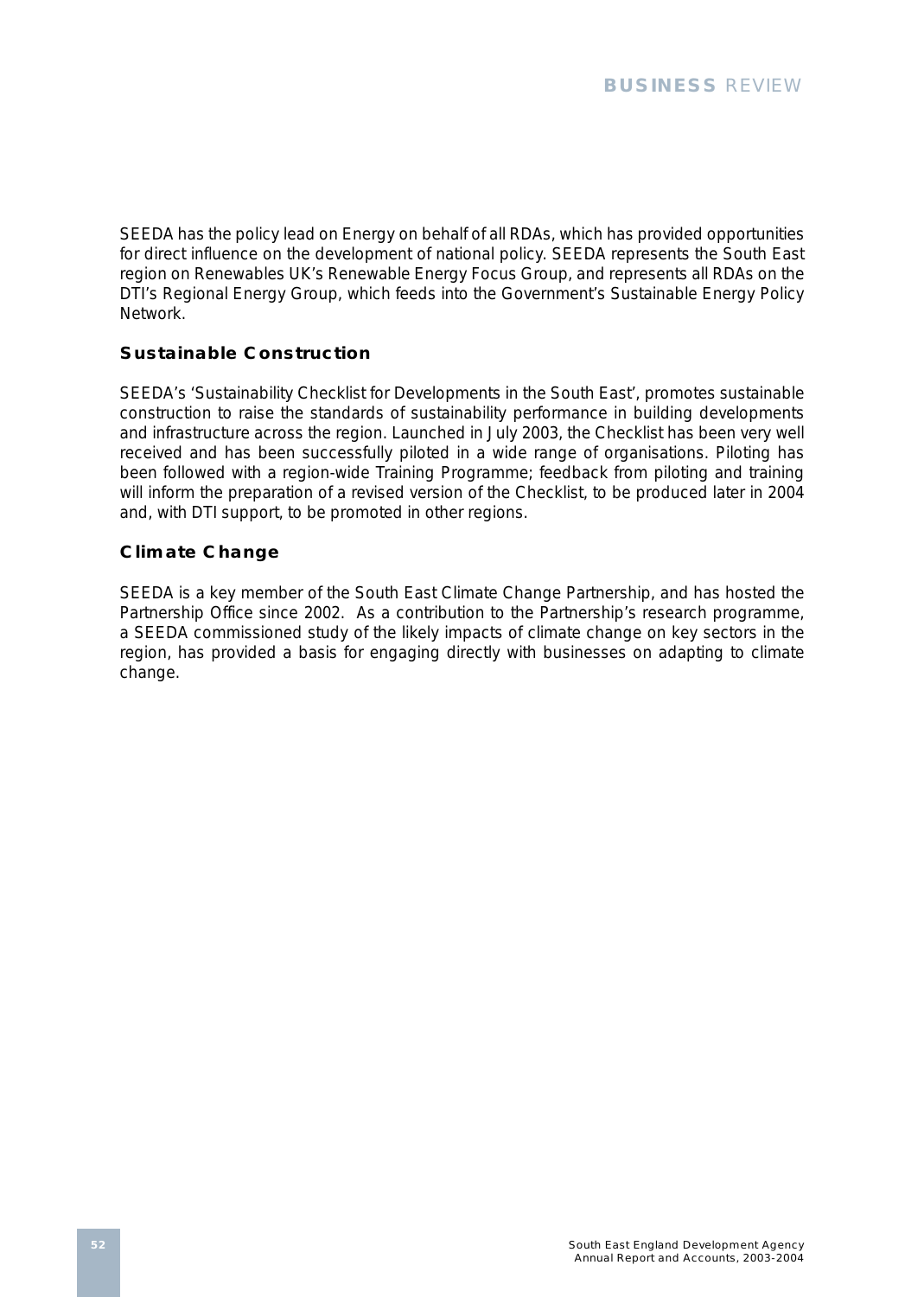### **3.2.6. Working with the South East England Regional Assembly**

### **Co-operation on Strategy Development**

SEEDA works closely with the South East England Regional Assembly (the Assembly) to formulate regional strategies and plans. This year we have contributed to the Integrated Regional Framework (IRF) and the initial work in preparing the South East Plan. SEEDA officials are represented in all advisory groups of the Assembly and provide expert advice ensuring the Plan's consistency with the Regional Economic Strategy (RES) and the wider economic development agenda. The two organisations have jointly commissioned and undertaken a number of research projects to underpin these strategies.

### **Reporting on SEEDA's Progress**

SEEDA is accountable to the South East England Regional Assembly and SEEDA has reported regularly on progress to the Assembly's Executive Committee. SEEDA staff participate in all the Advisory Groups of the Assembly in its work as the regional planning body. Assembly Members participate in SEEDA Board Advisory Committees.

### **Scrutiny**

During the year the Assembly developed its processes for scrutiny of SEEDA's performance, using Select Committees to investigate issues of interest to its Members. Three Select Committees reported or largely took place within the year:

- SEEDA's impact on Culture and Regeneration;
- SEEDA's impact on Learning and Workforce Skills;
- SEEDA's impact on Inward Investment.

Select Committee recommendations are followed up and new issues for scrutiny identified in a new Board level Liaison Group, set up in 2003, which meets three times a year.

This Group, led by the chairs of the Assembly and SEEDA, supported by their Deputies and others as appropriate, is also a valuable forum for informal discussion of key strategic issues.

### **SEE-iN**

The South East England Intelligence Network (SEE-iN) is an informal network of regional organisations, chaired by the Assembly, that performs the functions of a regional observatory for the South East. The network launched the SEE-iN Portal on 1 May 2003, to provide access to key regional data and intelligence to support policy development and decision making in the region.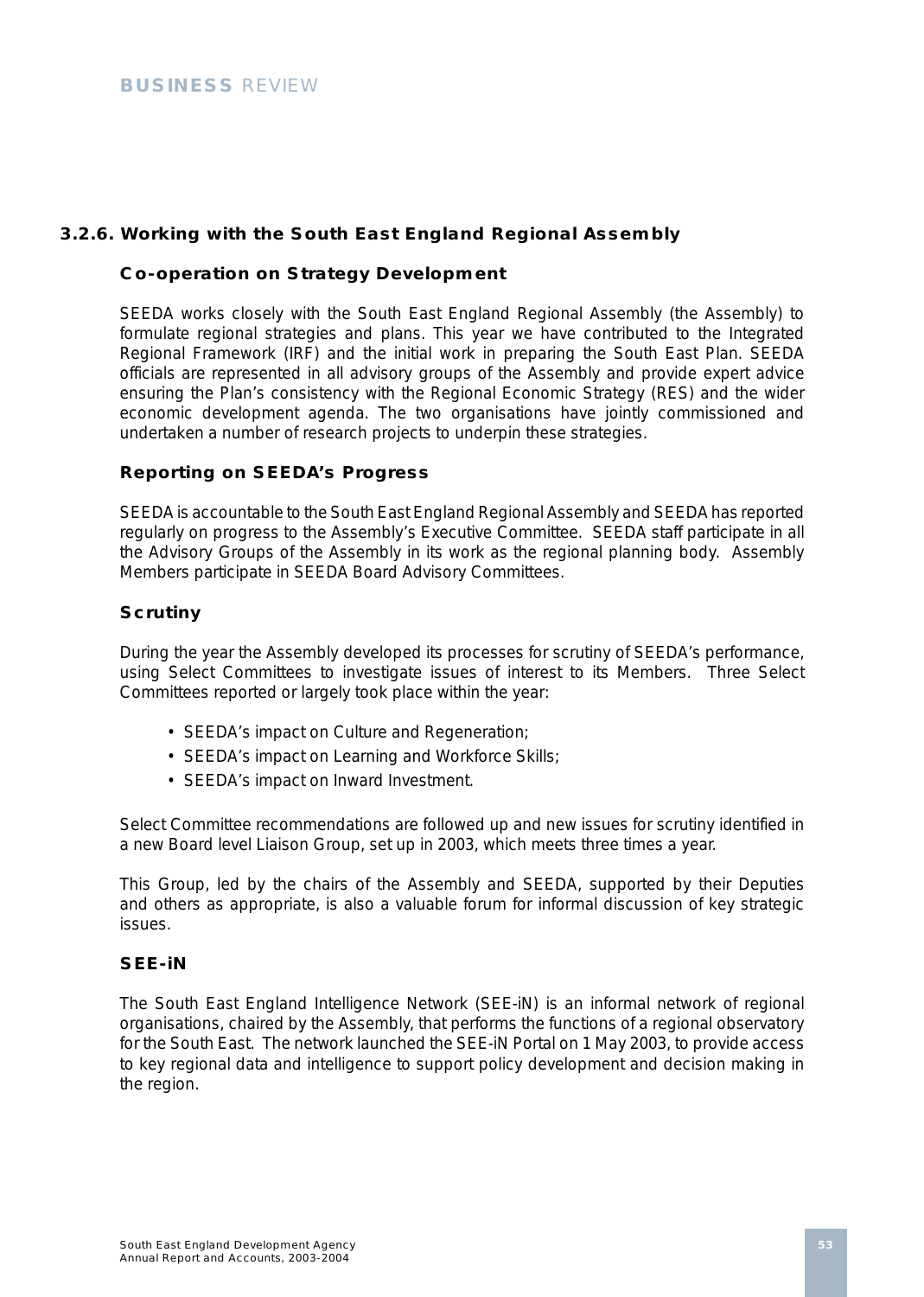### **3.3 Financial Review**

SEEDA is mainly funded by central government via the Department of Trade and Industry (DTI) as the sponsoring department. The funding resource for RDAs is indicated in the Treasury three-year Expenditure Spending Review (presently the SR 2002). A single pot funding formula is applied by the DTI, which provides the total allocation of the annual resource – including direct grant in aid, a share of pooled capital receipts, and central contingency fund. In addition, each RDA is allowed to retain extra capital receipts achieved above the pooled amounts. The DTI resource allocation is provided in a 'single pot' including the known ring fenced amounts for the Regional Selective Assistance, Broadband, and Regional Centres of Manufacturing Excellence programmes.

The use of the contingency fund is however still ring fenced, for example SEEDA received funds to support the set up of the Regional Aggregation Board Partnership.

Apart from the DTI resource allocation described above, SEEDA acts as an accounting body for a number of funding streams. These include the Kent Coalfields Programme, which is administered by SEEDA on behalf of English Partnerships, plus the European Social Fund, INTERREG and the new Sustainable Communities Fund, recently announced by the Deputy Prime Minister.

It is important the spending commitments do not exceed the indicative level of funding as laid out in the Treasury Spending Reviews as notified by the DTI, without an agreed funding stream. This is necessary because many of the grant-funded initiatives undertaken by SEEDA are more than a year in duration. Commitments entered into by SEEDA are below the level of indicative future funding.

The capital structure of SEEDA is by way of a reserve of net balance sheet assets, mainly funded by the DTI annual resource allocation. The attached audited Financial Statements provide more information about the specific figures for SEEDA as at 31 March 2004. The value of net Balance Sheet reserves, as at 31 March 2004 is £103.4 million. There is an increase of the reserve from last year mainly as a result of development site acquisitions.

During 2003-2004, SEEDA received and applied a resource allocation amounting to £140.3 million, this amount includes grant in aid from Government, payments by English Partnerships for the coalfields and brownfield sites programme and European Community grants drawn down. (SEEDA was not significantly exposed to the Euro and other foreign currency exchange rate transactions during the year). SEEDA can apply the available funds to achieve performance targets and operation requirements as stated in the Regional Economic Strategy, in the Corporate Plan and as reported. To provide flexibility of planning, any allocated resource funding not used in one year is identified, confirmed with the DTI and rolled over into the following year.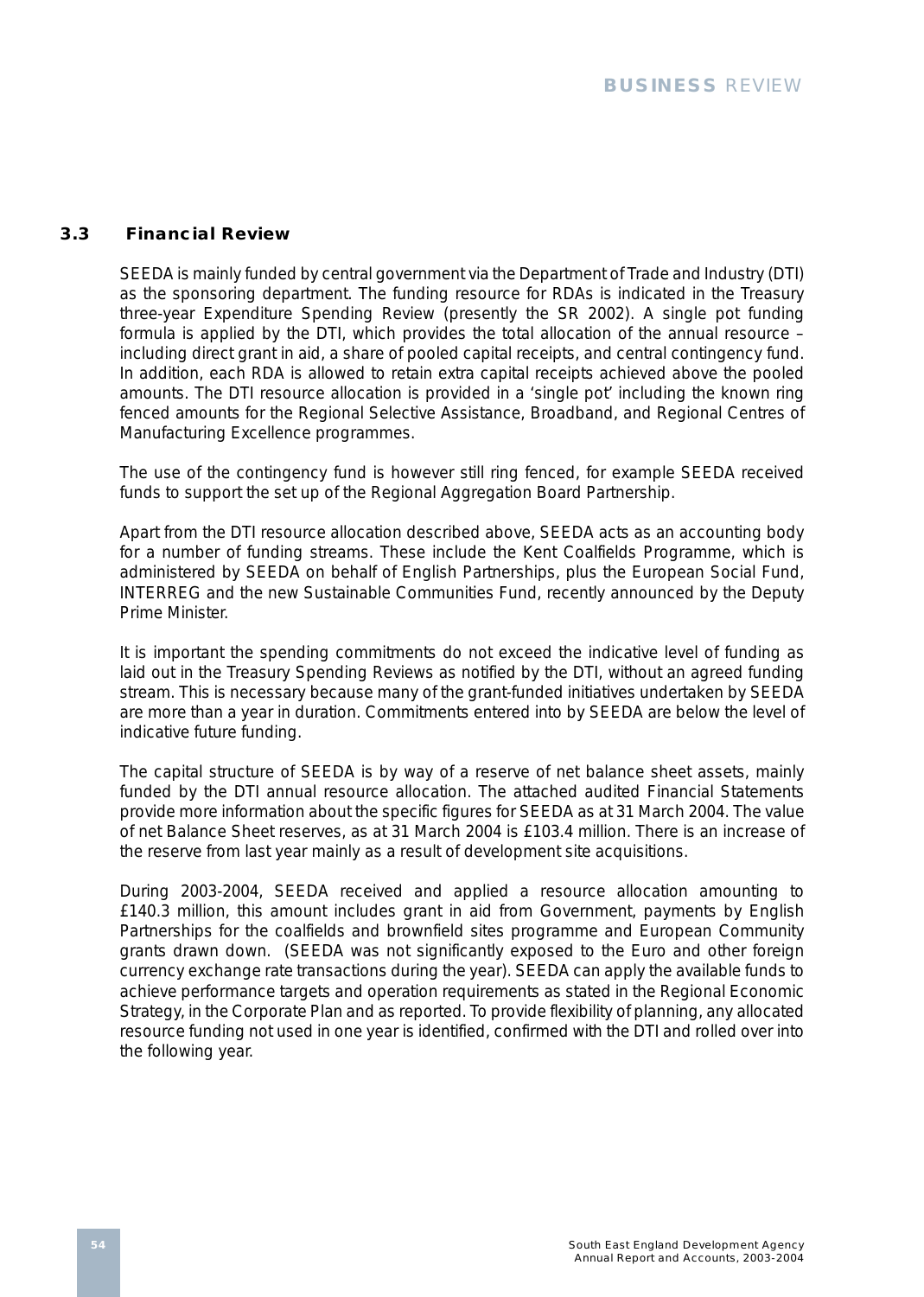The overall financial control regulations are contained in a document issued to all RDAs each year by the DTI. This document is called the Financial Memorandum and is published by the DTI under authority provided in the RDA Act 1998. Under the Act and as stated in the Financial Memorandum, SEEDA must comply with various constraints including borrowing and lending above given limits, without the approval of the Secretary of State. The accounting policies followed by SEEDA are in accordance with Government Accounting guidance and the international Generally Accepted Accounting Practice (GAAP).

There is a Financial Procedures guidance in operation which includes delegations and is regularly updated. As from April 2005, SEEDA has commissioned a new accounting and financial control system.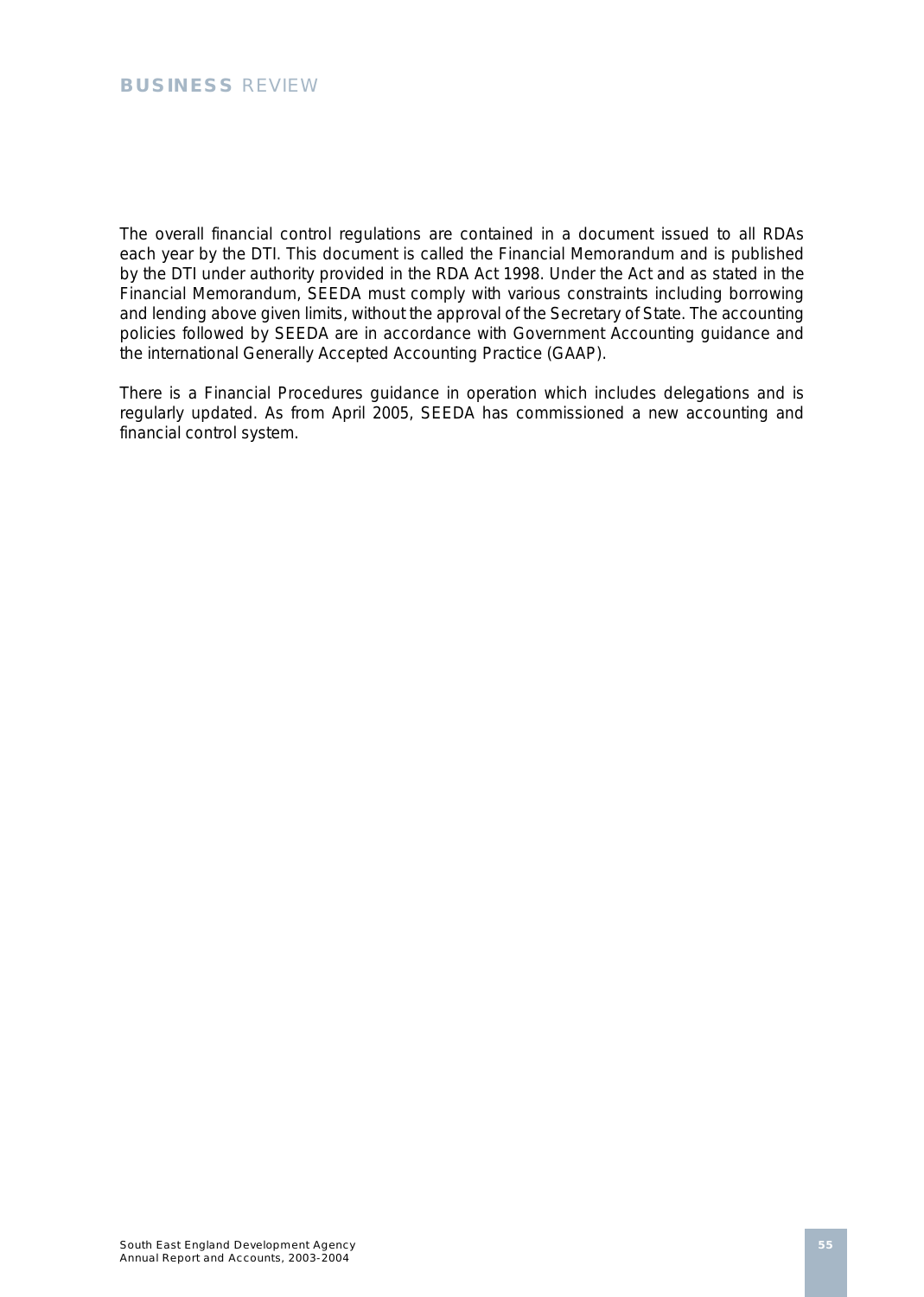## *4***BOARD** AND CORPORATE **STRUCTURE**

### **4.1 SEEDA Chairman - James E. Brathwaite CBE**

Jim is Chairman of SEAL Ltd, an environmental company based in Burgess Hill, whose equipment is used to test nearly all the drinking water in the UK. He is also Chairman of three other small businesses in Sussex. He formed Epic Interactive Media in Brighton in 1989, which he built up to become one of Europe's largest multimedia companies, and a listed company, employing 150 staff. He floated the company in 1996, becoming Britain's first black CEO of a publicly quoted company.

Jim is a member of the national Small Business Council, with responsibility for dealing with the Inland Revenue, and of the Government's Export Advisory Committee for the 'Americas'. He is also a member of the Court of the Sussex University, the DTI's Investment Committee and of the UK Trade and Investment's International Trade Development Advisory Panel. He is a Director of the University of Greenwich, and also of the National Business Angels Network Ltd. He was a Director of Sussex TEC Ltd from April 1993, which then became Sussex Enterprise in 1995, and he remained on the Board until December 2002. He was the founding Chairman of Business Link Sussex, holding the post from 1996-2001, and also a founding Director of "Wired Sussex". He was awarded the CBE for services to the Sussex economy in the New Year's Honours 2001. He was also awarded an Honorary Degree from University College Chichester in 2003.

Jim was appointed to the Board of SEEDA in December 2001 and in August 2002 was appointed Chairman.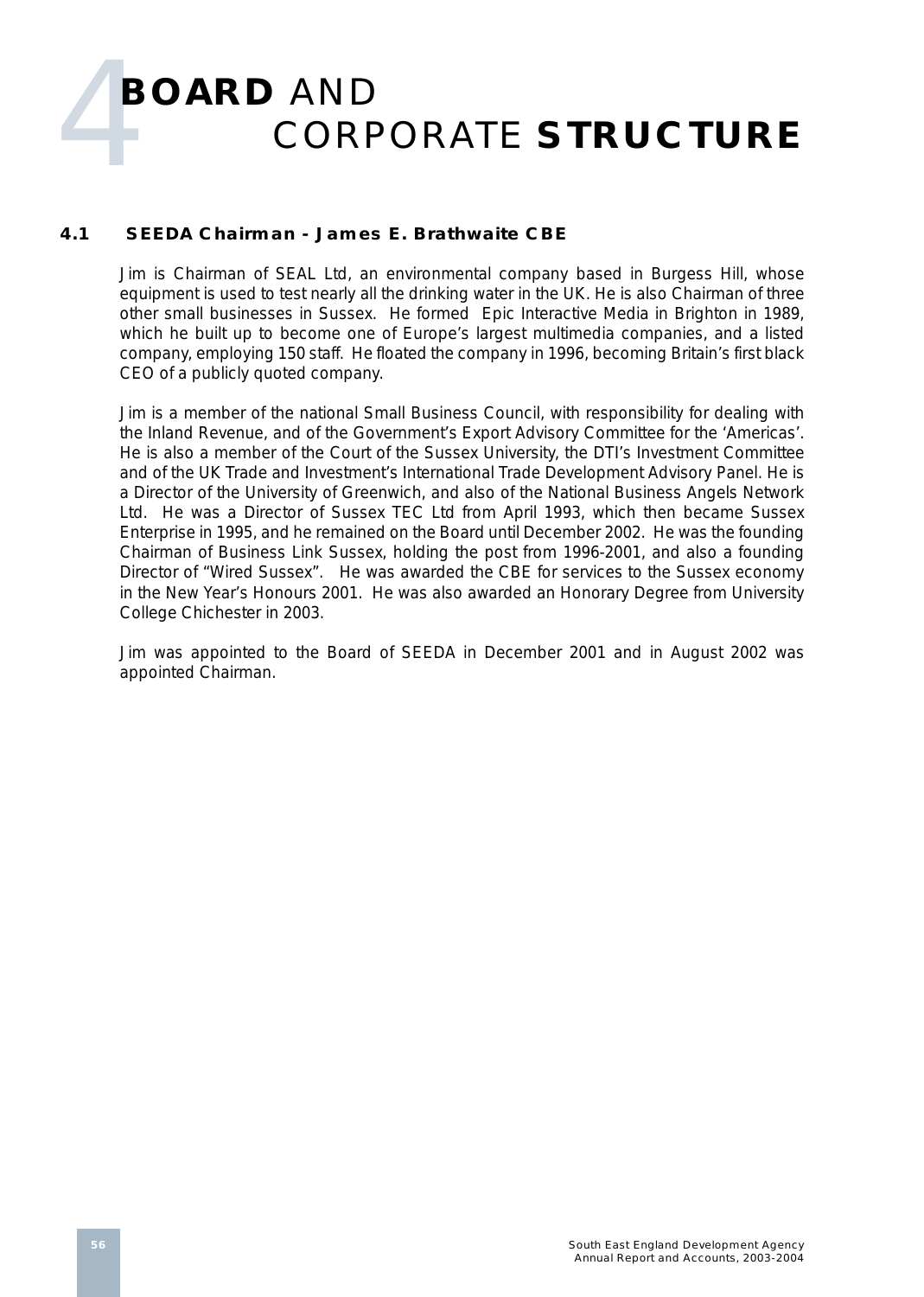### **4.2 The SEEDA Board**

The SEEDA Board, appointed by the Secretary of State for Trade and Industry, comprises the Chairman and 14 members. The Board is responsible for setting the strategic direction of the Agency and for establishing its policies. With the Chief Executive, the Board ensures that the public funds with which the Agency is trusted are used appropriately to the benefit of the region and deliver value for money in meeting our objectives.

The Board is accountable to the Government and to Parliament. It is also required to give an account of its activities to the South East England Regional Assembly and to consult with the Assembly on the development of the Regional Economic Strategy. SEEDA values this relationship with the Assembly and recognises the Assembly's role as the representative voice of the region.

SEEDA holds a formal record of Members' interests, which is available for inspection at our Guildford office.

SEEDA complies with the standard RDA Code of Best Practice for Board Members.

In addition to the Chairman, James Brathwaite CBE, the SEEDA Board Members are:

Professor Sir Clive Booth Deputy Chairman Robert Douglas **Deputy Chairman** Elizabeth Brighouse Poul Christensen CBE Sarah Hohler Keith House Janis Kong OBE Mary McAnally Terry Mills John Peel Dr Peter Read CBE Phil Wood Peter Jones Rob Anderson

Biographical notes of the Board Members can be found on the SEEDA website: **www.seeda.co.uk**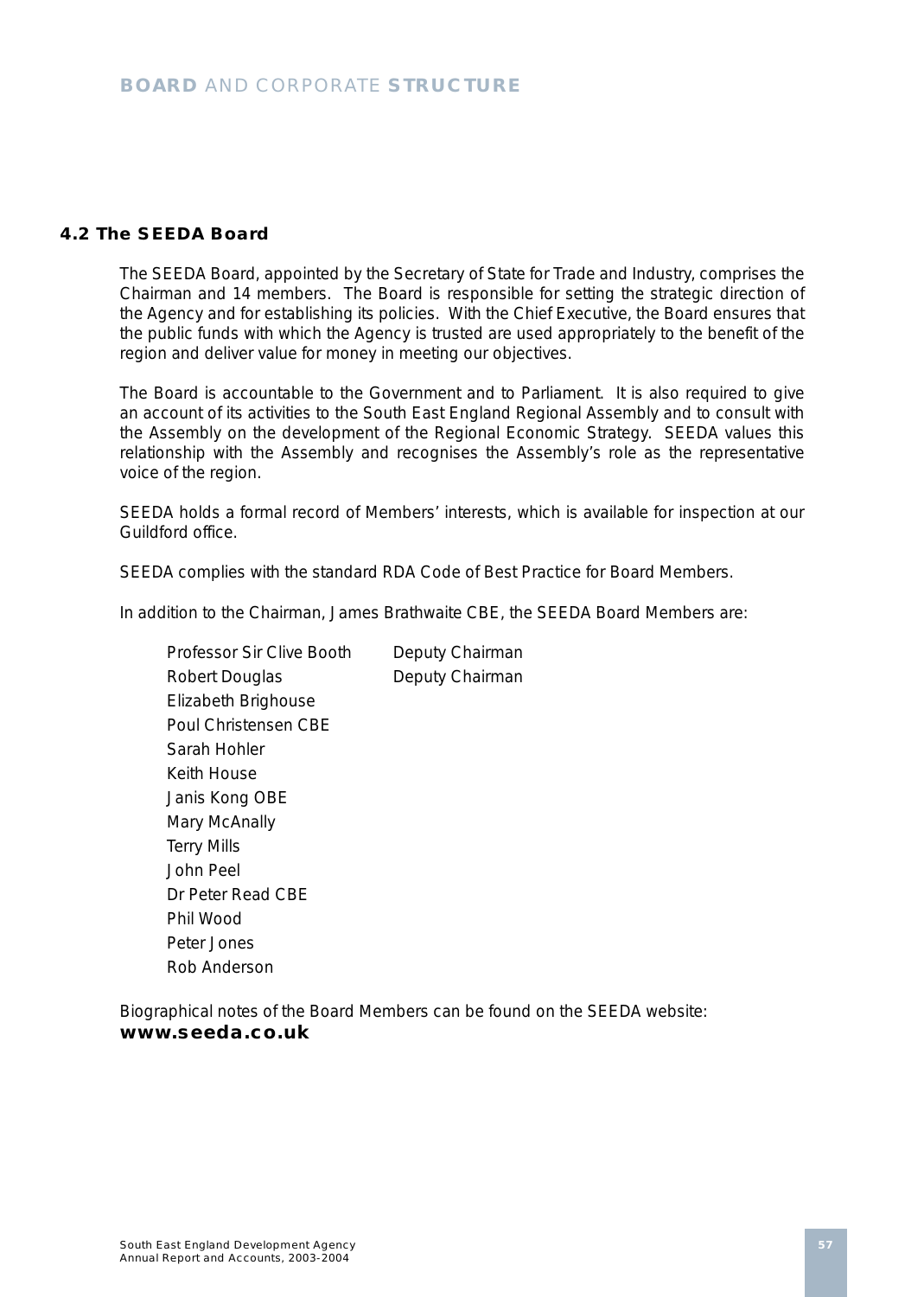### **4.3 SEEDA Board Committees**

The Board Committees were first reviewed in April 2000 and were subject to a further review following the appointment of the new Chairman. The Committees retain their key role, which is to assist in informing and monitoring the implementation of the Regional Economic Strategy, but a clearer distinction has been established between the 'Advisory' SEEDA Board Committees and those Committees that assist in the management of the Agency. The Board Committee structure is as follows:

### **Advisory Committees**

Business Development Economic Inclusion and Corporate Social Responsibility Learning and Workforce **Infrastructure** Sustainable Development Rural Social Dialogue Forum Joint Europe Committee (joint Committee with the South East England Regional Assembly)

### **Management Committees**

Audit Remuneration Human Resources Major Projects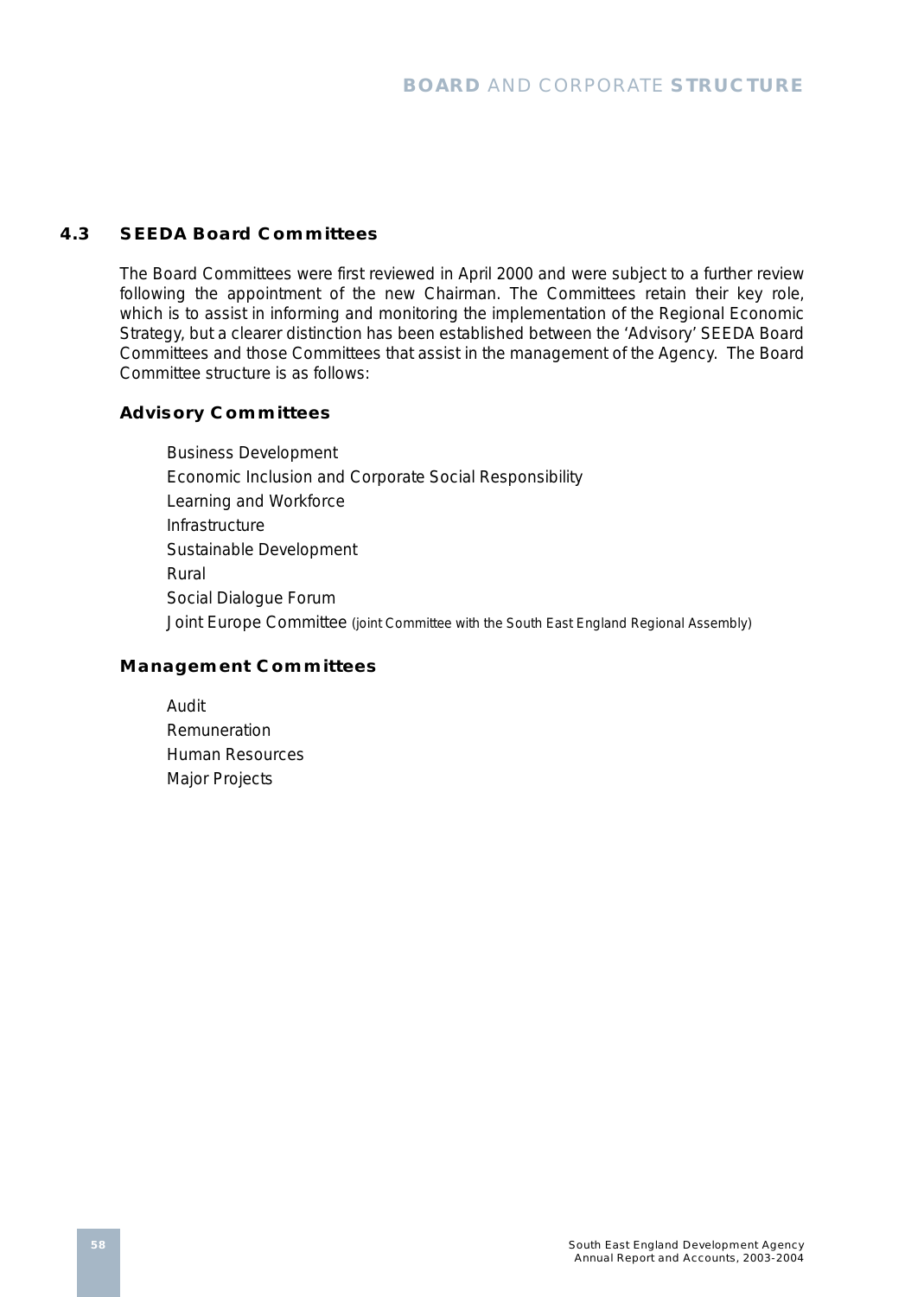### **4.4 The SEEDA Advisory Council**

The SEEDA Advisory Council provides a forum for harnessing a wider range of experience and expertise to inform SEEDA's strategic thinking. As well as leading influential figures from business, local government and academia, the Council includes individuals from a wider group of stakeholders with an interest in regional economic development such as the police, and religious leaders.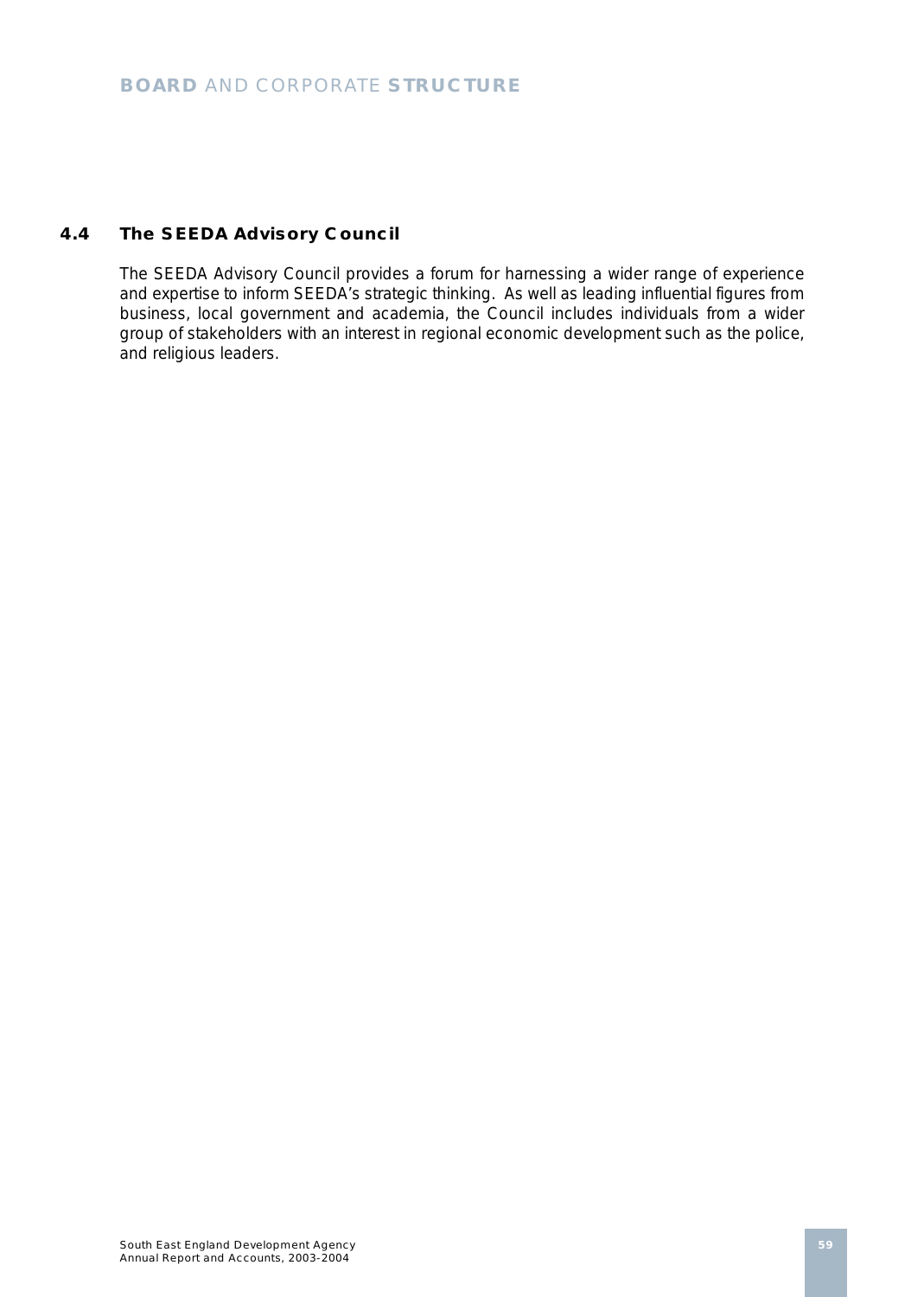### **4.5 The SEEDA Executive**

At the end of the financial year, the SEEDA Executive comprised five main Divisions. The Executive Directors are responsible for driving forward the implementation of the relevant elements of the Regional Economic Strategy and for delivering the programmes through which we support the activities of our partners.

SEEDA is also increasing its emphasis on the links between regional activities and subregional strategies and priorities. In addition to their functional responsibilities, four of the Directors therefore have geographical responsibilities, in which they are supported by other staff within the organisation.

Members of the SEEDA Senior Executive including functional and geographic responsibility:

### **Pam Alexander** – Chief Executive

- **Marianne Neville-Rolfe**  Executive Director, Strategy and Corporate Services, with geographical responsibility for Berkshire, Buckinghamshire and Oxfordshire.
- **Charlotte Dixon** Executive Director, Economic Inclusion and Sustainability with responsibility for Rural issues.
- **Paul Hudson** Executive Director, Development and Infrastructure, with geographical responsibility for Kent.
- **Jeff Alexander** Executive Director, Business and International, with geographical responsibility for Hampshire and the Isle of Wight.
- **John Parsonage** Executive Director, Learning and Skills, with geographical responsibility for Surrey, West Sussex and East Sussex.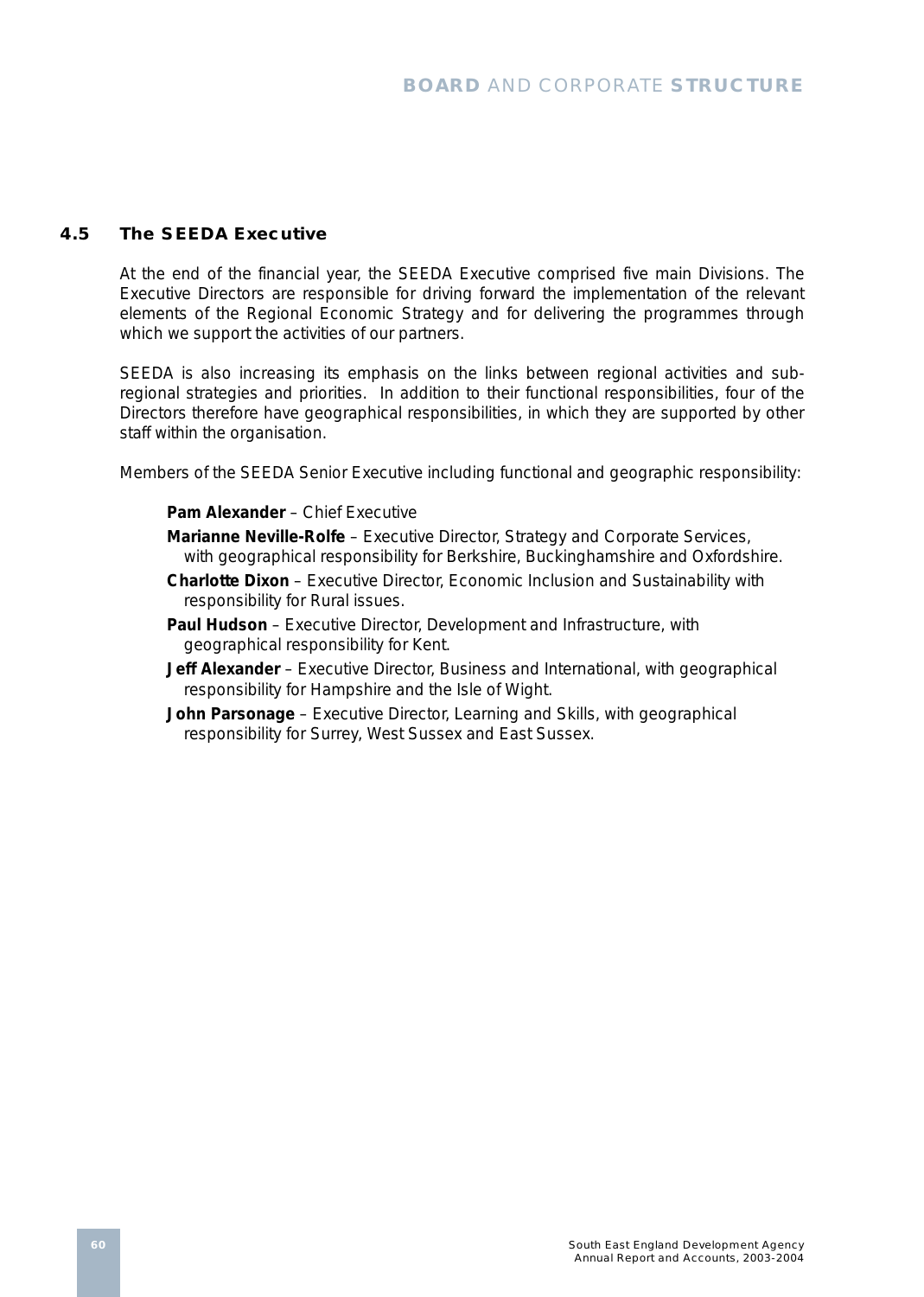### **4.6 SEEDA's Human Resources and Service Standards**

### **Recruitment**

During the year the Human Resources (HR) Team managed the recruitment and selection of over 70 employees and a number of secondees from partner organisations. The majority of this recruitment was to new posts since staff turnover during 2003-2004 remained low at around 8%. A number of staff moved to new posts within the organisation and a small number undertook secondments to external organisations.

### **Learning and Development**

SEEDA is committed to the Investors in People standard as the framework to achieve best practice in managing its people. SEEDA's Corporate Learning and Development Plan for 2003-2004 linked closely to business objectives and emphasis was placed on evaluating the quality of training received and the business benefits. Key investments during the year included continuation of SEEDA's existing management development programme run in conjunction with Roffey Park Institute, a development programme for new and aspiring managers and a programme of Sustainable Economic Development training incorporating area based study tours for SEEDA staff. SEEDA's staff induction programme was also enhanced. The HR Team continued to encourage staff to learn from a range of activities outside traditional courses, for example by providing a range of opportunities for staff to develop through voluntary work.

### **Pay and Pensions**

During the latter part of 2003-2004, SEEDA developed a new job evaluation process and pay structure to reflect the fact that the Agency had grown significantly in size since it was first set up and required a process and structure which would ensure consistency and fairness in pay policy. Implementation is taking place in 2004-2005.

In February 2004 SEEDA changed payroll provider to Logica CMG.

### **Staff Welfare**

In April 2003 SEEDA implemented an Employee Assistance Programme (confidential telephone help line and face-to-face counselling service) run by an external provider for all SEEDA staff and their dependents.

### **Staff Consultation**

SEEDA's Joint Staff Council met regularly during 2003-2004 to discuss a range of employeerelated issues and training was provided by ACAS for new staff representatives. In February 2004 the Agency ran its second staff survey (the first was run in 2001) to obtain staff views on working for SEEDA.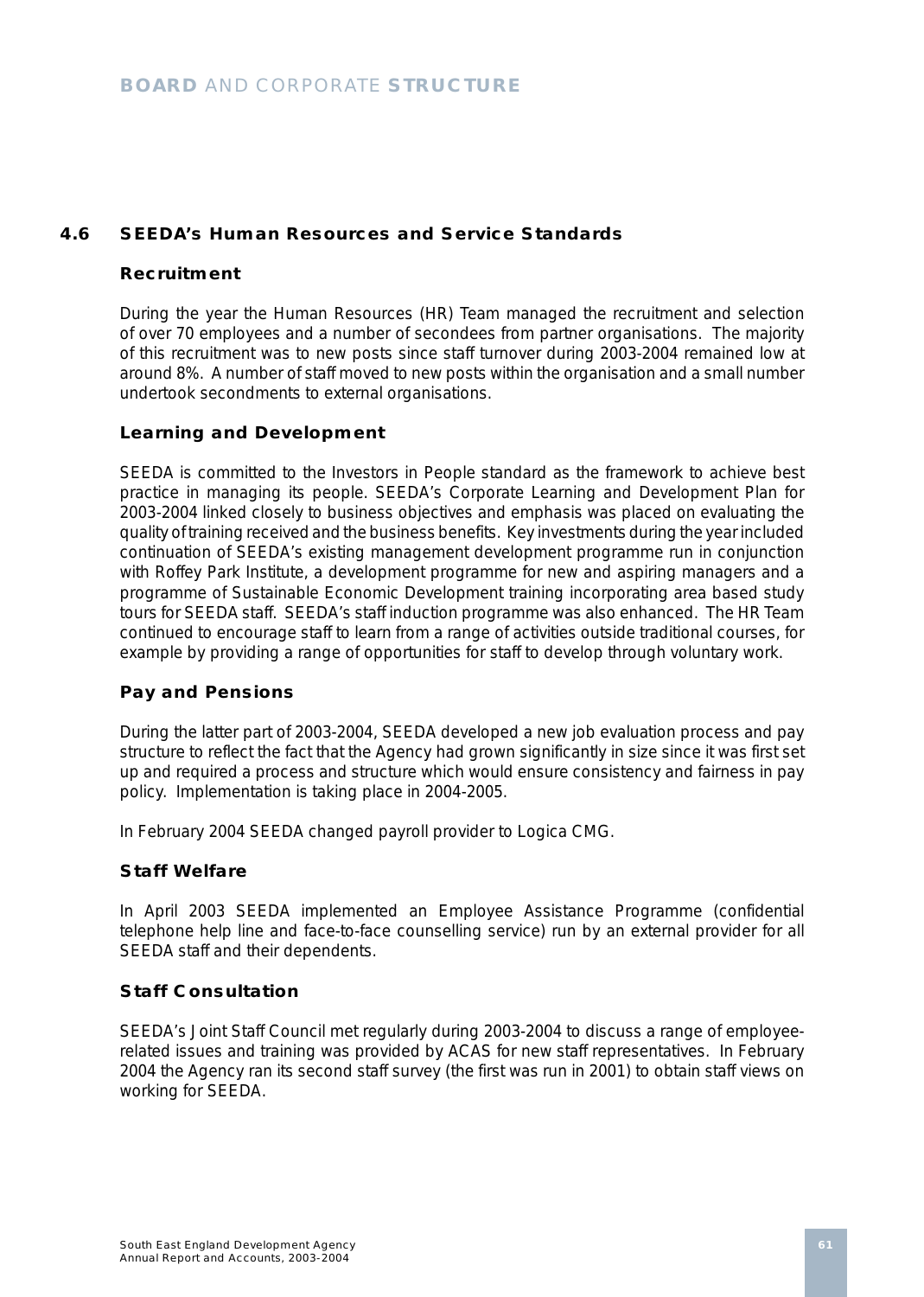### **Equality and Diversity**

SEEDA wholly supports the principle of equal opportunities in employment and opposes all forms of unlawful or unfair discrimination on grounds of gender, colour, marital status, race, nationality or ethnic/national origin, religion, sexual orientation, disability, membership of a trade union or atypical working arrangements. To this end, SEEDA adheres to the requirements of the Codes of Practice issued by the Equal Opportunities Commission and Commission for Racial Equality as well as the requirements of the Race Relations Act 1976, Sex Discrimination Act 1986, Disability Discrimination Act 1995, Part-time Workers Regulations 2000 and Race Relations (Amendment) Act 2000.

SEEDA monitors its workforce for ethnic origin and, during the year 2003-2004, 4.7% of its staff identified themselves as being of ethnic minority origin. This compares with an ethnic minority population of 4.9% in the South East region (source: 2001 Census, Office of National Statistics).

During 2003-2004 SEEDA worked with consultants Diversity International to develop an equality and diversity framework for the Agency in its roles both as an employer and as a development agency.

### **Service Standards**

SEEDA is committed to best practice standards of working in all areas. This includes high standards of clear, well written English. All SEEDA employees receive training in customer service and are familiar with SEEDA's published service standards.

SEEDA employees make every effort to answer telephone calls as quickly as possible. SEEDA's Service Standards state that all written requests for information are responded to within 10 working days of receipt unless the sender has set a different timescale for response. Where written correspondence requires a more substantial or complex answer, a response is sent within five days of receipt informing the writer of this and giving an indication of when the response can be expected.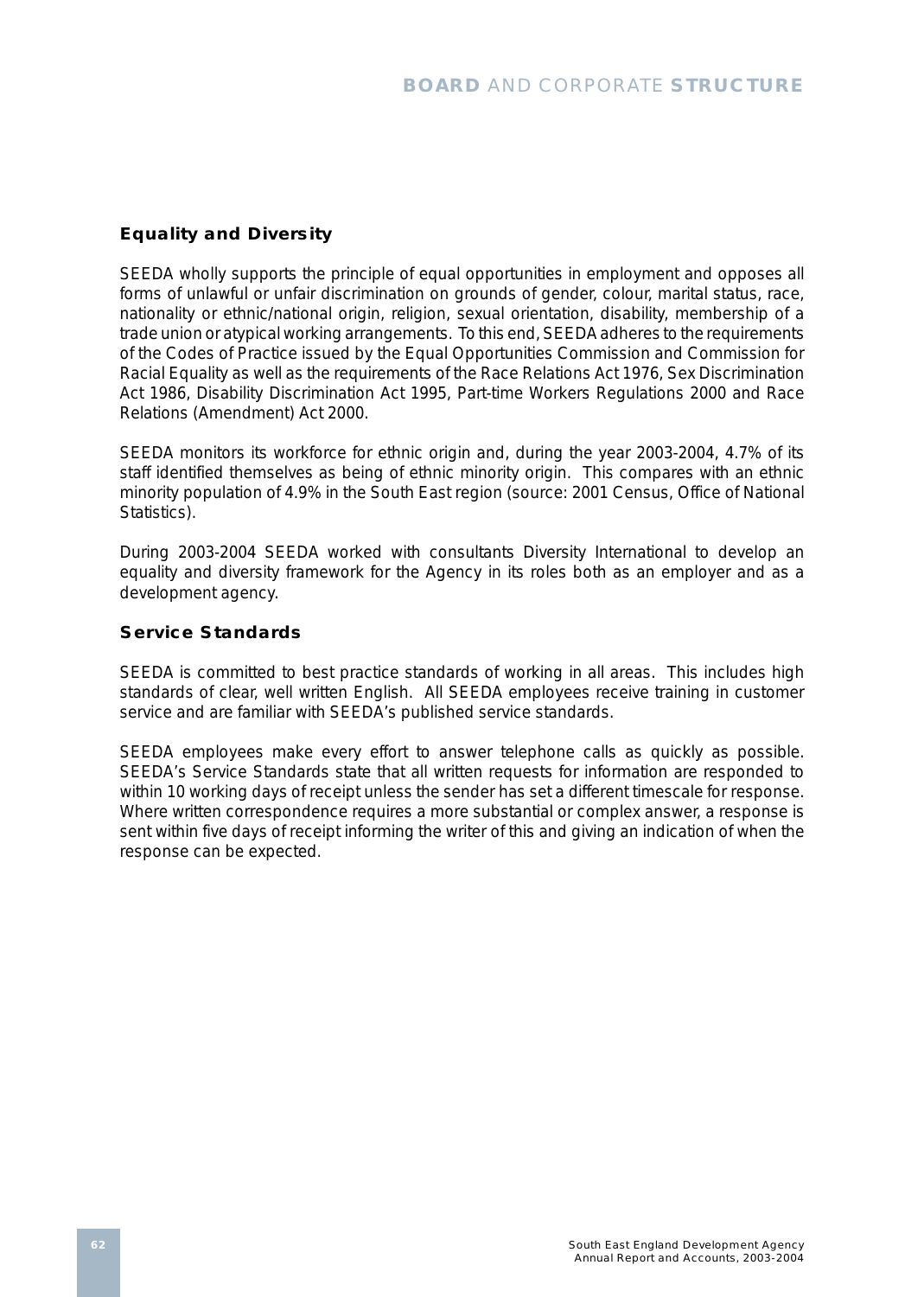### **4.7 Risk Management**

### **Strategy**

SEEDA has in place a well established strategy for risk management. The essential features include the following:

- Compliance with the Treasury (Orange Book) guidance.
- Embedded in planning, operational, monitoring and review stages of all SEEDA activities.
- Delegated responsibility to divisions within the agreed strategic framework and procedures.
- Risk management concentrates on achievement of business plan objectives, budgets and output performance targets.
- Linkage to the 10-year Regional Economic Strategy, the three-year Corporate Plan and the annual Business Plan.
- The risk management strategy is embodying a framework document available to all, and including a matrix of the wider risk framework relationships.
- Risks are assessed at project appraisal stage before any commitment is undertaken.
- Risk registers list the identified risks, the accountable and responsible persons.
- Risk registers are reviewed by an Operational Management Group and higher risk issues reported to the Executive Directors, the Accounting Officer and the SEEDA Board as necessary.
- Legal and other professional advice is taken on all significant contractual matters.

### **Policy**

Risk cannot and should not be eliminated from SEEDA business and advantage will be taken of opportunities to maximise operational advantage to the achievement of objectives. Every reasonable action will be taken to reduce risk to the organisation, this will be achieved by a combination of risk identification and positive action to manage and/or reduce or transfer risk of undertakings.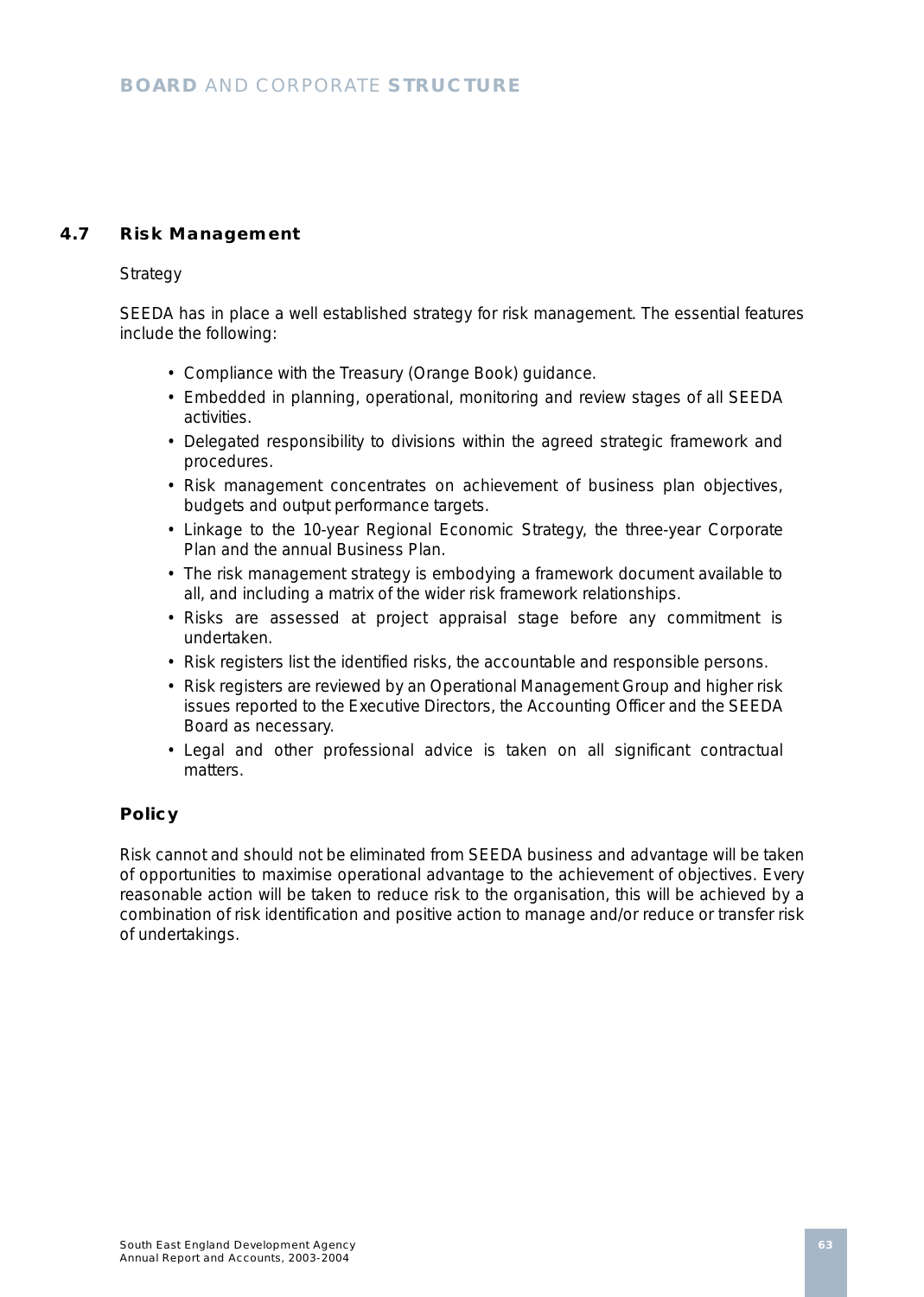### **4.8 Subsidiary Companies**

During the last year, SEEDA has obtained permission from Government to participate in one new corporate body under Section 5 of the RDA Act 1998.

- South East Regional Aggregation Body LLP
	- this is a limited liability partnership, initially with the Department of Trade and Industry. Further public sector bodies are expected to join the partnership in due course, namely the regional health and education sectors. The objective is to procure Broadband capacity from the private sector suppliers and obtain financial advantage from economy of scale for the public sector. It is expected the partnership will be financial self sufficient within three years.

A list of all the SEEDA companies is included in the full Financial Statements.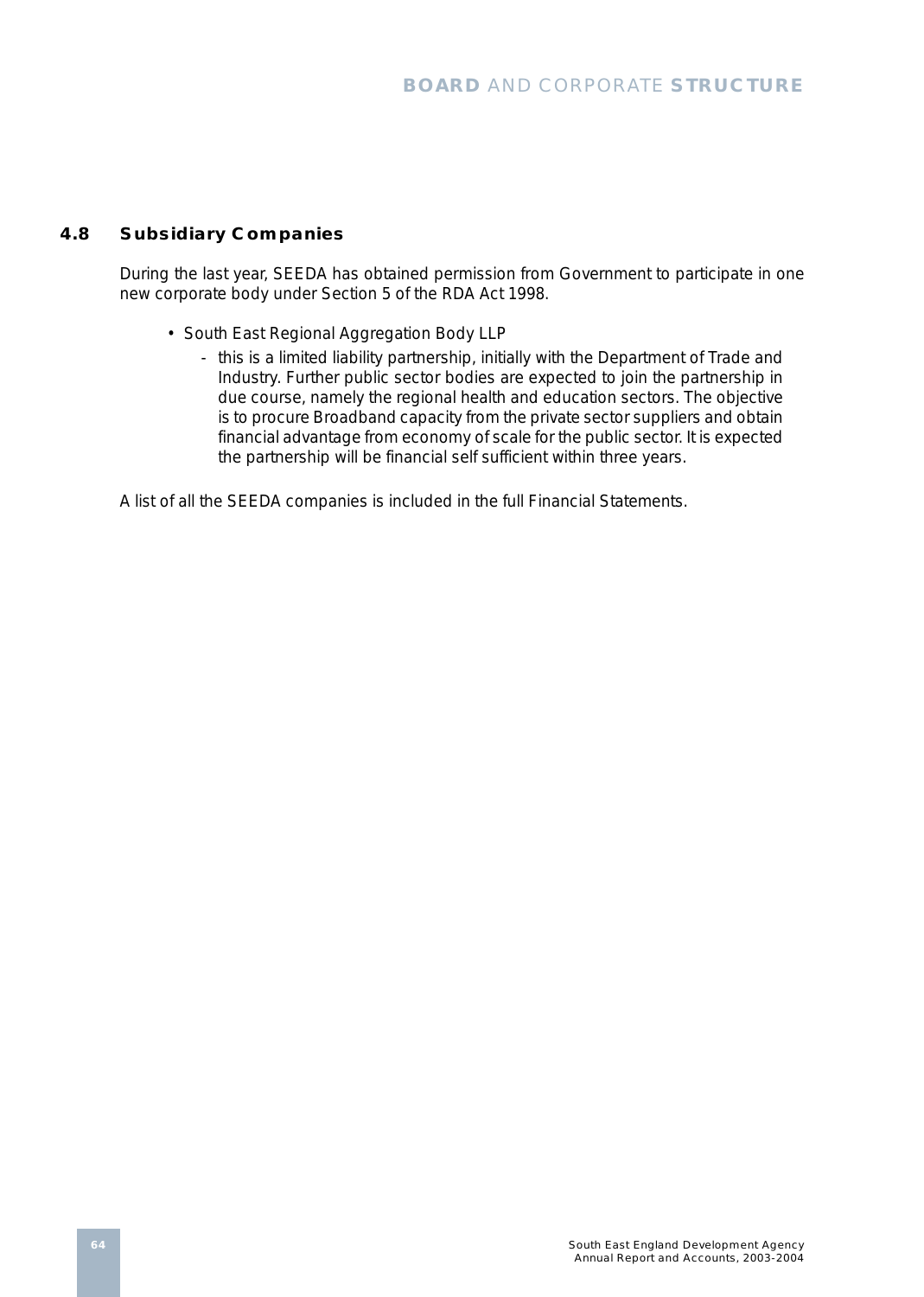# **BUARDARY OF OUTE** *5*SUMMARY OF **OUTPUTS**

| <b>Core Milestones</b>                                                   | <b>Target</b> | Actual |
|--------------------------------------------------------------------------|---------------|--------|
| Jobs created / Safeguarded (net)                                         | 2970          | 2970   |
| Jobs created / Safeguarded (gross)                                       | 4000          | 4002   |
| Jobs through Foreign Direct Investment                                   | 1500          | 1699   |
| Brownfield Land (Ha)                                                     | 50            | 67     |
| Learning Opportunities (over 30 hours)                                   | 12000         | 14953  |
| <b>Business Start Ups Created</b><br>and Sustained for 12 months (net)   | 74            | 199    |
| <b>Business Start Ups Created</b><br>and Sustained for 12 months (gross) | 100           | 451    |
| Private Sector Leverage (EM)                                             | 37            | 37.3   |

| <b>Supplementary Milestones</b>                              | <b>Target</b> | Actual |
|--------------------------------------------------------------|---------------|--------|
| Businesses located in / using facilities of incubator units  | 250           | 367    |
| Businesses leaving incubator units                           | 50            | 48     |
| Businesses receiving specialist advice                       | 5860          | 17968  |
| Businesses active in cluster, technology or learning network | 2530          | 6036   |
| Adults receiving basic skills training                       | 10230         | 14931  |
| Individuals receiving ICT training                           | 12850         | 22249  |
| Adults receiving higher level skills training                | 7600          | 5515   |
| Individuals and businesses receiving Broadband access        | 2800          | 1209   |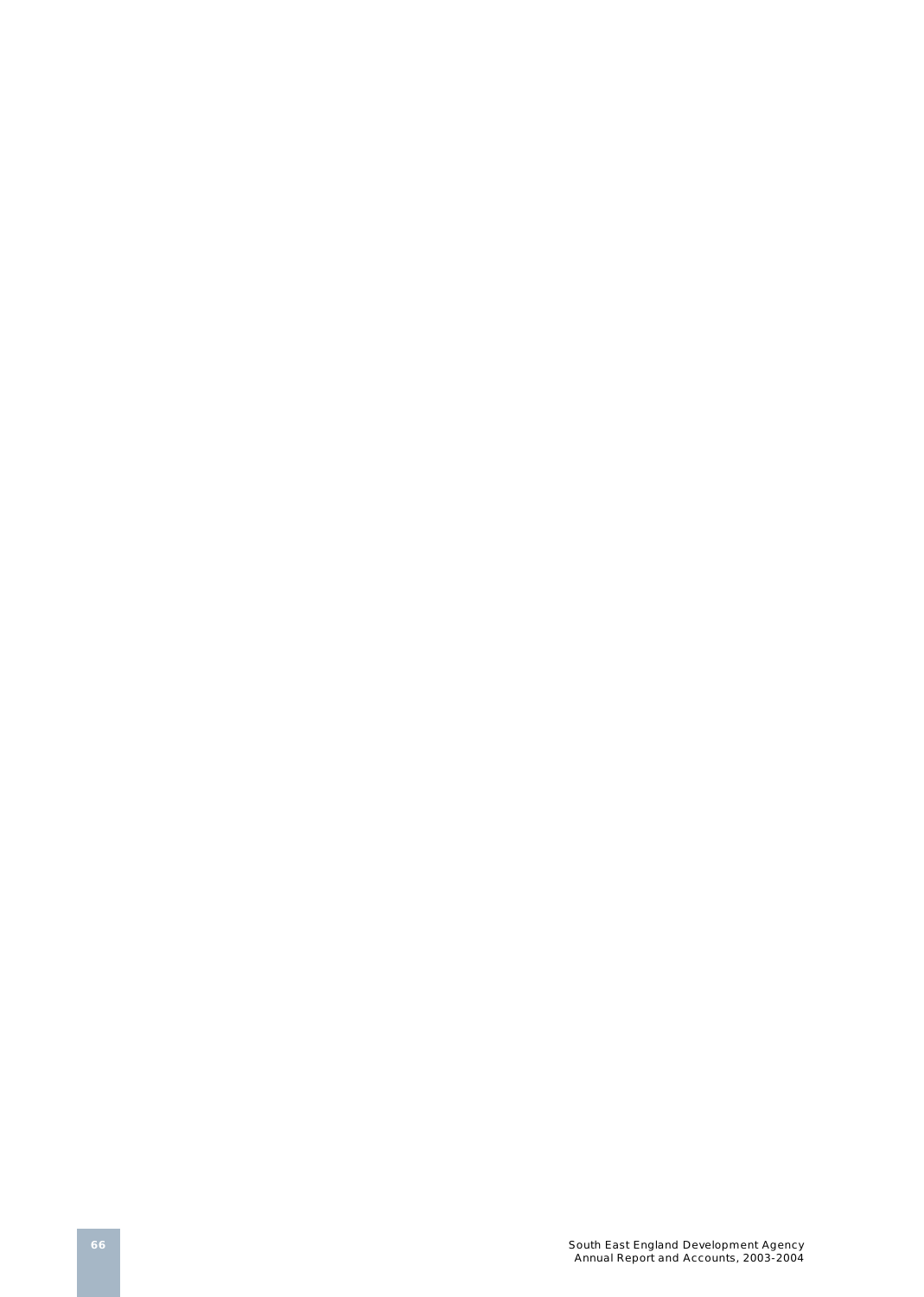

### **PART TWO**

### **ANNUAL ACCOUNTS**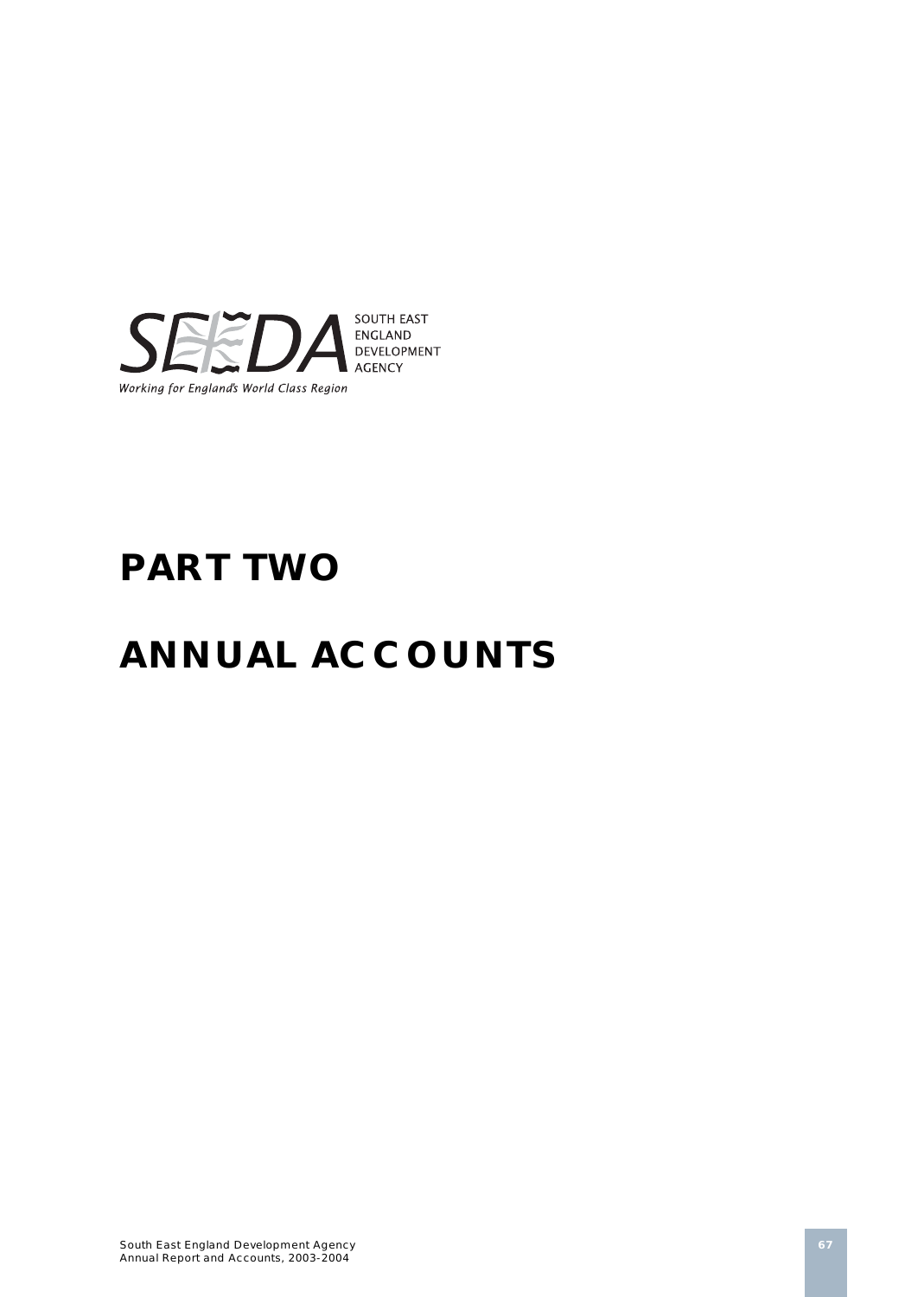### **Summary Foreword**

The Summary Financial Statement is only a summary of information in the South East England Development Agency's financial statements and does not contain sufficient information to allow a full understanding of the results and state of affairs of the Agency. For further information the full annual financial statements should be consulted. These are available free of charge from the SEEDA Finance Department, Cross Lanes, Guildford GU1 1YA.

This Summary Financial Statement has been prepared in accordance with the Companies Act 1985 Section 251 and the Companies (Summary Financial Statement) Regulations 1995 (SI 1995-2092) and was signed by Pam Alexander, the Chief Executive and Accounting Officer, on 8 July 2004.

### **Principal Activities**

During the year, the Agency's principal activities were as follows:

- to further the economic development and the regeneration of the South East;
- to promote business efficiency, investment and competitiveness;
- to promote employment;
- to enhance the development and application of skills relevant to employment;
- contribute to the achievement of sustainable development.

### **Business Review**

SEEDA is actively involved in the implementation of the Regional Economic Strategy, published in 1999, including accountability plans to develop world class Learning and Skills, Environment, Business, Transport, Rural Economy, Communities and Urban Renaissance for the South East region. The Regional Economic Strategy and the corporate plan determine current and future activities for the agency. The Regional Economic Strategy was reviewed and updated in 2002.

For the financial year 2003–2004 SEEDA made no deficit or surplus.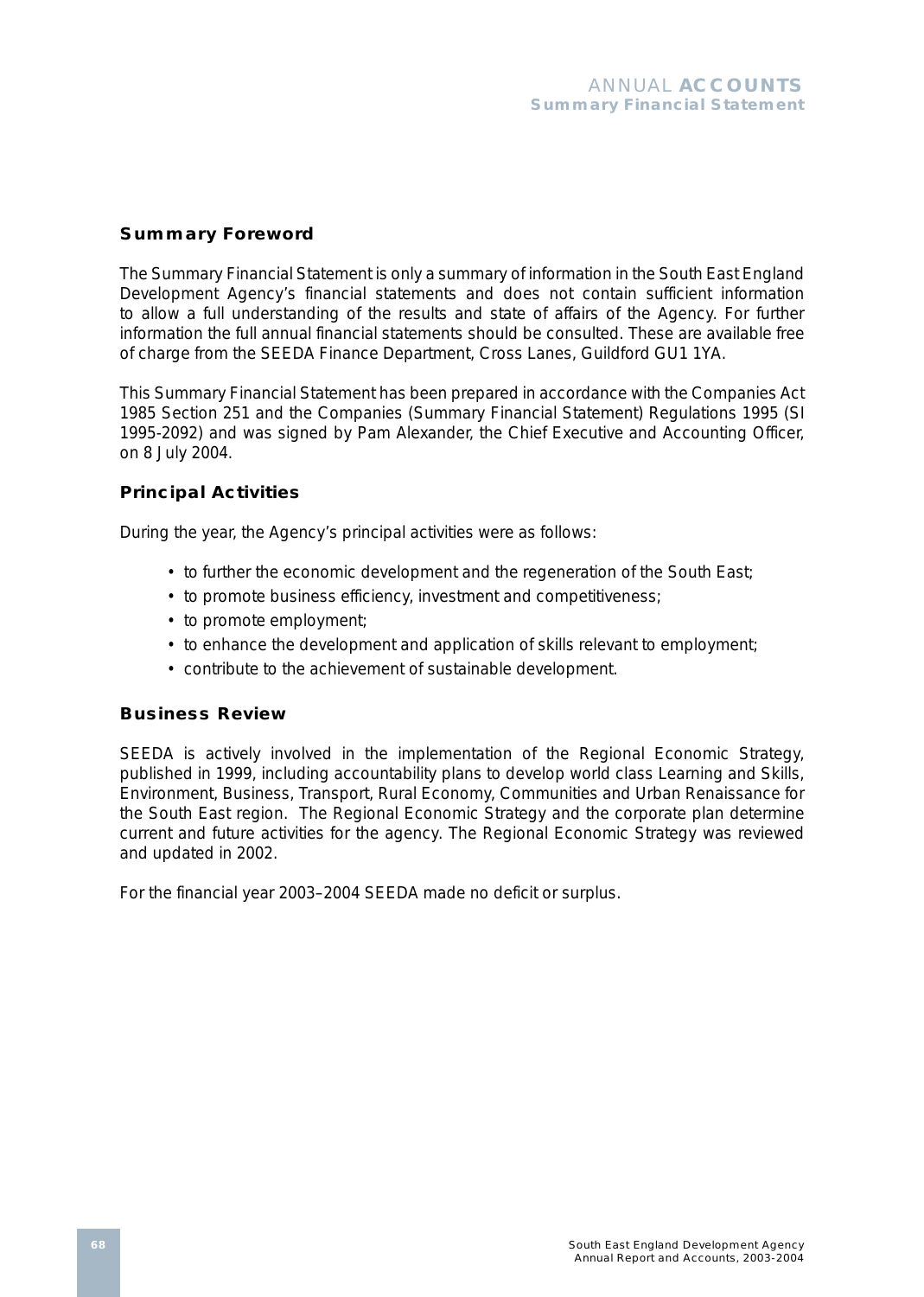### **Future Developments**

SEEDA will continue to deliver the objectives as set out in the revised Regional Economic Strategy and Corporate Plan. This Plan builds on the requirements of the revised Regional Economic Strategy and achievement of the outcome targets. The sub-regional priorities have been identified and geographic Area Investment Frameworks have been established, including a special project for the Hastings redevelopment. Approval has been given to create a new company for the Hastings redevelopment partnership. In addition SEEDA will play a major role in the implementation of the recently announced Growth Areas Communities Fund for Ashford, Thames Gateway and Milton Keynes.

### **Post Balance Sheet Events**

Following DTI approval, Hastings and Bexhill Renaissance Ltd was registered at Companies House on the 6 May 2004. This private company is 100% owned by SEEDA and is limited by guarantee. It will be used to facilitate urban regeneration in and around Hastings and Bexhill.

East Kent Spatial Development Company (an 80% SEEDA owned company) signed a contract on 14 April 2004 with EDF Utilities to develop an area of land in Central Thanet and Sandwich Corridor. A European ERDF grant to cover some of the costs of this project has also been agreed.

Board Membership and Directors - For a list of Board Members and Directors see pages 57 and 60.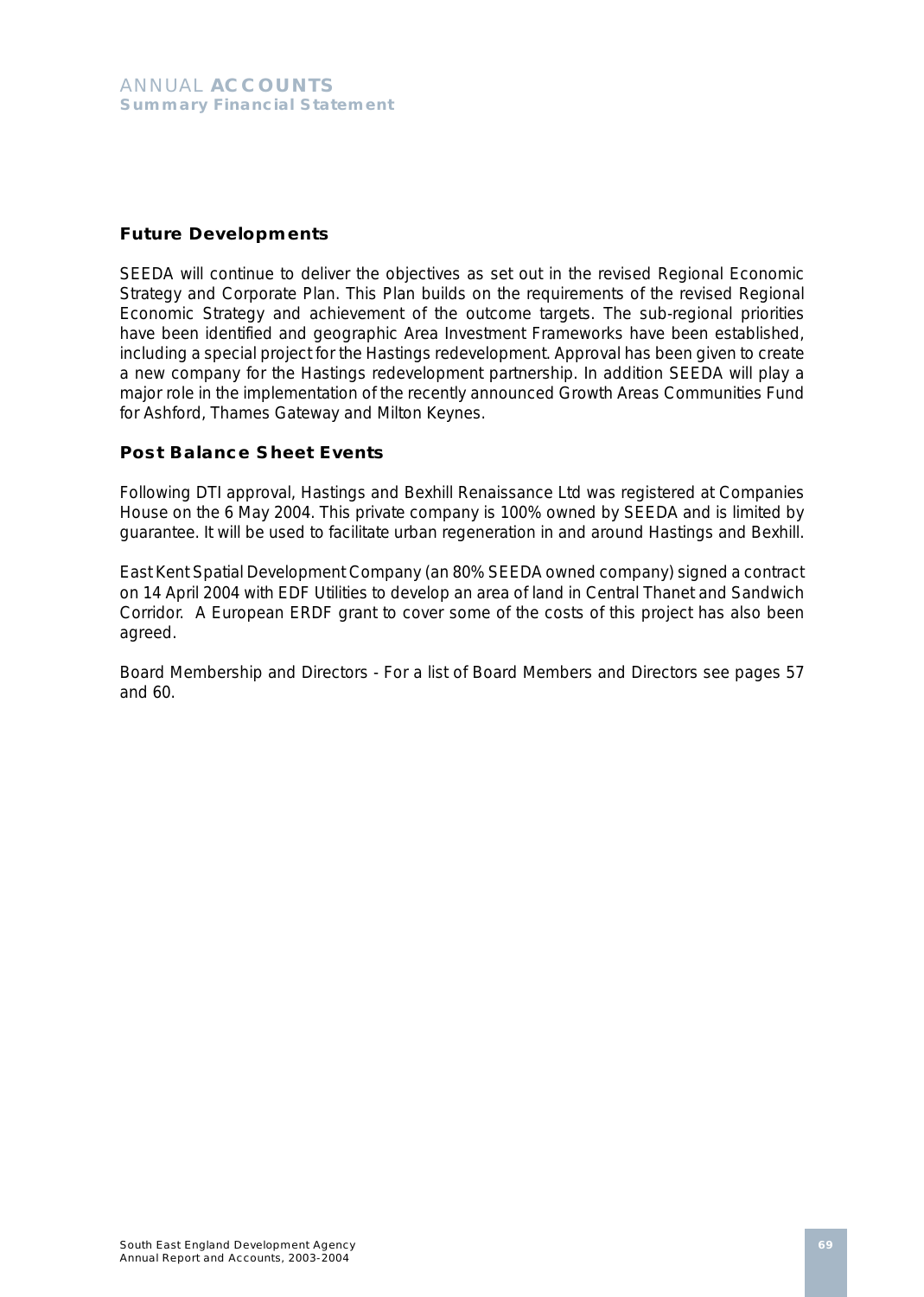|                                               | 2004        | 2003        |  |
|-----------------------------------------------|-------------|-------------|--|
|                                               | £'000       | £'000       |  |
| Income                                        |             |             |  |
| Government and other grants released          | 115,501     | 84,467      |  |
| Proceed from disposal of assets               | 5,089       | 5,148       |  |
| Other income                                  | 4,042       | 2,872       |  |
| <b>TOTAL INCOME</b>                           | 124,632     | 92,487      |  |
| <b>Expenditure</b>                            |             |             |  |
| Book Value of assets sold and written off     | 10,564      | 11,205      |  |
| Administrative costs                          | 17,236      | 14,771      |  |
| Government grants paid                        | 97,211      | 66,877      |  |
| <b>TOTAL EXPENDITURE</b>                      | 125,011     | 92,853      |  |
| <b>Operating Deficit</b>                      | (379)       | (371)       |  |
| Interest received                             | 379         | 371         |  |
| Notional Cost of Capital                      | 3,291       | 3,814       |  |
| Deficit for the period on ordinary activities | (3, 291)    | (3,809)     |  |
| Taxation                                      | $\mathbf 0$ | (5)         |  |
| Deficit for the period after taxation         | (3, 291)    | (3, 814)    |  |
| Reversal of notional cost of capital          | 3,291       | 3,814       |  |
| Surplus for the period carried forward        | $\mathbf 0$ | $\mathbf 0$ |  |

### **Income and Expenditure Account for the Year to 31 March 2004**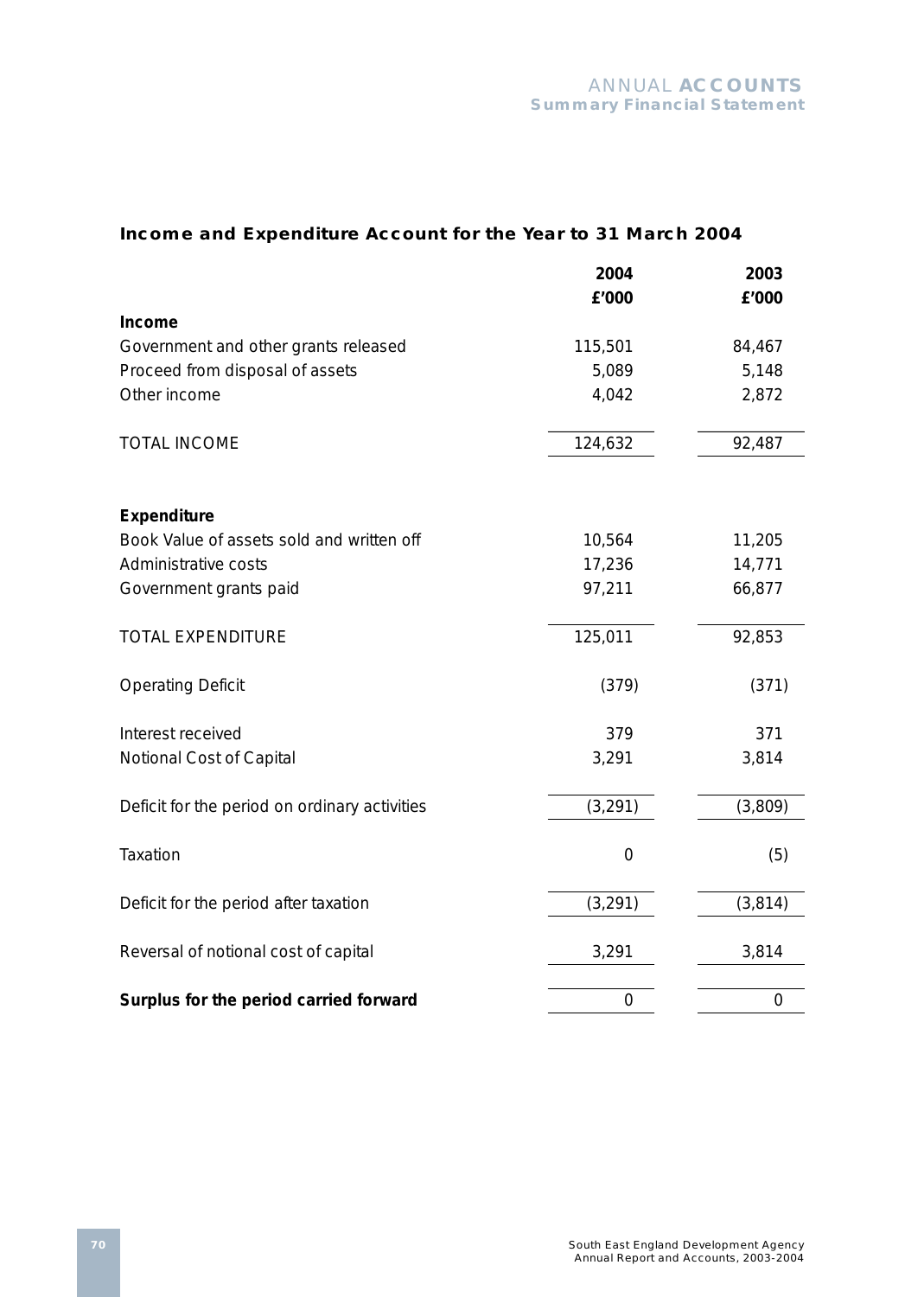### ANNUAL **ACCOUNTS Summary Financial Statement**

| Name                    | <b>Position</b>     | Aggregate<br><b>Emoluments</b><br>2004<br>£ | Aggregate<br><b>Emoluments</b><br>2003<br>£ | Date of<br>Appointment | <b>Date Contract</b><br><b>Expires</b> |
|-------------------------|---------------------|---------------------------------------------|---------------------------------------------|------------------------|----------------------------------------|
| James Brathwaite CBE    | Chairman            | 73,191                                      | 15,933                                      | 14.12.02               | 13.12.05                               |
| James Brathwaite CBE    | <b>Board Member</b> | $\mathbf 0$                                 | 6,306                                       | 14.12.01               | Expired                                |
| Prof. Sir Clive Booth   | Deputy Chairman     | 15,550                                      | 15,208                                      | 14.12.98               | 13.12.04                               |
| Robert Douglas          | <b>Board Member</b> | 10,043                                      | 7,604                                       | 14.12.01               | 13.12.07                               |
| Dr. Peter Read CBE FRCP | <b>Board Member</b> | 7,775                                       | 7,604                                       | 01.11.00               | 31.10.06                               |
| Elizabeth Brighouse     | <b>Board Member</b> | 7,775                                       | 7,604                                       | 14.12.01               | 13.12.06                               |
| Janis Kong OBE          | <b>Board Member</b> | 7,775                                       | 7,604                                       | 14.12.98               | 13.12.04                               |
| John Peel               | <b>Board Member</b> | 7,775                                       | 2,218                                       | 14.12.02               | 13.12.05                               |
| Keith House             | <b>Board Member</b> | 7,775                                       | 2,218                                       | 14.12.02               | 13.12.05                               |
| Mary McAnally           | <b>Board Member</b> | 7,775                                       | 7,604                                       | 01.11.00               | 31.10.06                               |
| Poul Christensen CBE    | <b>Board Member</b> | 7,775                                       | 2,218                                       | 14.12.02               | 13.12.05                               |
| Sarah Hohler            | <b>Board Member</b> | 7,775                                       | 2,218                                       | 14.12.02               | 13.12.05                               |
| <b>Terry Mills</b>      | <b>Board Member</b> | 7,775                                       | 2,218                                       | 14.12.02               | 13.12.05                               |
| Peter Jones             | <b>Board Member</b> | 2,268                                       | $\overline{0}$                              | 14.12.03               | 13.12.06                               |
| Phil Wood               | <b>Board Member</b> | 2,268                                       | $\overline{0}$                              | 14.12.03               | 13.12.06                               |
| Rob Anderson            | <b>Board Member</b> | 2,268                                       | $\overline{0}$                              | 14.12.03               | 13.12.06                               |
| Ken Bodfish OBE         | Deputy Chairman     | 11,015                                      | 15,208                                      | 06.01.99               | Expired                                |
| Ken Thornber CBE        | <b>Board Member</b> | 3,240                                       | 7,604                                       | 14.12.01               | Resigned                               |
| <b>Barry Camfield</b>   | <b>Board Member</b> | 5,507                                       | 7,604                                       | 14.12.98               | Expired                                |
| Allan Willett, CMG      | Chairman            | $\mathbf 0$                                 | 40,930                                      | 14.12.98               | Expired                                |
| Caroline Williams       | <b>Board Member</b> | $\overline{0}$                              | 5,386                                       | 14.12.98               | Expired                                |
| Kevin Wilson            | <b>Board Member</b> | $\mathbf 0$                                 | 5,386                                       | 14.12.98               | Expired                                |
| Sarah Ward OBE DL       | <b>Board Member</b> | $\mathbf 0$                                 | 5,386                                       | 14.12.98               | Expired                                |
| Winifred Oliver OBE DL  | <b>Board Member</b> | $\overline{0}$                              | 5,386                                       | 14.12.98               | Expired                                |

### **Emoluments of Board Members**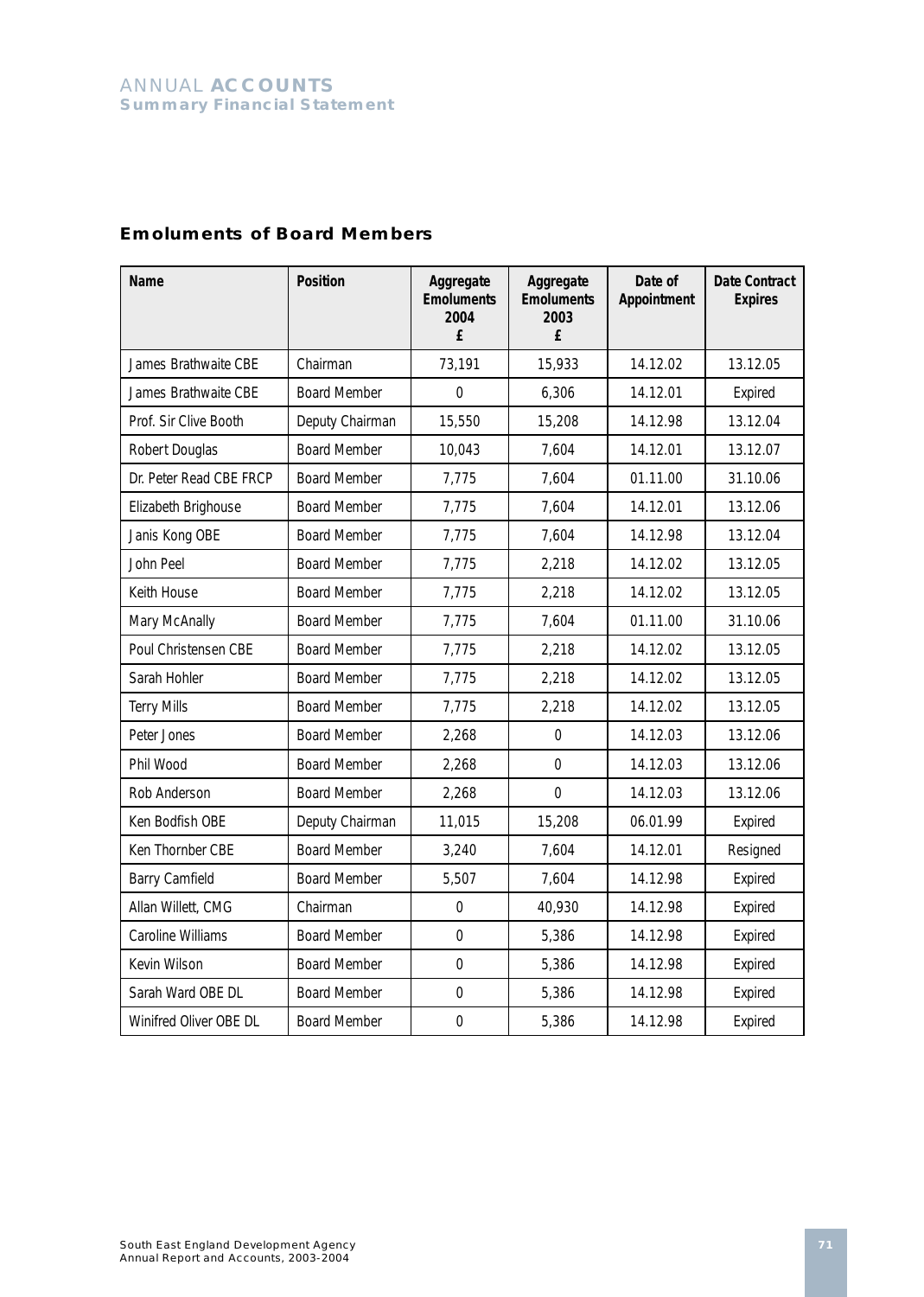| <b>Name</b>            | <b>Position</b>                                    | Age | Salary &<br><b>Bonus</b><br>2004 £ | Benefits &<br><b>Pension</b><br>2004 £ | Aggregate<br><b>Emoluments</b><br>2003 £ |
|------------------------|----------------------------------------------------|-----|------------------------------------|----------------------------------------|------------------------------------------|
| Pam Alexander          | <b>Chief Executive</b>                             | 50  | 48,371                             | 8,949                                  | $\theta$                                 |
| <b>Anthony Dunnett</b> | Chief Executive -<br>retired 31/12/03              | 51  | 120,369                            | 19,670                                 | 161,663                                  |
| Jeff Alexander         | Director of Business &<br>International            | 48  | 93,740                             | 17,794                                 | 95,134                                   |
| Paul Hudson            | Director of Development<br>& Infrastructure        | 57  | 102,554                            | 19,750                                 | 105,538                                  |
| John Parsonage         | Director of Learning & Skills                      | 56  | 92,140                             | 17,793                                 | 98,585                                   |
| Marianne Neville-Rolfe | Director of Strategy<br>& Corporate Services       | 59  | 87,525                             | 13,874                                 | 96,781                                   |
| <b>Charlotte Dixon</b> | Director of Economic<br>Inclusion & Sustainability | 54  | 73,287                             | 12,791                                 | 36,184                                   |

# **Emoluments of Chief Executive and Directors**

Pam Alexander was appointed from 1 December 2003. The Chief Executive and Executive Directors are on permanent contracts, except those on secondment. The current Chief Executive is a member of the pension scheme - PCSPS. The previous Chief Executive was not a member. His contract entitled him to a payment at a rate which was equivalent to the PCSPS employers contribution. The Chief Executive bonus has to be agreed by the Department of Trade and Industry. The maximum bonus Anthony Dunnett could receive in 2003-2004 was 20% of salary. All other SEEDA staff, including Executive Directors are covered by the annual pay remit, approved by the DTI and the Treasury. Bonuses are determined following reviews based on individual's performance against agreed objectives and competencies. The maximum amount payable for 2003-2004 was 15%. Marianne Neville–Rolfe is on secondment from the DTI. Charlotte Dixon is on secondment from the Department of Transport. The main element within "Benefits" relate to the taxable charge of using a lease car or other travel entitlement.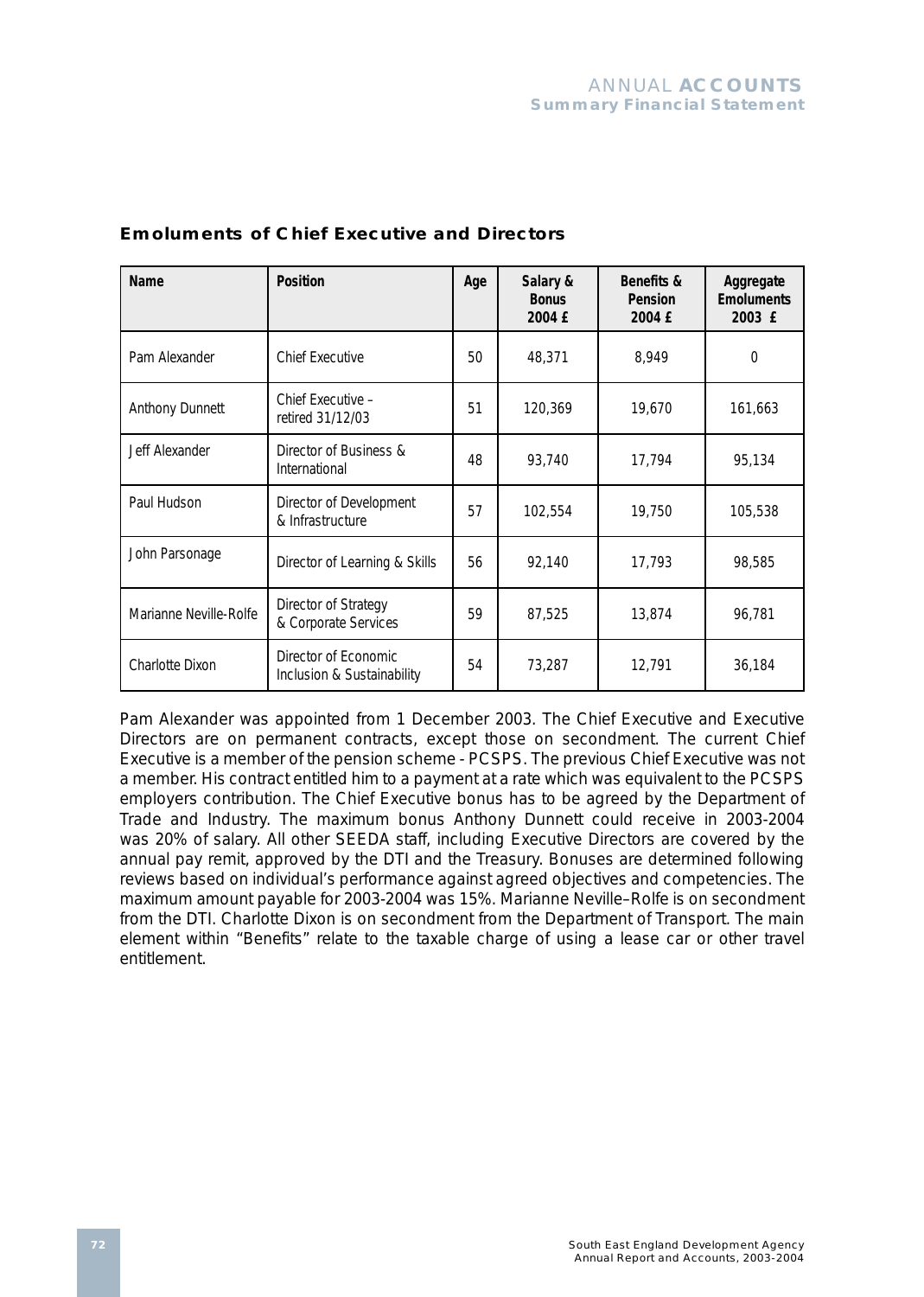# **Balance Sheet as at 31 March 2004**

|                                                       | 2003<br>£'000 | 2003<br>£'000    |
|-------------------------------------------------------|---------------|------------------|
| <b>FIXED ASSETS</b>                                   |               |                  |
| Tangible operating assets                             | 2,369         | 1,759            |
| Intangible operating assets                           | 8             | 12               |
| <b>Investment assets</b>                              | 5             | 5                |
| Long term loans                                       | 215           | 309              |
|                                                       | 2,597         | 2,085            |
| <b>CURRENT ASSETS</b>                                 |               |                  |
| Stock of development assets                           | 99,783        | 74,943           |
| Debtors due within one year                           | 9,246         | 12,008           |
| Debtors due after one year                            | 6,440         | 4,195            |
| Cash at bank and in hand                              | 10,517        | 6,915            |
|                                                       | 125,986       | 98,061           |
| <b>CREDITORS: Amounts falling due within one year</b> | 18,389        | 15,532           |
| <b>NET CURRENT ASSETS</b>                             | 107,598       | 82,529           |
| TOTAL ASSETS LESS CURENT LIABILITIES                  | 110,194       | 84,614           |
| <b>CREDITORS:</b> Amounts falling due after one year  | 6,765         | 6,537            |
| <b>PROVISIONS FOR LIABILITIES AND CHARGES</b>         | 0             | $\boldsymbol{0}$ |
| TOTAL ASSETS LESS ALL LIABILITIES                     | 103,429       | 78,077           |
| <b>RESERVES</b><br><b>Government Grant Reserve</b>    | 103,429       | 78,077           |
|                                                       | 103,429       | 78,077           |

The certificate and report of the Comptroller and Auditor General on the full financial statements for the year ended 31 March 2004 was unqualified and did not contain a statement made under either section 237 (2) of the Companies Act 1985 (accounting records or returns inadequate or accounts not agreeing with records or returns) or section 237 (3) (failure to obtain necessary information and explanations).

Pam Alexander Chief Executive / Accounting Officer July 2004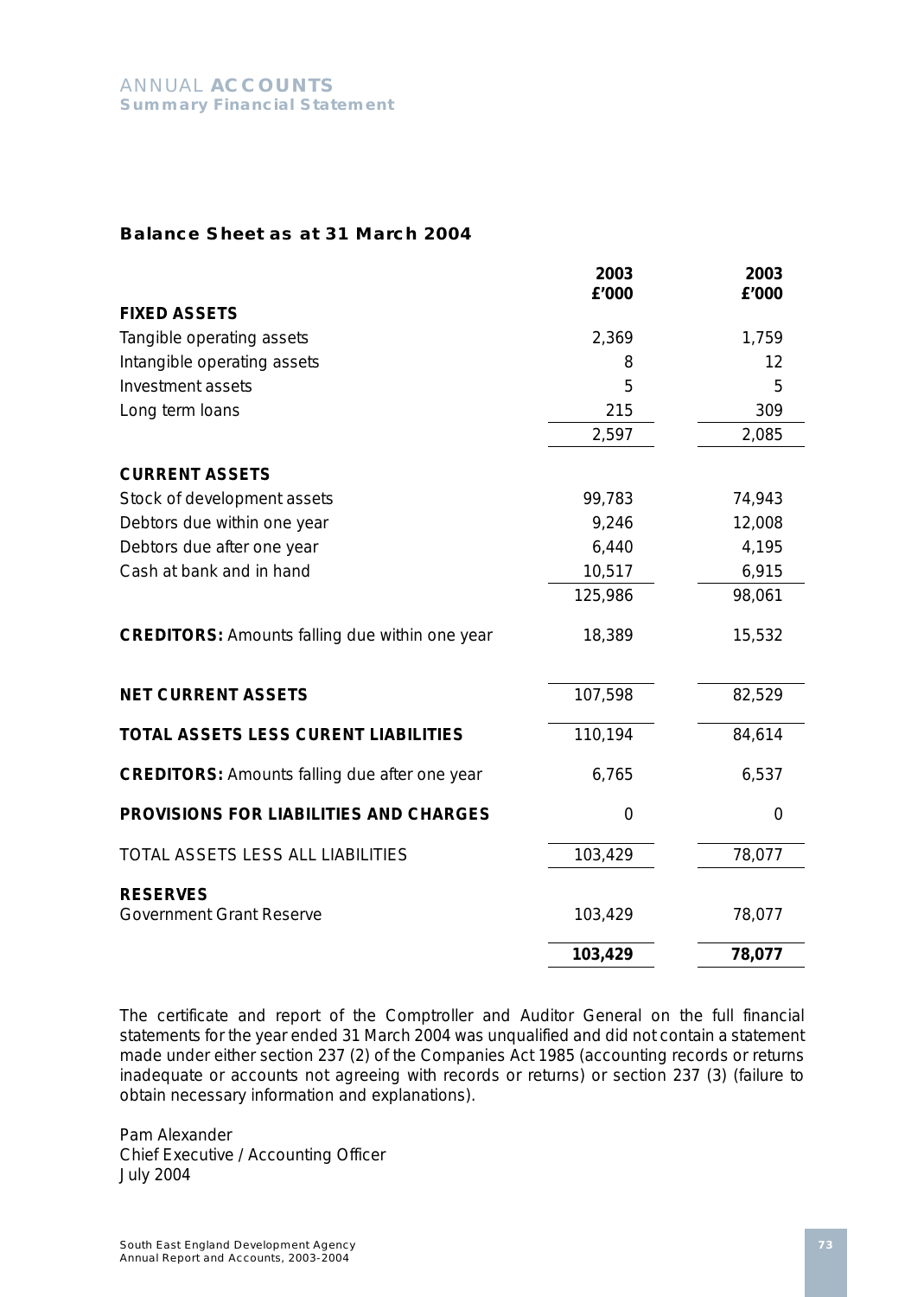# **The Certificate and Report of the Comptroller and Auditor General to The Houses of Parliament and South East England Development Agency**

I have examined the summary financial statement of the South East England Development Agency (SEEDA), comprising a Summary Foreword, a Summary Income and Expenditure Account, a Summary Balance Sheet and details on Board Members and the Chief Executive and Director's emoluments, which have been prepared in the form and on the basis set out in the Summary Foreword.

## **Respective responsibilities of the Agency, Chief Executive and Auditor**

The Agency and Chief Executive are responsible for preparing the Summary Financial Statements. My responsibility is to report to you my opinion on its presentation and consistency with the full financial statements and foreword.

I read the other information contained in the Annual Report and consider whether it is consistent with the Summary Financial Statements. I consider the implications for my report if I become aware of any apparent misstatements or material inconsistencies with the summary financial statements.

The maintenance and Integrity of SEEDA's website is the responsibility of the Accounting Officer; the work carried out by the auditors did not involve consideration of these matters and accordingly the auditors accept no responsibility for any changes that may have occurred to the financial statements since they were initially presented on the website.

## **Basis of Opinion**

I conducted my work in accordance with Bulletin 1999/6 "The auditors statement on the summary financial statements" issued by the Auditing Practices Board for use in the United Kingdom.

## **Opinion**

In my opinion the Summary Financial Statement is consistent with the full financial statements and Annual Report of SEEDA for the year ended 31 March 2004 and have been properly prepared on the basis set out in the Summary Foreword to the Summary Financial **Statements** 

**John Bourn National Audit Office** July 2004 Victoria

Comptroller and Auditor General 157-197 Buckingham Palace Road London SW1W 9SP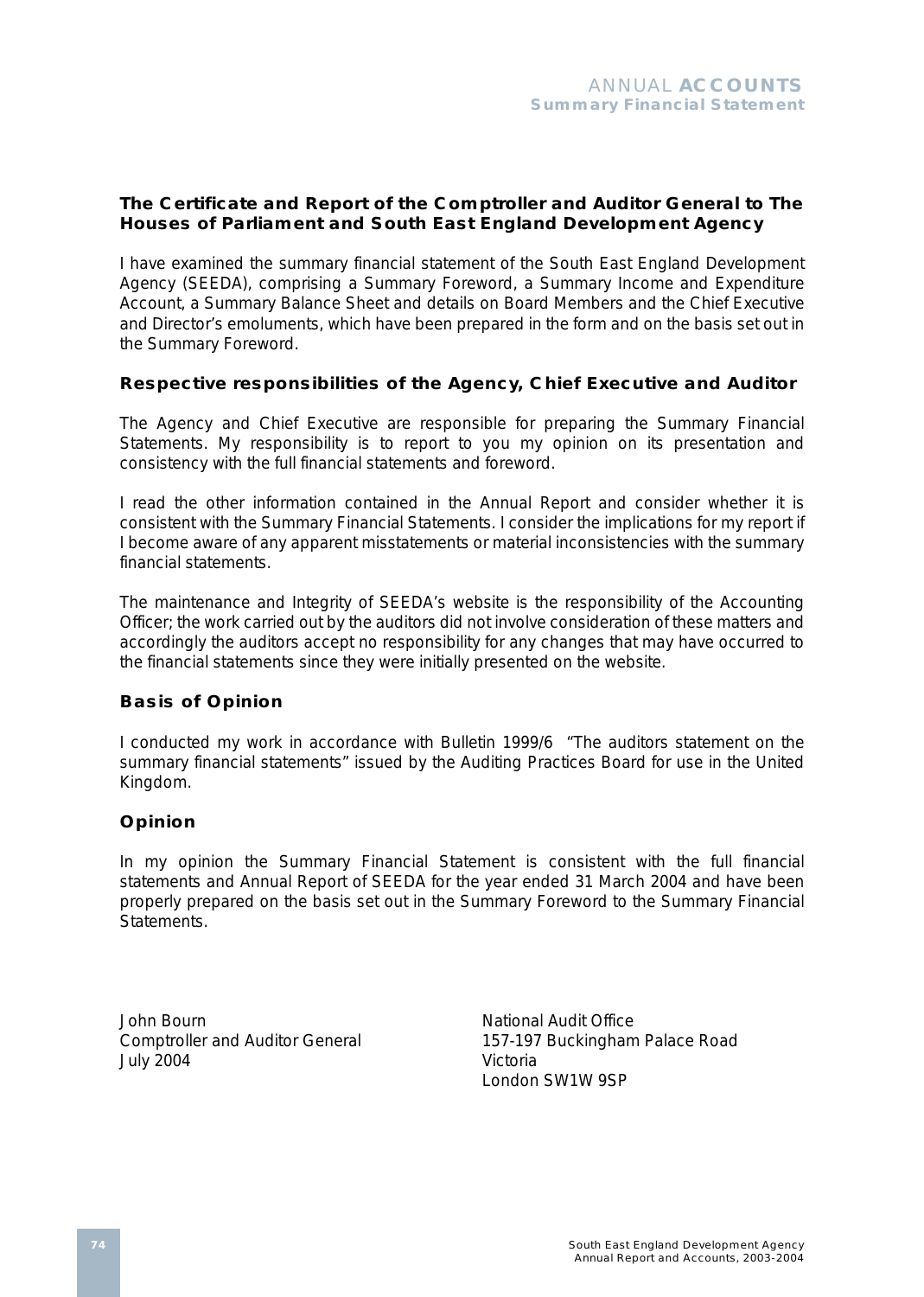# ANNUAL **ACCOUNTS Summary Financial Statement**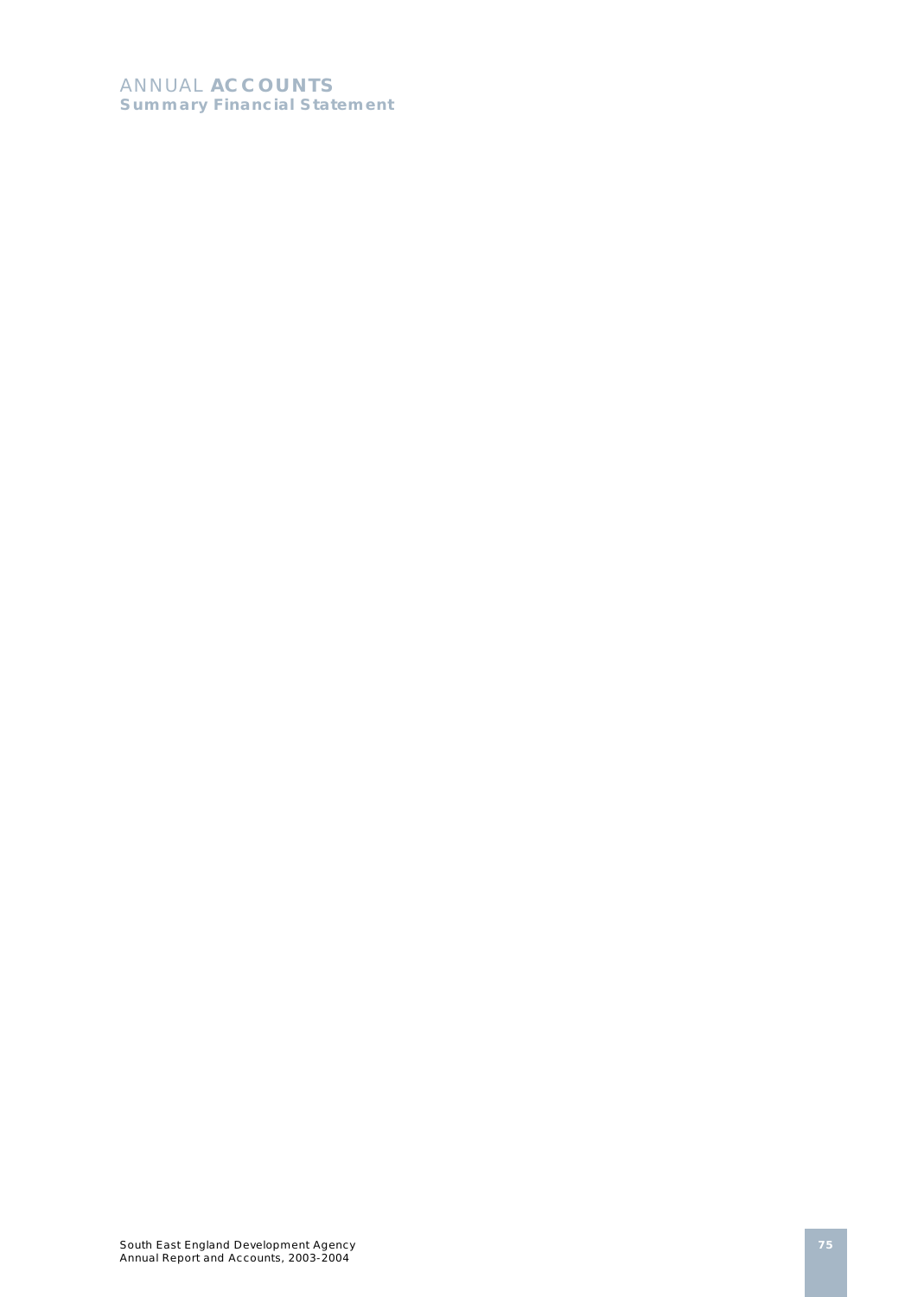## ANNUAL **ACCOUNTS Summary Financial Statement**